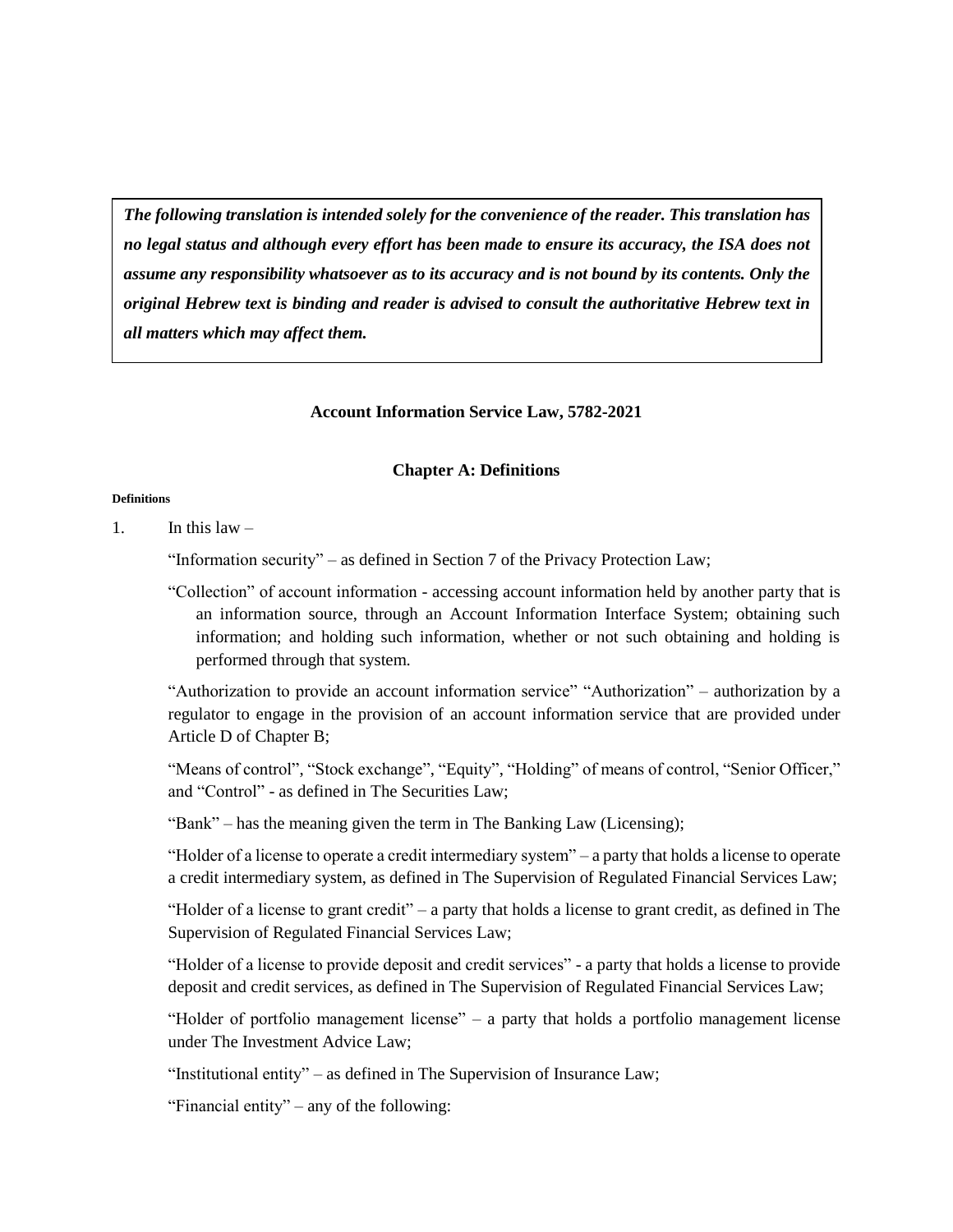- (1) a bank;
- (2) an auxiliary corporation;
- (3) a clearing institution;
- (4) an institutional entity;
- (5) a holder of a license to provide deposit and credit services;
- (6) a holder of a license to provide credit;
- (7) a holder of a license to operate a credit intermediary system;
- (8) a holder of a portfolio management license;
- (9) a stock exchange member;
- (10) Any other entity defined under Section 68(a);

"Regulatory directives" - as listed below, as relevant:

- (1) With respect to the Supervisor of the Banks directives issued under Section 5(C1) of The Banking Ordinance;
- (2) With respect to the Supervisor of Financial Service Providers directives issued under Section 4(a) of The Supervision of Regulated Financial Services Law;
- (3) With respect to the Capital Market, Insurance and Savings Commissioner
	- (a) For insurers directives issued under Section 2(b) of The Supervision of Insurance Law;
	- (b) For managing companies directives issued under Section 39(b)1) of The Supervision of Provident Funds Law;
- (4) With respect to the Israel Securities Authority
	- (a) For holders of a portfolio management license directives issued under Section 28 of The Investment Advice Law;
	- (b) For holders of a license under this law directives issued under Section 62(b);
- (5) With respect to the Commissioner of Credit Data Sharing directives issued under Section 68 of The Credit Data Law;
- (6) With respect to the regulator stated in paragraph (2)(e) of the definition of "Service provider regulator", as stated in paragraph (4) of the definition of "Information source regulator" or as stated in paragraph (5) of the definition of "financial entity regulator" – directives as stated in the First Addendum;

"Low-volume operations," with respect to an information source – as listed below, as relevant;

- (1) With respect to a bank an asset value that does not exceed 5% of the total asset value of all banks in Israel or another percentage of such asset value as determined by the Governor of the Bank of Israel under Section  $69(a)(1)$ ; For this purpose, the "asset value" of a bank  $-$  is the value of the bank's assets that appears in the bank's balance sheet in its most recent consolidated annual financial statements drafted according to applicable generally accepted accounting principles;
- (2) With respect to a non-bank information source that is supervised by the Bank of Israel – a volume of activity that is lower than the volume of activity determined by the Governor under Section 69(a)(2);
- (3) With respect to an information source that holds a license to grant credit or a license to operate a credit intermediary system – total credit does not exceed NIS 250 million or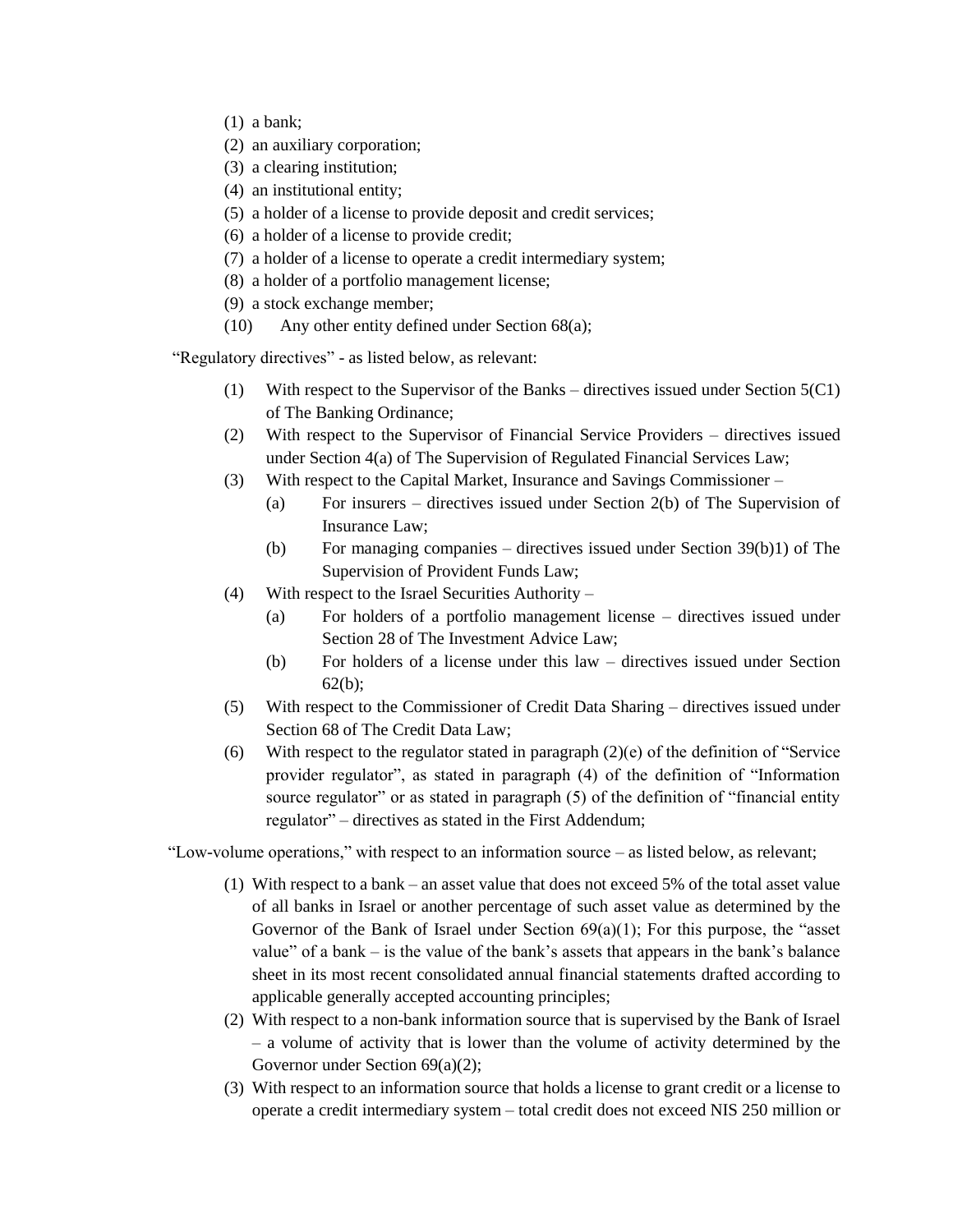any other amount determined by the Minister under Section  $69(b)(1)$ ; With respect to an information source that is a holder of a license to provide deposit and credit services – the total deposits or credit does not exceed the abovementioned sum or any other amount determined by the Minister under Section 69(b)(2); For this purpose, "total credit" – as this term is defined in Sections 11A, 25A, and 25Q of the Supervision of Regulated Financial Services, as relevant, and "total deposits" – as this term is defined in Section 25A of the aforementioned law;

(4) With respect to an information source not listed in paragraphs (1) to (3) above – a volume of activity that is lower than the scope of activity determined by the Minister under Section 69(c).

"Control permit" – a permit to control a licensee, issued under Section 9;

"Access permission" – as the meaning of this term in Section  $40(a)$ ;

"Cost comparison" – a comparison of prices, costs, including interest rates and fees or returns with respect to a financial product or service;

. "Economic Affairs Committee" - Economic Affairs Committee of the Knesset

"Stock exchange member" – as this term is defined in The Securities Law, excluding a banking corporation;

"Managing company" – as this term is defined in The Supervision of Provident Funds Law;

"The Banking Law (Licensing") – Banking Law (Licensing)  $5741-1981$ ;<sup>1</sup>

- "The Banking Law (Service to Customers)" Banking Law (Service to Customers)  $5741-1981$ ;
- "The Privacy Protection Law" Privacy Protection Law 5741-1981;<sup>3</sup>
- "The Companies Law" Companies Law 5759-1999;<sup>4</sup>
- "The Investment Advice Law" Regulation of Investment Advice, Investment Marketing and Investment Portfolio Management Law 5755-1995;<sup>5</sup>
- "The Advice, Marketing, and Pension Settlement System Law" Supervision of Financial Services Law (Advice, Marketing, and Pension Settlement System) 5765-2005;<sup>6</sup>
- "The Penal Law" Penal Law 5737-1977;  $^7$
- "The Supervision of Insurance Law" Supervision of Financial Services Law (Insurance) 5741-1981:<sup>8</sup>

 $\overline{a}$ 

<sup>1</sup> Book of Laws 5741, p. 232.

<sup>2</sup> Book of Laws 5741, p. 258.

<sup>3</sup> Book of Laws 5741, p. 128.

<sup>4</sup> Book of Laws 5759, p. 189.

<sup>5</sup> Book of Laws 5755, p. 416.

<sup>6</sup> Book of Laws 5765, p. 918.

 $<sup>7</sup>$  Book of Laws 5737, p. 226.</sup>

<sup>8</sup> Book of Laws 5741, p. 208.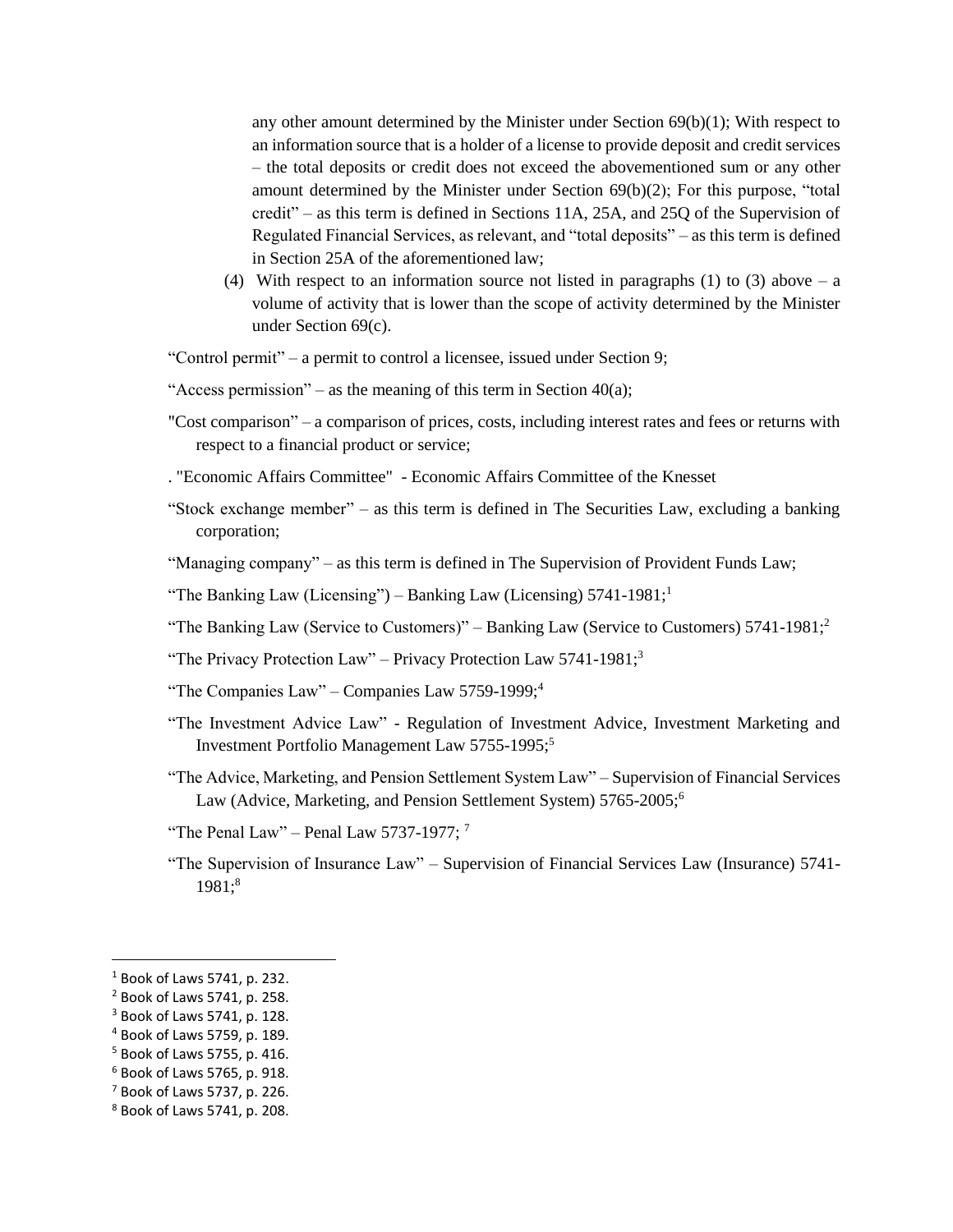- "The Supervision of Provident Funds Law" Supervision of Financial Services Law (Provident Funds)  $5765 - 2005$ ;<sup>9</sup>
- "The Supervision of Regulated Financial Services Law" Supervision of Financial Services (Regulated Financial Services) Law  $5776-2016$ ;<sup>10</sup>

"The Securities Law" – Securities Law  $5728-1968$ ;<sup>11</sup>

"The Credit Data Law" – Credit Data Law 5776-2016;<sup>12</sup>

"The Payment Services Law "- Payment Services Law 5779-2019;<sup>13</sup>

"Joint account" – an account administered by an information source regarding which the information source has records of more than one account holder;

"Investment adviser" – as this term is defined in The Investment Advice Law;

"Pension adviser" – as this term is defined in The Advice, Marketing and Pension Clearing System Law;

"Customer" of a service provider or an information source – a person who receives an account information service from the service provider or receives a service from an information source, as relevant;

"Credit Bureau" and "Dealers information bureau" – as defined in the Credit Data Law.

"Regulator" of an entity engaged in the field of finance – whoever is duly vested with the authority to supervise that entity's financial activities;

"the financial entity's regulator" – a regulator of the following financial entities, as relevant:

- (1) With respect to a bank, a clearing institution, and an auxiliary corporation the Supervisor of Banks;
- (2) With respect to an institutional entity The Capital Market, Insurance, and Savings Commissioner;
- (3) With respect to a holder of a license to provide deposit and credit services, a holder of a license to grant credit, and a holder of a license to operate a credit intermediary system – The Supervisor of Financial Service Providers;
- (4) With respect to a holder of a portfolio management license the ISA;
- (5) With respect to another entity determined according to paragraph (10) of the definition of a financial entity – the regulator of such entity;

"the information source's regulator" – a regulator of the following information sources, as relevant:

(1) With respect to a bank, a clearing institution, and an auxiliary corporation – the Supervisor of Banks;

 $\overline{\phantom{a}}$ 

<sup>9</sup> Book of Laws 5765, p. 889.

<sup>10</sup> Book of Laws 5776, p. 1098.

<sup>11</sup> Book of Laws 5728, p. 234.

<sup>12</sup> Book of Laws 5766, p. 838.

<sup>13</sup> Book of Laws 5779, p. 201.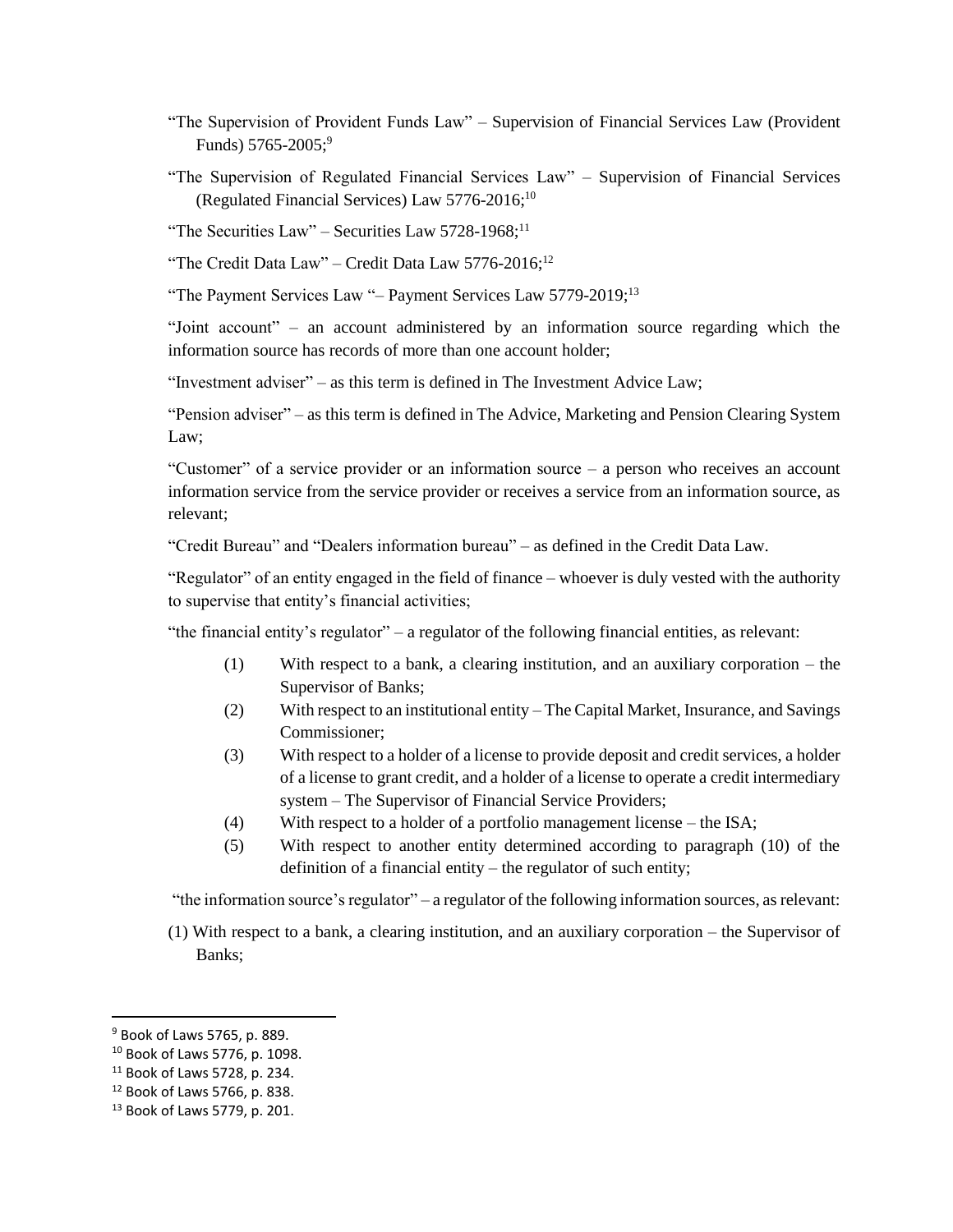- (2) With respect to an institutional entity The Capital Market, Insurance, and Savings Commissioner;
- (3) With respect to a holder of a license to provide deposit and credit services, a holder of a license to grant credit, and a holder of a license to operate a credit intermediary system – The Supervisor of Financial Service Providers;
- (4) With respect to any other entity determined according to paragraph (8) of the definition of an information source – the regulator of such entity;

"the Service Provider's Regulator" – a regulator of the following service providers, as relevant:

- (1) In the matter of a license holder to provide account information service the ISA;
- (2) In the matter of an entity authorized to provide account information services the following, as relevant:

(a) With respect to a bank, a clearing institution, and an auxiliary corporation – the Supervisor of Banks;

(b) With respect to an institutional entity – the Capital Market Insurance and Savings Commissioner;

(c) With respect to a holder of a license to provide deposit and credit services, a holder of a license to grant credit, and a holder of a license to operate a credit intermediary system – The Supervisor of Financial Service Providers;

- (d) With respect to credit bureaus and dealer information bureaus the Credit Data Sharing Commissioner;
- (e) With respect to any other entity determined according Section  $2(c)$  the regulator of each such entity;

"Insurer" – as defined in The Supervision of Insurance Law;

"Financial product" "Financial service" – a product or service, as the case may be, provided by an entity engaged in the field of finance, as part of its business;

"Account information" – information held by an information source about a customer's financial activities with that information source, excluding information created by the information source on the basis of an analysis of said information;

"Unidentifiable information" – information other than identifiable information;

"Identifiable information" – information that includes an identifying detail about a customer or information from which a customer's identifying detail was removed yet the customer is identifiable with reasonable effort, including by cross-checking the information with other information that is available to the entity that holds said information or with information that is available to the general public; For this purpose, "an identifying detail" — is first name, surname, identity card number, and any other information that can directly or indirectly lead to the identification of a specific customer;

"Investment marketer" – as defined in The Investment Advice Law;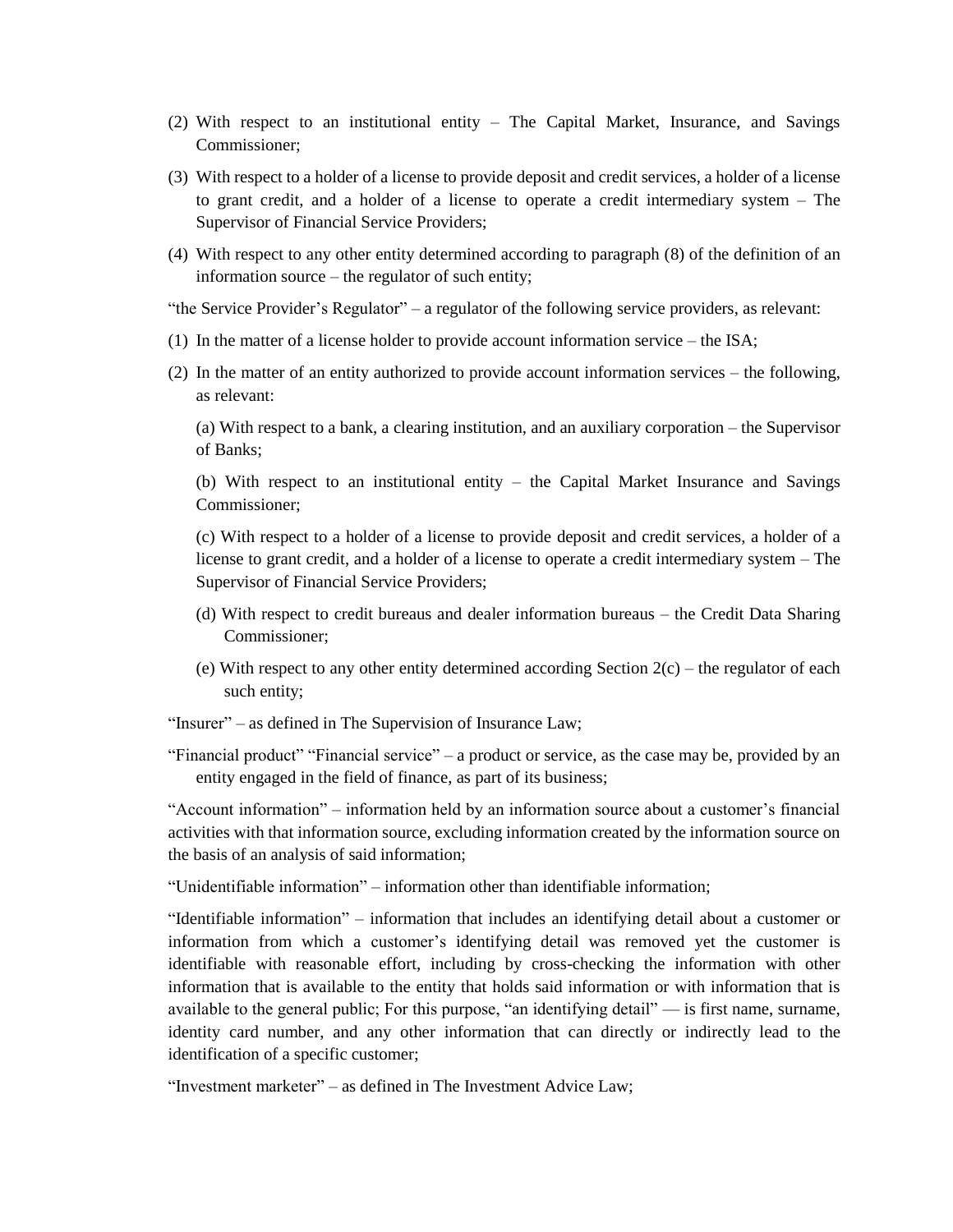"Representative" – any of the following:

- (1) an accountant as defined in The Accountants Law  $5716-1955$ ;<sup>14</sup>
- (2) a representative tax consultant, as this term is defined in the Regulation of Representation by Tax Consultants Law 5765-2005:<sup>15</sup>
- (3) any other entity determined under Section 68(b);

"The Capital Market Insurance and Savings Commissioner" – The Commissioner of the Capital Market, Insurance, and Savings Authority, appointed under Section 2 of The Supervision of Insurance Law;

"The Credit Data Sharing Commissioner" – The Commissioner of Credit Data Sharing appointed under Section 66 of The Credit Data Law;

"Account Information Interface System" – a secured online system through which an information source is obligated to grant access to financial information in its possession under Section 39, whose features are described in the Second Addendum;

"The Supervisor of Banks" – The Supervisor of Banks appointed under Section 5 of The Banking Ordinance;

"The Supervision of Financial Service Providers" – The Supervisor of financial service providers appointed under Section 2 of The Supervision of Regulated Financial Services;

"Online" – through the internet or other technological means determined by the Minister under Section 70(c):

"Information source" – any of the following:

- (1) a bank;
- (2) an clearing institution;
- (3) an auxiliary corporation;
- (4) an institutional entity;
- (5) a holder of a license to provide deposit and credit services;
- (6) a holder of a license to grant credit;
- (7) a holder of a license to operate a credit intermediary system;
- (8) any other entity determined under Section 68(c);

"Investment marketer" – as this term is defined in The Investment Advice Law;

"The Governor" – the Governor of the Bank of Israel;

"Account information service provider" or "AISP" or "service provider" – a holder of a license or authorization to provide an account information service;

"Insurance agent" – as this term is defined in The Supervision of Insurance Law;

"Pension agent" – as this term is defined in The Advice, Marketing, and Pension Settlement System Law;

 $\overline{\phantom{a}}$ 

<sup>14</sup> Book of Laws 5715, p. 26.

<sup>15</sup> Book of Laws 5765, p. 114.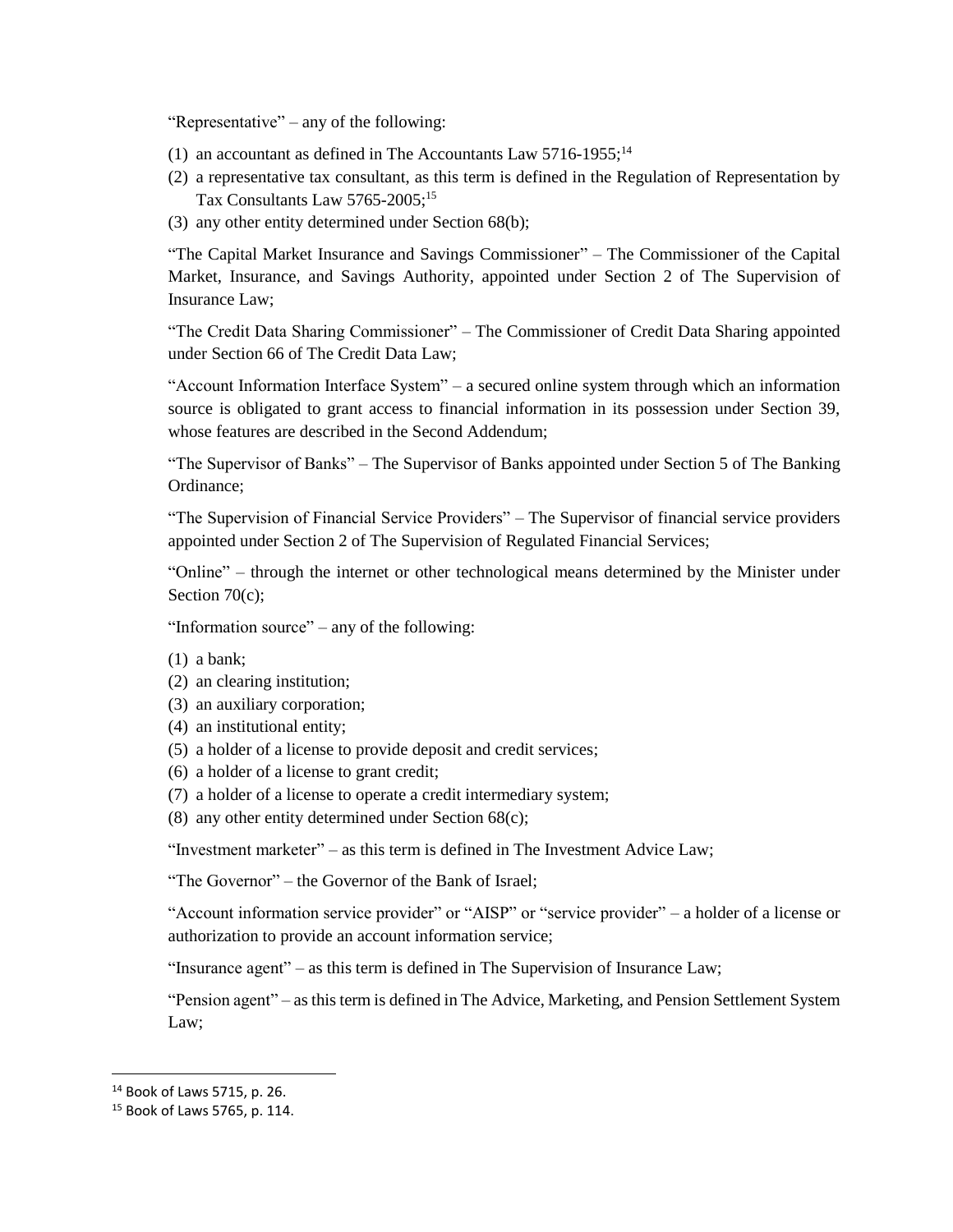"clearing institution" – as this term is defined in Section 36I of The Banking Law (Licensing);

"Information baskets" in the matter of any information source – the types of financial information listed in the Third Addendum with respect to that information source;

"The Banking Ordinance" – the Banking Ordinance  $1941$ ;<sup>16</sup>

"Account information service provider license," "License" – a license to engage in account information service issued by the ISA under Article B, Chapter B;

"ISA" – the Israel Securities Authority;

"Account information service" – any of the following:

- (1) Collection of account information and its transfer to another party;
- (2) Collection of account information and its online use by the party that collected the information;
- (3) Online use of account information collected by another party and transferred to the user, as stated in paragraph (1);

"Banking corporation" – as defined in The Banking Law (Service to Customer), excluding a joint service company, in its meaning in the aforesaid law;

"Auxiliary corporation" – as this term is defined in The Banking Law (Licensing);

"Intermediation" – transferring information from a service provider to a financial entity pursuant to the provisions of Section  $29(a)(1)$  in order to obtain an offer on behalf of said entity for an agreement with the customer, and the transfer of such offer to the customer, whether or not the service provider assists the customer in entering into an agreement with said entity;

"Stock exchange rules" - in their meaning in Section 46 of the Securities Law;

"The Minster" - Minster of Finance.

## **Chapter B: Licensing**

### **Article A: Requirement of License or Authorization**

#### **Requirement of license or authorization**

2.

 $\overline{\phantom{a}}$ 

- (a) A person who is not listed in subsection (b) shall not provide an account information service without a license issued by the ISA according to the provisions of Article B and pursuant to the conditions of the license and directives issued under this law.
- (b) An information source listed in paragraphs (1) to (7) of the definition of "Information source", credit bureau, or information providers bureau shall not provide an account information service without authorization by the regulator of the source of information or the Credit Data Sharing Commissioner, as relevant, under the provisions of Article D, and pursuant to the conditions of the authorization and the directives issued under this law.

<sup>16</sup> Official Gazette 1941, Add. 1, p. 69(Heb) (85)(Eng).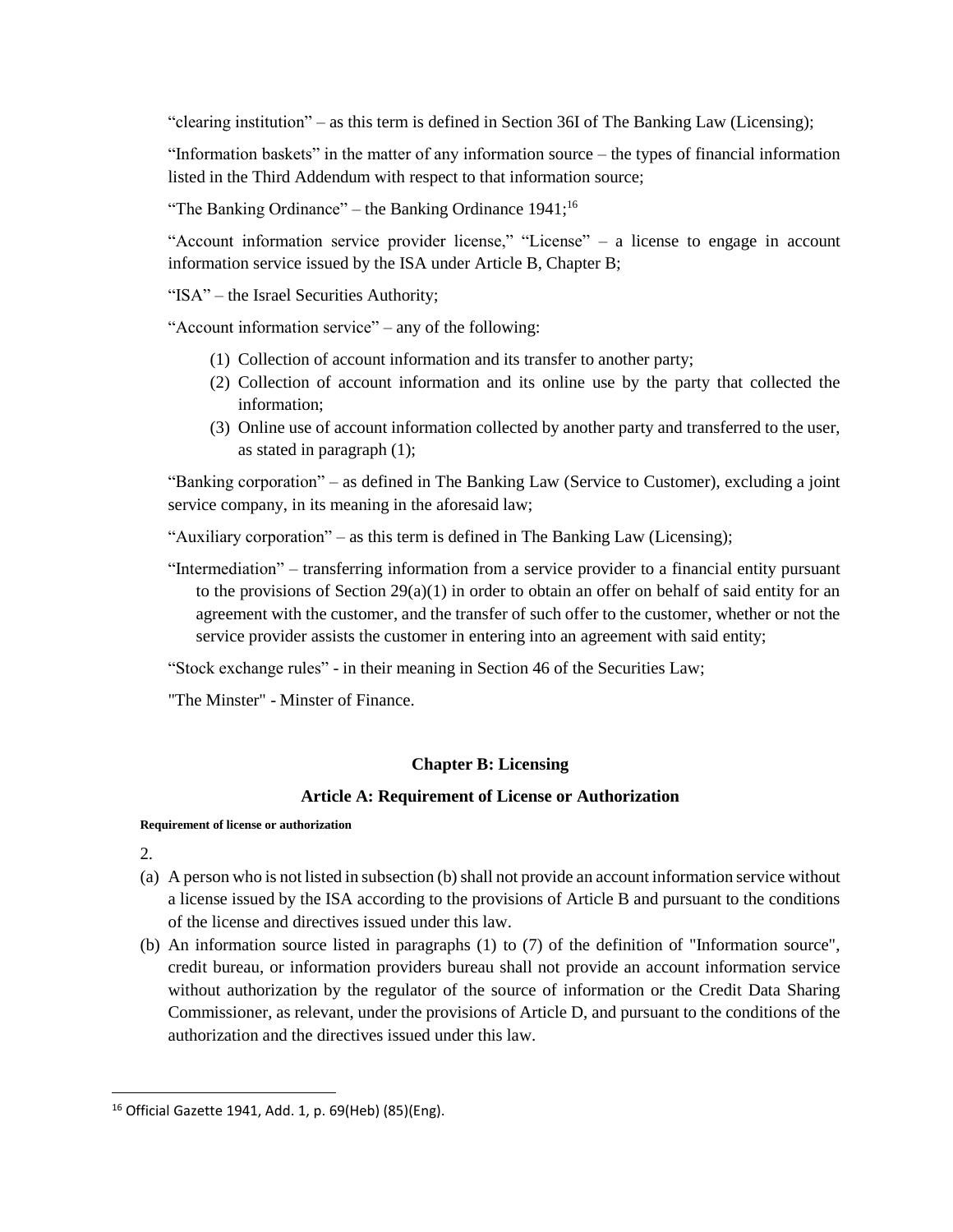(c) Notwithstanding the provisions of subsections (a) and (b), the Minister, with approval of the Economic Affairs Committee, may determine that the licensing requirement under subsection (a) will not apply to additional types of entities engaged in the field of finance and whose financial operations are supervised by law, and the authorization requirement under subsection (b) will apply to them; Regulations under this subsection will be enacted at the suggestion of or in consultation with the regulator of the entity so determined, with the consent of the Minister of Justice and in consultation with the ISA; and with respect to an entity supervised by the Bank of Israel – at the suggestion or with the consent of the Governor, with the consent of the Minister of Justice, and in consultation with the ISA.

#### **Exemption from license and from authorization**

3.

- (a) Notwithstanding the provisions of Section 2, a financial entity, a representative, or any other entity determined under Section 29(f)(2)(b) that received account information from a service provider under the provisions of Section 29, is exempt from a license or authorization regarding the use of information for the purpose for which the information was transferred to it pursuant to the provisions of Section 29.
- (b) The Minister, with the consent of the Minister of Justice and the Governor, and in consultation with the ISA and with approval of the Economic Affairs Committee, may define additional entities that will be exempt from the licensing and authorization requirement under Section 2, in general or with respect to a specific service that they provide, as determines; In regulations enacted according to this subsection, the Minister may define conditions that apply to the service provision by the aforesaid exempt entity;

## **Mark B: License Issued by the ISA**

### **Conditions for granting a license**

- (a) The ISA may issue a license to provide an account information service to an applicant in respect of which the following obtain:
	- (1) It is a company as this term is defined in the Companies Law or it is registered as a foreign company under Section 346 of the Companies Law;
	- (2) Control of its businesses and their management take place in Israel, and if they do not take place in Israel — it is able to comply with all the instructions issued under this law, and such instructions are enforceable on it;
	- (3) It has the appropriate technical means to provide the account information service that it wishes to provide, and is skilled in their operation in a manner that ensures the credibility of the system through which the service will be rendered and compliance with the instructions issued under this law, including instruction related to privacy protection, information security, cyber security, and risk management.
	- (4) Its business plan and declaration of financial means, which are attached to its application under Section 5, attest to its ability to render the account information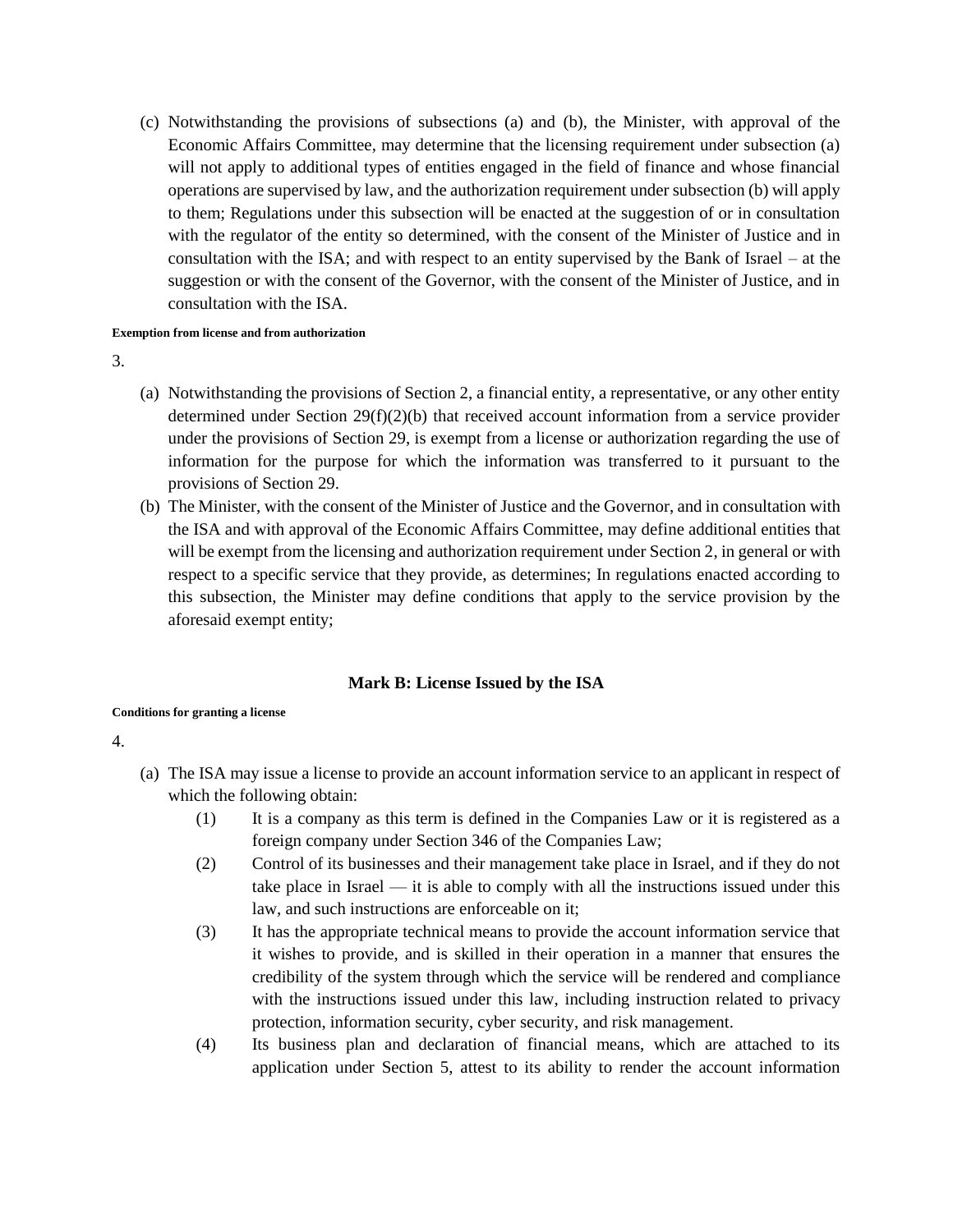service that it wishes to provide and to comply with the instructions issued under this law;

- (5) It meets the requirements regarding insurance, minimum equity or other collateral, as required of a license holder under Section 36(a);
- (6) No court appointed a receiver to it or ordered its liquidation and the applicant did not decide on voluntary liquidation;
- (7) If a controlling shareholder exists, it meets the conditions for a control permit under Section 9.
- (b) If the ISA finds the license applicant to be unsuitable for engaging in the provision of account information services, due to reasons of the public interest or reasons related to its trustworthiness, the trustworthiness of its controlling shareholder or the trustworthiness of a senior officer of the applicant or of the controlling shareholder thereof, the ISA may, in a written reasoned decision, decide not to issue a license to the applicant even if the applicant meets the conditions in subsection (a), provided the applicant was given an opportunity to present their arguments before the ISA or before any ISA employee authorized by the ISA for this purpose, in such manner as it directed;

Application for a license

5.

- (a) An application for a license must be submitted to the ISA. In the application, the applicant will specify the type of account information service in which it wishes to engage.
- (b) Documents that attest to compliance with the conditions for a license as stated in Section 4 must be attached to the license application, including a declaration of the applicant's financial means and business plan; The ISA will make rules and determine the details to be included in said declaration and business plan and may define additional details, documents, and reports that must be included in or attached to the application.
- (c) The Chairperson of the ISA or an ISA employee authorized for this purpose may demand of the license applicant details, documents, or reports in addition to those stated in subsections (a) and (b), if they believe that this is necessary to assess the fulfillment of any condition for issuing a license and deciding on the application.

### **Terms of the license and its conditions.**

6.

- (a) The license will state, among other things, the type of account information service that the license holder is permitted to provide, and the ISA may define additional conditions in the license that will apply to the license holder.
- (b) The ISA may modify the terms that it determined in the license as stated in subsection (a), provided it notified the license holder of its reasoning and gave the license holder an opportunity to present their arguments before it or before any ISA employee that it authorized for this purpose, in such manner as it directed.

**Revocation or suspension of a license**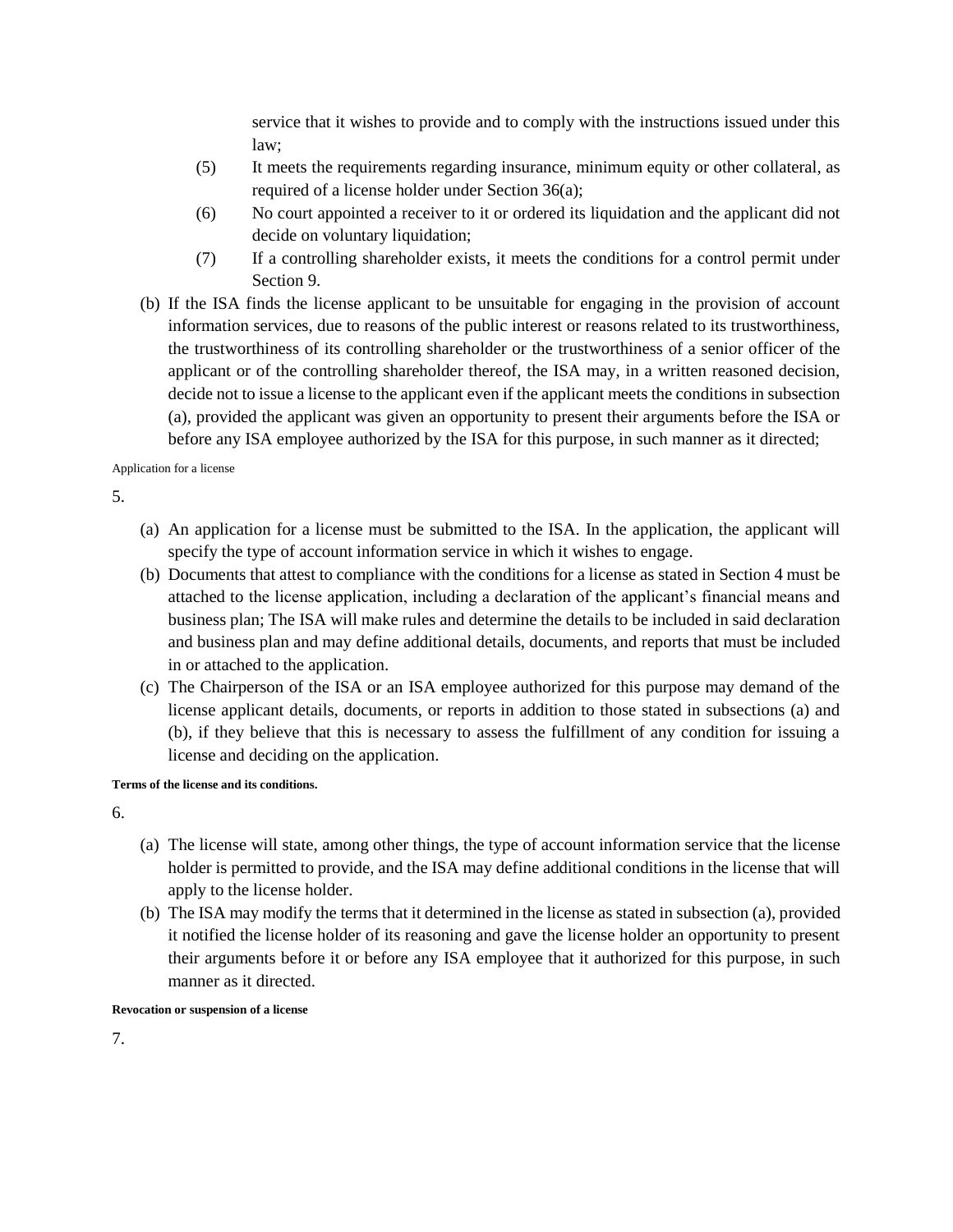- (a) The ISA may, in a reasoned decision made in writing, revoke or suspend a license for a period not to exceed one year or, for special reasons, for a period not to exceed five years, if it finds that one of the following takes place:
	- (1) The license was granted on the basis of false or erroneous information;
	- (2) The license holder no longer meets a condition for the license as stated in Section 4(a) or violated a term of the license determined under Section 6;
	- (3) The license holder violated an instruction issued under this law;
	- (4) One of the circumstances in the list determined according to subsection (b), which is indicative of a flaw in the licensee's trustworthiness, exists; Such circumstances will be examined with respect to the license holder, the controlling shareholder thereof, a senior officer of the license holder and of its controlling shareholder;
	- (5) The public interest justifies the revocation or suspension of the license.
- (b) The ISA will determine a list of circumstances that are indicative of a flaw in a license holder's trustworthiness, the trustworthiness of the license holder's controlling shareholder, its senior officer or a senior officer of its controlling shareholder (in this subsection – "the List"); The List will be published on the ISA website and come into force 30 days after the publication date, however a change in the List will not apply to any pending proceeding according to subsection (a)(4); Notification of the publication of the List and any modification to it and to their commencement dates will be published in Reshumot.
- (c) If the Chairperson of the ISA believes that a flaw, as stated in subsection (a)(1) to (5), in respect of which the ISA may take steps as stated in said subsection, may be rectified, the Chairperson of the ISA may order the license holder to correct the flaw, and may order the manner and date of its correction; If the period elapsed and the flaw was not corrected to the satisfaction of the Chairperson of the ISA, the ISA may take steps as stated in subsection (a).
- (d) The ISA will not revoke or suspend a license as stated in subsection (a) without first having given the license holder an opportunity to present their arguments before it or before an ISA employee party authorized for this purpose, in such manner as it directed; However, the Chairperson of the ISA may suspend a license forthwith if special reasons that justify this exist, provided the license holder is given an opportunity to present their arguments before the ISA, as soon as possible after the suspension of the license and no later than 30 days from the date of said suspension.
- (e) If the ISA revoked or suspended a license under this section, it will publish a notice of this on the ISA website, and in the case of a suspension of a license – will also published the suspension period.

#### **Supervision of a party whose license was revoked or suspended**

- (a) A party whose license was revoked or suspended is required to comply with all the directives that apply to a license holder under this law as long as the commitments given to customers before the revocation or suspension of the license remain in effect.
- (b) The Chairperson of the ISA or any ISA employee that it authorized for this purpose, may issue orders to a party whose license was revoked or suspended regarding the management of their business, to the extent that such orders are deemed necessary to protect the customers who entered into agreements with them before their license was revoked or suspended; Nothing in such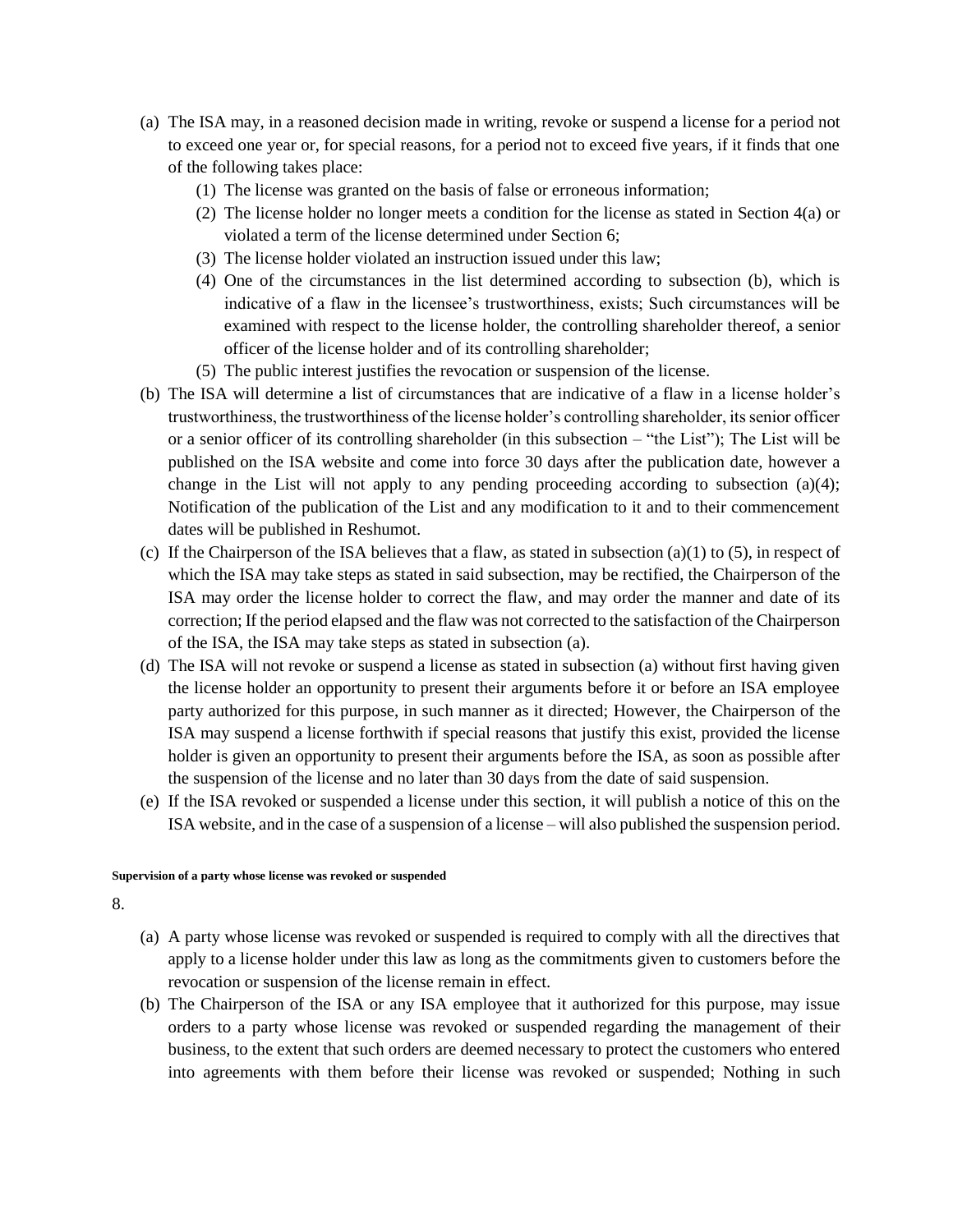directives exempt any party whose license was revoked or suspended from their duty to fulfill the commitments they made before their license was revoked or suspended.

# **Mark C: Permit to Control a Licensee**

Control permit

9.

- (a) A person shall not have permit to control of a licensee without a control permit issued by the ISA.
- (b) The ISA may refuse to issue a control permit under this section only for the following reasons:
	- (1) An order to commence proceedings against the permit applicant under The Insolvency and Economic Rehabilitation Law 5778-2018<sup>17</sup> was issued or any of the following obtain, as relevant, with respect to the permit applicant:
		- (a) With respect to an applicant that is an individual the applicant was declared to be legally incapacitated;
		- (b) With respect to an applicant that is a corporation an order for its liquidation was issued or a receiver was appointed over its assets or a material share thereof due to an unpaid debt.
	- (2) For reasons related to the public interest or the trustworthiness of the permit applicant or its senior officer.
- (c) The provisions of subsection (a) will not apply to any party that became a controlling shareholder in a license holder as a result of a duly performed transfer of means of control.

### **Transfer of means of control**

10. A holder of means of control in a license holder will not transfer it to a party that requires but does not have a control permit.

### **Revocation of control permit**

- 11. (a) The ISA may revoke a control permit by written reasoned decision if it finds that any of the following obtain:
	- (1) The provisions of Section 9(b)(1) obtain;
	- (2) A condition listed in the List defined by the ISA under Section 7(b), which indicates a flaw in the trustworthiness of the permit holder or a senior officer thereof;
	- (3) Reasons grounded in the public interest justify the revocation of the permit.

 $\overline{\phantom{a}}$ 

<sup>17</sup> Book of Laws 5778, p. 310.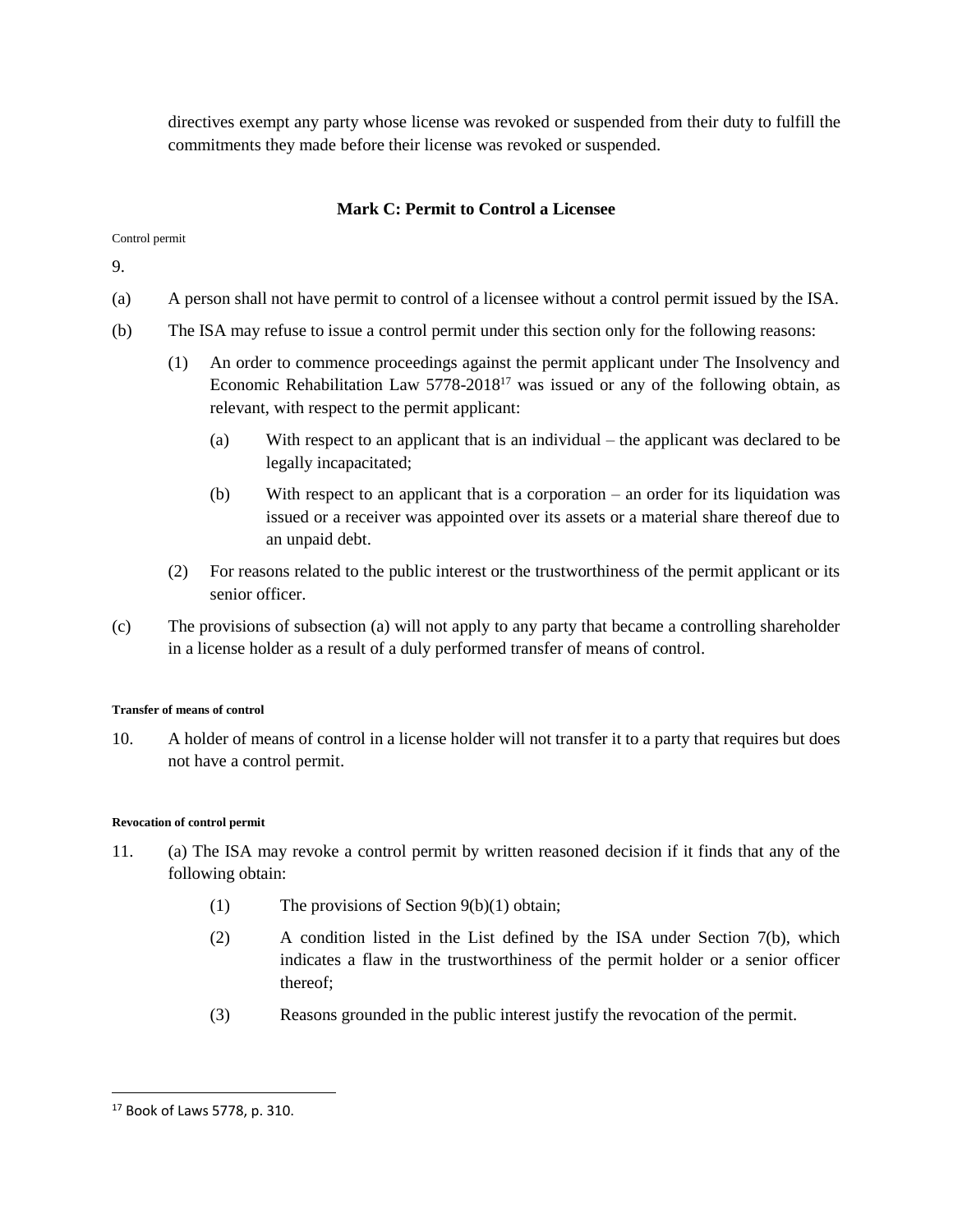(b) If the Chair of the ISA believes that a defect as stated in subsection (a)(1) to (3), due to which the ISA may revoke the control permit, can be corrected, the Chair of the ISA may order the license holder to correct the defect, and may order the manner and time of its correction; If the time ordered by the Chair of the ISA elapsed and the defect was not corrected to their satisfaction, the ISA may revoke the control permit.

#### **Directives to whoever operated without a control permit**

12.

- (a) If the Chairperson of the ISA sees that a person who is controlling shareholder in a license holder without a control permit, the Chairperson of the ISA may, after giving that person an opportunity to present their arguments, order –
	- (1) the sale of the means of control that said person holds, either in entirety or in part, within such period as the Chair orders, so that the person will no longer be a controlling shareholder;
	- (2) that the voting rights or rights to appoint directors of a general manager under the means of control held by that person who does not have a control permit cannot be exercised;
	- (3) that any vote made under the means of control held by that person without a control permit will not be counted in the voting;
	- (4) revoking the appointment of any director or general manager that was caused by that person.
- (b) If a person is a controlling shareholder in a license holder as a result of transferred means of control, the ISA may, after giving that person an opportunity to present their arguments, order them to sell said means of control, either in entirety or in part, within such period as the ISA orders, so that that person is no longer a controlling shareholder.
- (c) If the ISA ordered the sale of means of control under the provisions of subsection (b), the ISA may issue orders stated in subsection (a)(2) to (4), with the necessary amendments.
- (d) If the controlling shareholder failed to sell the means of control as ordered by the Chairperson of the ISA or the ISA under subsection (a) or (b), the court may, at the ISA's request, appoint a receiver to sell said means of control.

## **Article D:**

## **Authorization by a Regulator**

#### **Conditions for authorization**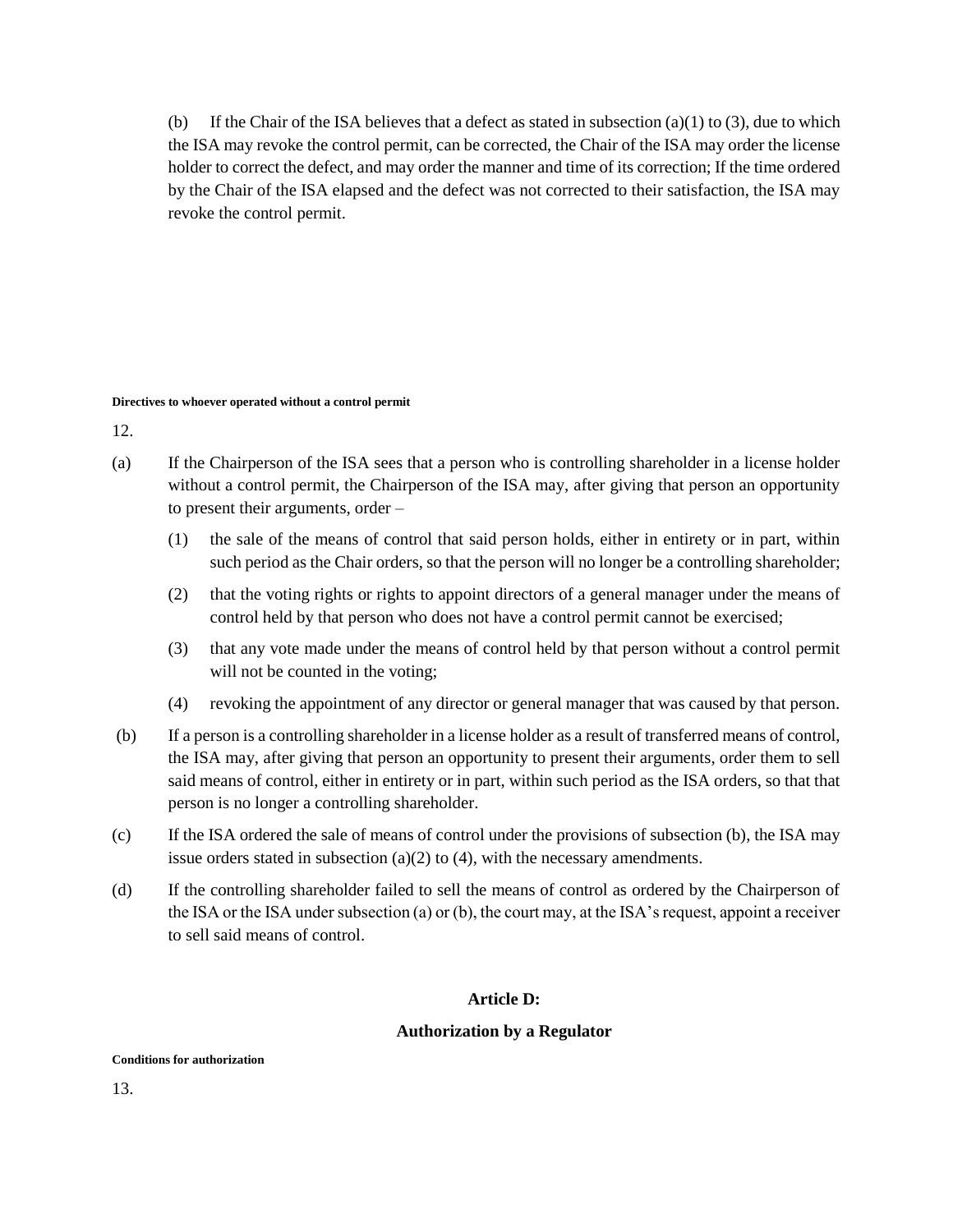- (a) In this Article, "regulator" one of the following regulators, as relevant:
	- (1) With respect to an information source, as stated in paragraphs (1) to (7) of the definition of an "information source" – the information source's regulator;
	- (2) With respect to a credit bureau and dealers information bureau the Credit Data Sharing Commissioner;
	- (3) With respect to any other entity defined according to Section  $2(c)$  the regulator of that entity;
- (b) A regulator may grant authorization to an information source to provide an account information service as stated in in paragraphs (1) to (7) of the definition of an "information source," a credit bureau, dealers information bureau, or any other entity defined according to Section 2(c), as relevant, that requested such authorization, provided that the provisions of Section  $4(a)(3)$  obtain with respect to them.
- (c) If a regulator finds that an authorization applicant is not suitable to engage in the provision of account information services due to reasons relating to the public interest, the regulator may, by a written reasoned decision, refuse to grant authorization to the applicant even if the condition stated in subsection (b) obtains with respect to it, only if the applicant was given an opportunity to present their arguments before the regulator or any ISA employee authorized by the regulator for this purpose, in such manner as it orders.

### **Application for authorization**

14.

- (a) An application for authorization will be submitted to a regulator. In the application, the applicant will state the type of account information service in which they wish to engage.
- (b) Documents that attest to compliance with the conditions for authorization must be attached to the license application, including the applicant's business plan; The regulator will define in regulatory instructionsthe details to be included in said business plan and may define in regulatory instructions additional details, documents, and reports that must be included in or attached to the application.
- (c) The regulator may demand of the authorization applicant details, documents, or reports in addition to those stated in subsections (a) and (b), if he believes that this is necessary to assess the fulfillment of any condition for deciding on the application.

### **Details of the authorization and its terms**

15. The provisions of Section 6 will apply, with the necessary changes and with the following change: In lieu o: "the ISA" insert "the regulator".

### **Revocation or suspension of a certificate**

16.

(a) A regulator may revoke or suspend an authorization by a reasoned decision in writing if they find that one of the following obtains: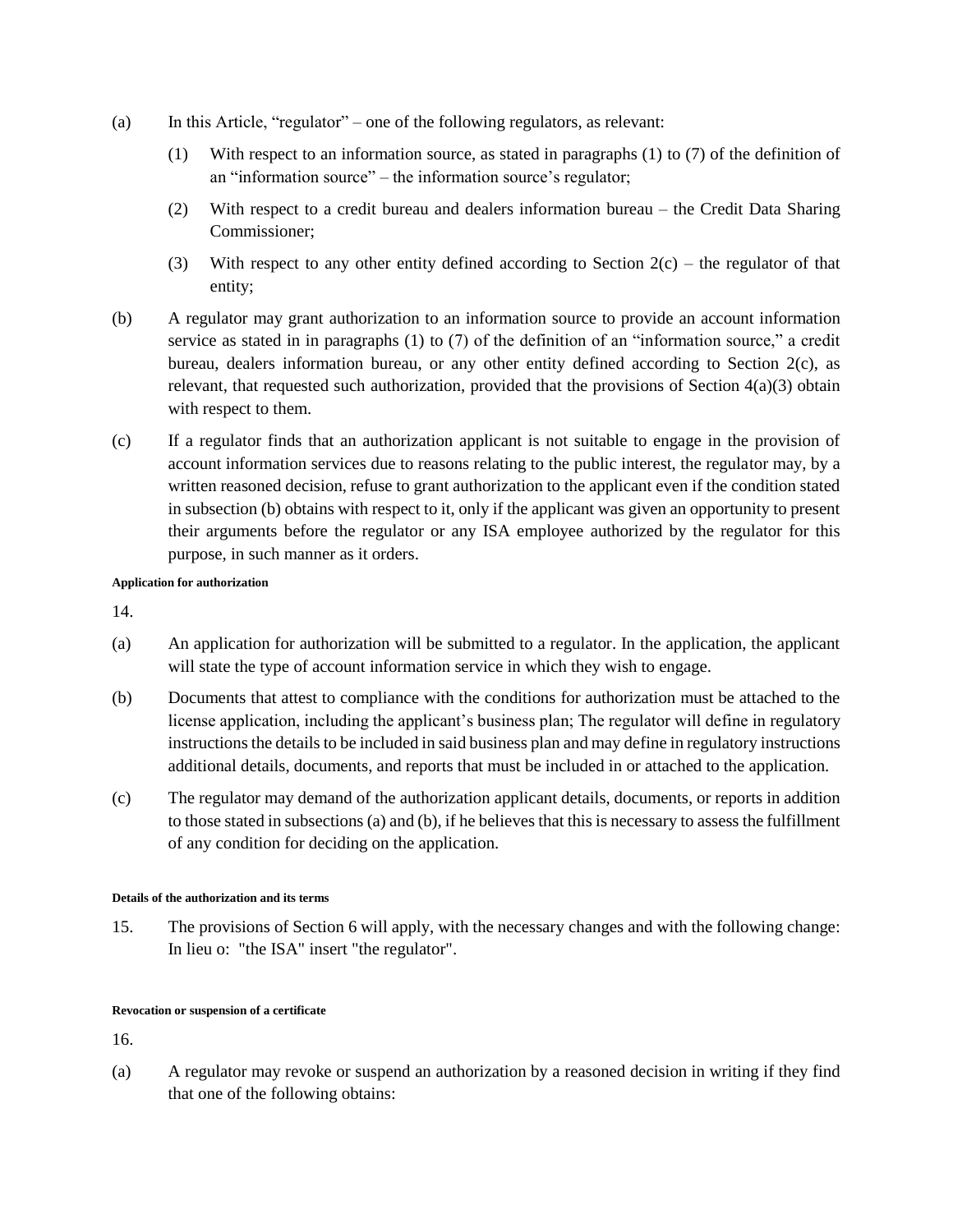- (1) The authorization was granted on the basis of false or incorrect information;
- (2) The authorization holder no longer meets the condition for authorization as stated in Section 13(b) or he violated a condition defined in the authorization under Section 15.
- (3) The authorization holder violated a provision of this law or regulatory instructions;
- (4) The regulator suspended the license to engage in the field of finance that was issued under a different law to the authorization holder; and with respect to an entity that is defined under Section  $2(c)$  and is not such a license holder – the regulator placed limitations of their financial operations by law.
- (5) Reasons related to the public interest justify the revocation or suspension of the authorization;
- (b) Suspension under subsection (a) will be for a period not to exceed one year, and for special reasons – for a period not to exceed five years; The provisions of this subsection will not apply to a suspension under subsection (a)(4).
- (c) The provisions of Section 7(d) will apply with respect to the revocation or suspension of an authorization, with the necessary changes, and with the following change: In lieu of "the ISA" and "Chair of the ISA" insert "the regulator".

#### **Supervision over parties whose authorization was canceled**

17. The provisions of Section 8 will apply, with the necessary changes, to a party whose authorization was revoked or suspended, and with the following change: In lieu of "the Chair of the ISA" insert "the regulator," and in lieu of "an ISA employee party authorized for this purpose" insert "an employee of the regulator who was authorized for this purpose."

## **Article E: Miscellaneous Provisions**

### **Foreign corporations**

- (a) In this section, "foreign corporation" a corporation incorporated outside Israel that is engaged in the provision of account information services outside Israel under foreign law that regulates its engagement in the provision of such services.
- (b) Notwithstanding the provisions of Sections 4 and 9, the ISA may grant a license to a foreign company even if it does not meet the conditions listed in Section  $4(a)(1)$ ,  $(4)$ ,  $(5)$ , or  $(7)$ , and may exempt a controlling shareholder of said corporation from the control permit requirement under Section 9, if the ISA is satisfied that the foreign law that regulates the foreign corporation's operations in providing account information services, and the supervision of its said operations provide an adequate solution to the matters that are regulated by the aforementioned sections, all while protecting the customers' interests, and after the ISA took the public interest into consideration.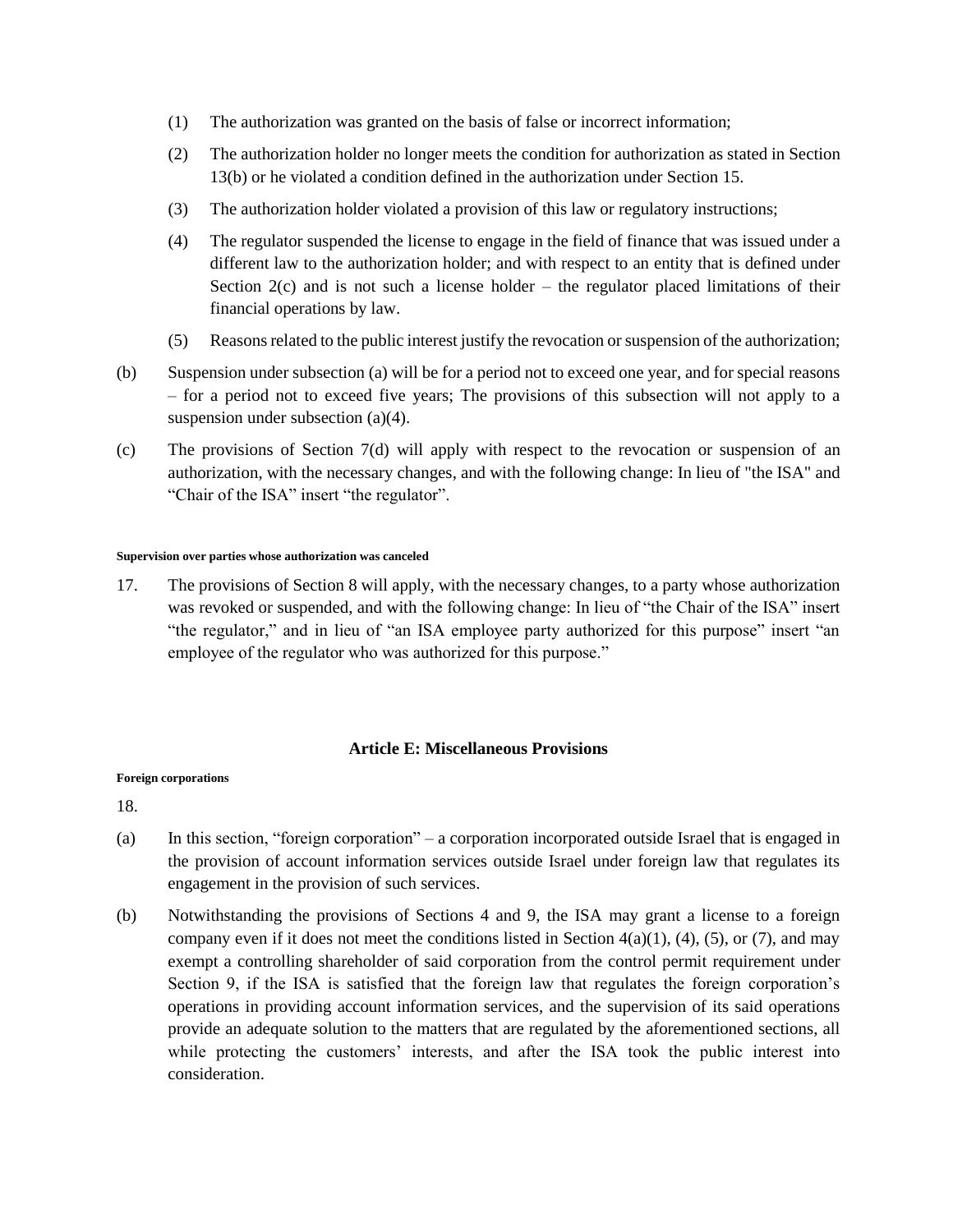#### **Service Providers Registry**

19.

- (a) The ISA will administer a registry of service providers, which will include the following:
	- (1) a list of license holders and their details;
	- (2) a list of authorization holders and their details, as transferred to the ISA by the regulator of each authorization holder.
- (b) The registry will include at least the following details:
	- (1) details of the service provider, including contact information;
	- (2) the type of account information service that the service provider may provide according to the license or the authorization;
	- (3) the identity of the service provider's regulator.
	- (4) information on a revocation or suspension of a license or authorization that was issued; and in the case of suspension – the period of the suspension.

#### **Obligation to notify the ISA, the license holder, and the control permit holder**

20.

- (a) A licensee and its controlling shareholder will notify the ISA immediately:
	- (1) If a condition for the license or control permit, as relevant, is no longer satisfied;
	- (2) If a condition exists in respect of which the ISA may revoke or suspend the license or revoke the control permit, as relevant, and in the case of assessing trustworthiness as stated in Section  $7(a)(4)$  or  $11(a)(2)$ , they will notify the ISA of the existence of a circumstance listed in Section  $27(c)(1)$  to (6) of The Investment Advice Law, with respect to them or to their senior officer, in Israel or outside Israel.
- (b) A senior officer in a license holder or in a control permit holder will immediately notify the license holder or the control permit holder, as relevant, of the existence of a circumstance listed in Section  $27(c)$  of The Investment Advice Law with respect to it, as stated in subs-section (a)(2), without delay; A notice under this subsection will include the details that are required of the license holder or control permit holder, as the case may be, in order to fulfill their obligation under subsection (a).

### C**hapter C: Account Information Service Providers (AISPs)**

#### **Fiduciary duty**

21.

(a) A service provider will act faithfully and diligently in their customers' best interests, will not prefer their personal interests or the interests of another party over the interests of their customers, and will not prefer the interests of one customer over another.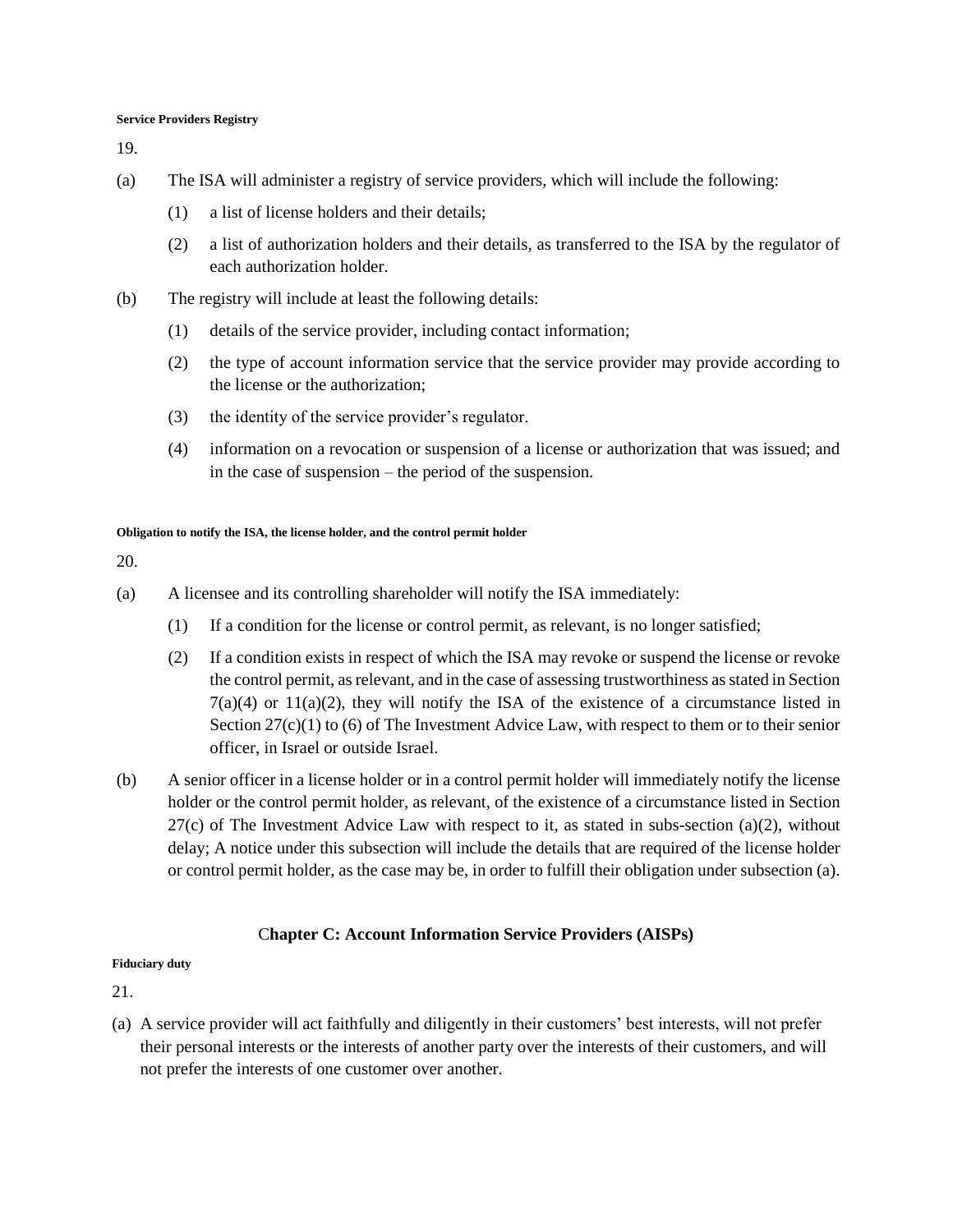- (b) The provisions of subsection (a) will not apply to a service provider's own use of account information that it holds; For this purpose – "own use" of account information is any of the following:
	- (1) use of information for the purpose of presenting an offer to a customer on behalf of the service provider, to enter into an agreement with the service provider to provide a financial product or provide a financial service, as stated in Section 25(a)(6);
	- (2) Use of information to ensure satisfaction of the terms of a credit transaction with a customer;
	- (3) Any other use defined by the service provider's regulator in regulatory provisions.

### **Duty of caution**

22. A service provider will act prudently and with such degree of skills as a reasonable service provider would have used in similar circumstances, and will take all reasonable measures to ensure their customers' interests.

### **Duty of confidentiality**

23. A service provider will maintain in confidence all information about the customer, including the documents transferred to their possession and the contents thereof, and all other details referring to activities it performed as part of the service it rendered to the customer; Notwithstanding the above, a service provider may disclose information about the customer under the provisions of this law, under a court order, or under a demand received from any other entity authorized by law.

### **Prohibition against receiving any private benefit**

- 24. A service provider will not receive, either directly or indirectly, any benefit related to the provision of account information services; The provisions of this section will not apply to —
	- (1) any consideration and reimbursement of expenses paid directly by the customer;
	- (2) any consideration received from another party related to the provision of account information services to the customer, pursuant to directives issued by the service provider's regulator, in regulatory directives, designed to prevent potential conflicts of interest.

### **Restrictions on the collection, receipt, and use of account information**

- (a) A service provider will collect account information, will receive account information collected by another entity, and will use of information collected by themselves or by others only for the purpose of providing service to a customer on the basis of that information, with respect to the customer's economic conduct, including:
	- (1) Concentrating a comprehensive compilation of account information for the customer;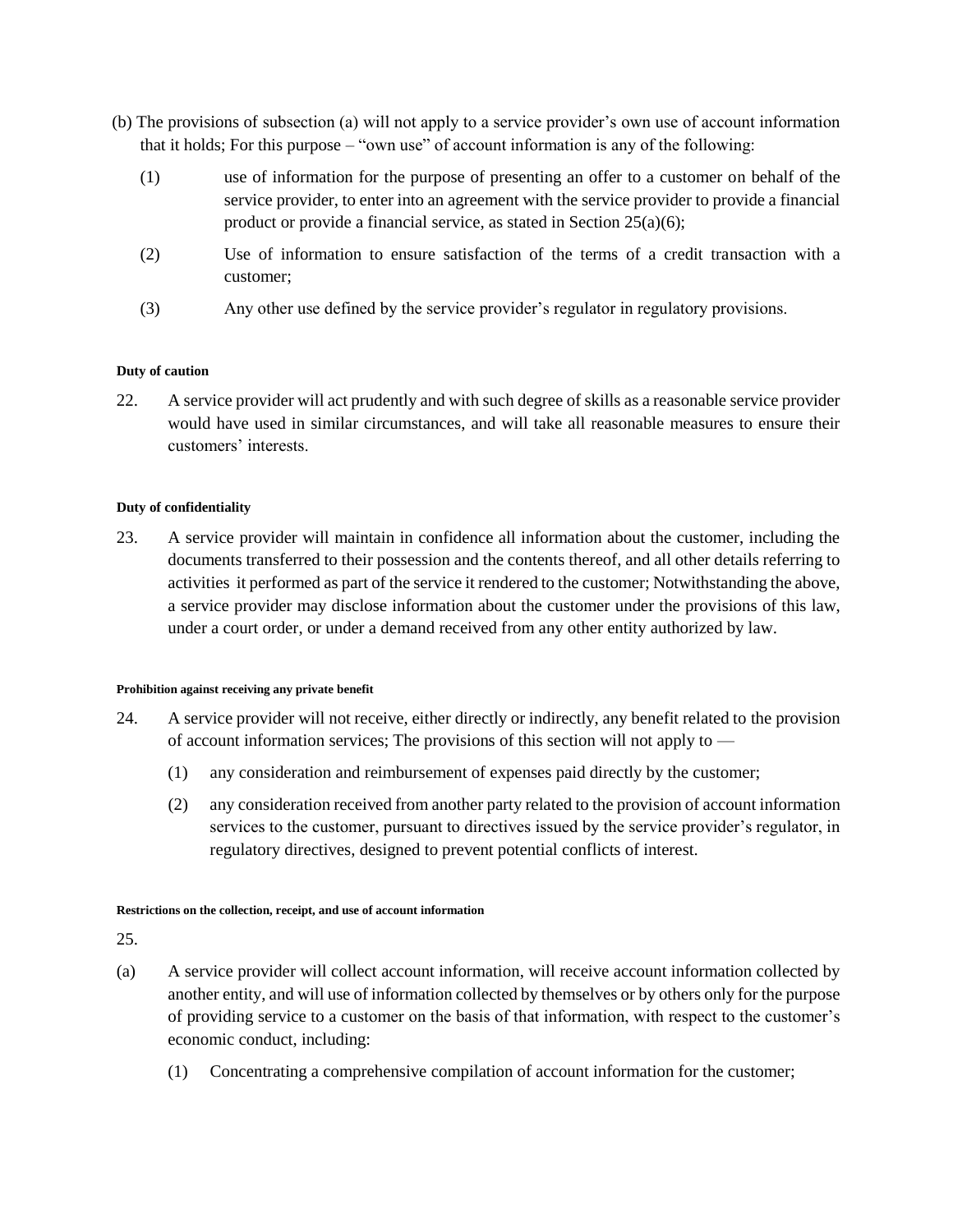- (2) Concentrating a comprehensive compilation of account information and transferring it to an entity to which such transfer of information is permitted under Section 29, for the purpose of using that information on the customer's behalf, for the purpose defined in that section;
- (3) cost comparison;
- (4) intermediation;
- (5) consulting on economic conduct;
- (6) making an offer on behalf of the service provider to enter into an agreement with a customer with respect to a financial product or service;
- (b) A service provider will not collect account information, receive account information, or use information, as stated in subsection (a) only for the purpose of providing a service to a customer, as stated in that subsection; and after the customer has given their explicit consent in an agreement with the service provider, as stated in Section 26, and subject to the terms of the agreement.
- (c) A service provider will not collect or receive information from other parties unless said they require the information to render a service to a customer as stated in subsection (a).
- (d) Notwithstanding the provisions of subsection  $(a)$ 
	- (1) A service provider that is an information source will not collect account information, will not receive it from another party or make use of it, as stated in subsection (a) in order to make an offer on its behalf to enter into an agreement with a customer, as stated in paragraph (6) of said subsection, in the matter of a financial product or financial service (in this paragraph – the product or the service) if two of the following obtain:
		- (a) the information about the product or service is not included in one of the account information baskets that apply to said information source;
		- (b) the product or service is similar to another product or service, the information in respect of which is included in one of the information baskets that apply in the matter of another information source. For this purpose, "a similar product or service" — is a product or service of the same type as the other product or service, of all the types of products and services listed in the Fourth Addendum, which has a similar purpose as the other product or service;
	- (2) A service provider may also use account information that they collected or received from another party, as stated in subsection (a), also for statistical purposes related to the provision of an account information service to all its customers, provided that the customer gave their explicit consent in writing, and that the information displayed to customers will be aggregated statistical information that is unidentifiable information;
	- (3) The Minister, with the consent of the Minister of Justice, in consultation with the service provider's regulator, and approval of the Economic Affairs Committee, may define uses of account information that a service provider may not perform and for whose performance it may not collect or receive information, even if they are intended for the provision of a service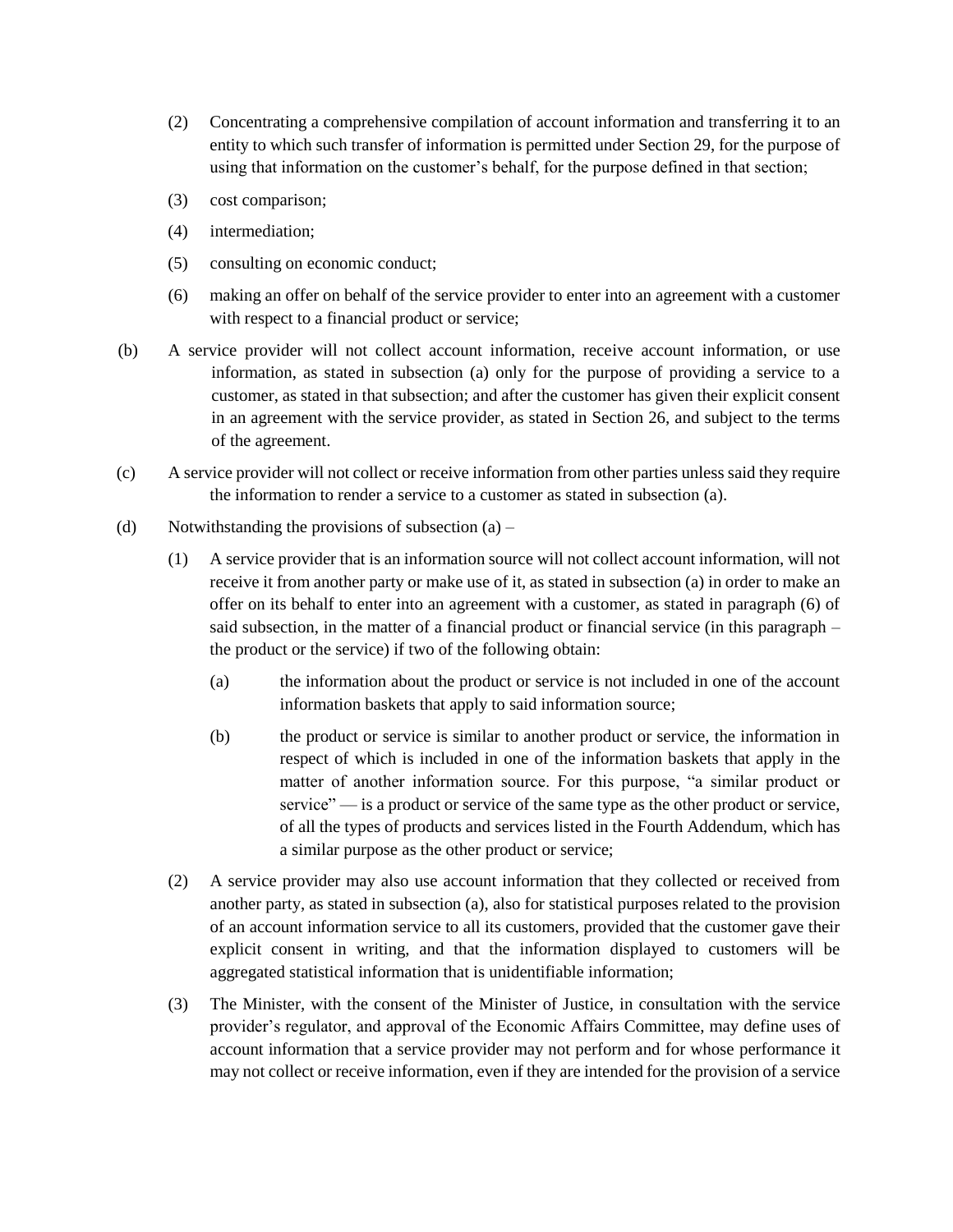to a customer concerning their economic conduct under subsection (a), if the Minister deems such prohibitions necessary to protect the interests of the service provider's customers.

- (e) The Minister may determine, on the basis of considerations relating to competition in the financial system, that the provisions of subsection  $(d)(1)$  will not apply to a service provider that is a lowvolume information source and that meets such conditions the Minister determines.
- (f) Nothing in the provisions of this section detract from any other provision of law, including a licensing requirement under any other law that applies to the use of account information as stated in subsection (a).

#### **Agreement to provide an account information service**

- (a) A service provider will enter into a written agreement with a customer to provide an account information service (in this section — "the Agreement"). Before contracting with a customer, a service provider will give the customer information about the nature of the service in clear and brief language, including information on the storage of the information under Section 27(c); Within the Agreement, the service provider will permit the customer:
	- (1) to select the type of account information service that the service provider will provide to the customer, including the uses that the service provider will perform with said information as stated in Section 25;
	- (2) to select the information sources, the accounts, and the information baskets in respect of which the customer consent to give the service provider access to account information;
	- (3) to select whether the service provider's access to account information as stated in subsection (2) will be a one-time access or continuing access for a limited period, only if such period does not exceed three years or any other period determined by the Minister, with the consent of the Minister of Justice and in consultation with the service provider's regulator.
- (b) If the customer consents to grant the service provider continuing access for a limited period, as stated in subsection (a)(3), the service provider will, once every six months within that period, take the necessary measures to verify that the customer is aware that the service provider continues to have access pursuant to the customer's said consent; If, even after performing the necessary measures, the service provider is unable to verify that the customer is aware of the service provider's potential access as stated above, the customer will be deemed as having revoked the Agreement according to Section 28; The service provider's regulator will in regulatory directives make rules regarding the actions that the service provider must perform in order to fulfill its obligation under this subsection.
- (c) The Minister, with the consent of the Minister of Justice, and in consultation with the service provider's regulator, and with respect to an entity supervised by the Bank of Israel – the Minister, with the consent of the Minister of Justice and the Governor, may define in instructions concerning the Agreement, including the manner in which the customer makes the selection stated in subsection (a) and in the matter of additional details that must be included in the Agreement.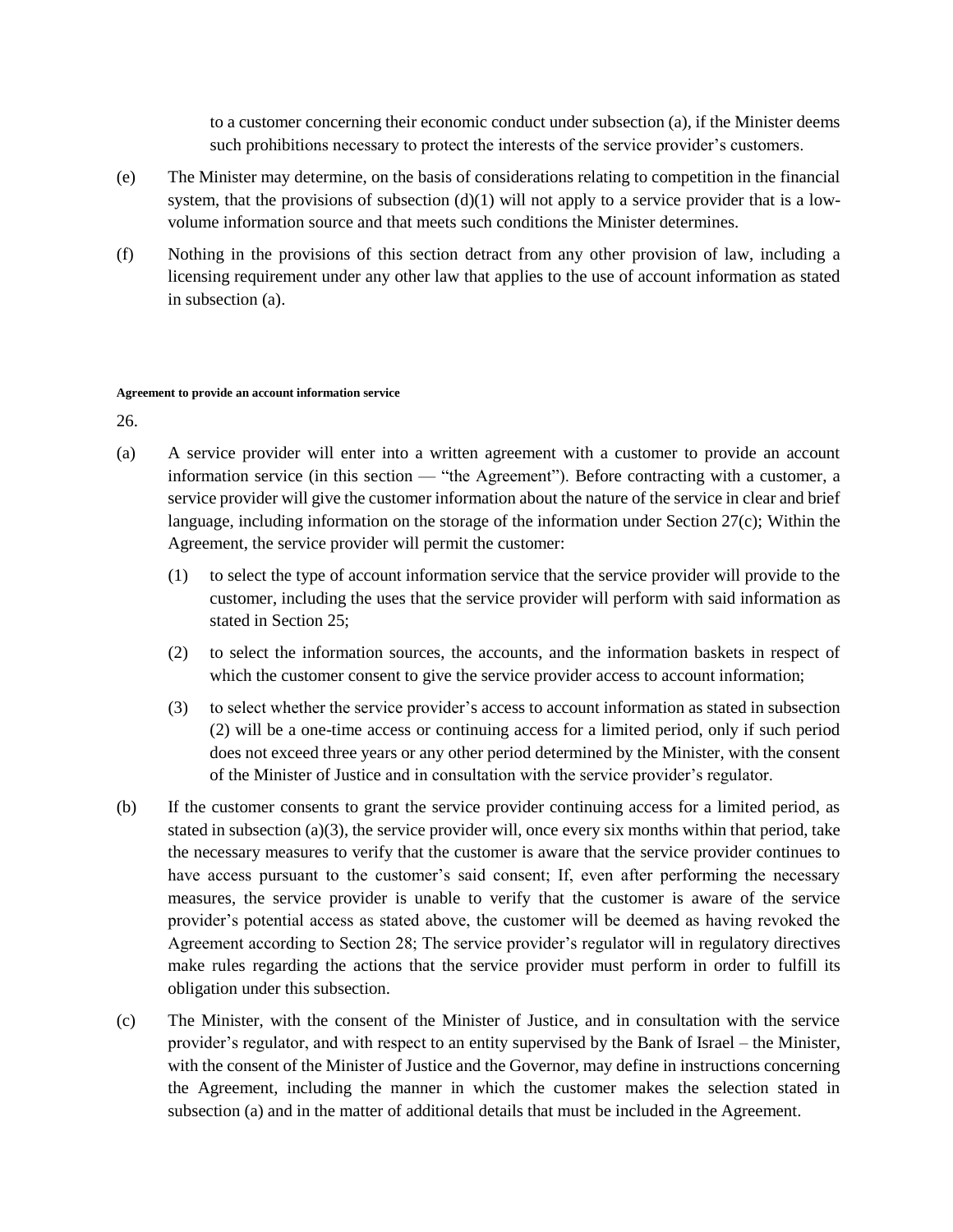(d) The service provider's regulator may by regulatory directives make rules concerning the drafting of the Agreement by the service provider and its details, including in the matter of the format of the agreement and the customer's option to terminate or reduce the scope of the agreement as stated in Section 28, and provisions in the matter of the service provider's obligation to give the customer information about the service and access to the agreement, all pursuant to the regulations enacted by the Minister under subsection (c), if any were enacted.

#### **Maintaining and deleting account information**

27.

(a) (1) A service provider will retain the account information that it collected or that was collected by another party and transferred to it, for the shortest period required to provide the account information service to a customer, and no longer than three years from the date on which the information came into its possession, unless the customer, toward the end of three years from date of their contracting in an agreement under Section 26, gave its explicit consent in writing to the service provider to retain said information for a longer period, not to exceed seven years from the date on which the information came into its possession, and only if the information is required to provide the account information service to the customer.

(2) The Minister, in consultation with the service provider's regulator, may shorten the periods stated in this subsection, and with respect to of a service provider that is a foreign corporation, as this term is defined in Section 18(a), the Minister may, with the consent of the Minister of Justice and in consultation with the ISA, determine periods that are different from the periods stated in this subsection with respect to the maximum period a foreign corporation may retain information under applicable foreign law, if the Minister finds that the provisions of the foreign law and the supervision to which the foreign corporation's business is subject offer adequate protection to customers on this matter.

- (b) A service provider will delete the account information about the customer at the end of the period which is stated in subsection (a), as soon as possible and no later than seven business days after the end of said period.
- (c) The provisions of subsection (b) will not apply to account information that is required by a service provider for a legal proceeding or an internal audit proceeding, or for statutory supervision, and the following provisions will apply to such account information:
	- (1) The information will be stored in a database that is separated from other databases; the service provider's regulator may in regulatory directives determine on the manner in which said information will be stored.
	- (2) The information will be used only for the proceedings stated in the beginning of this subsection that are related to the service that the service provider provided to its customers;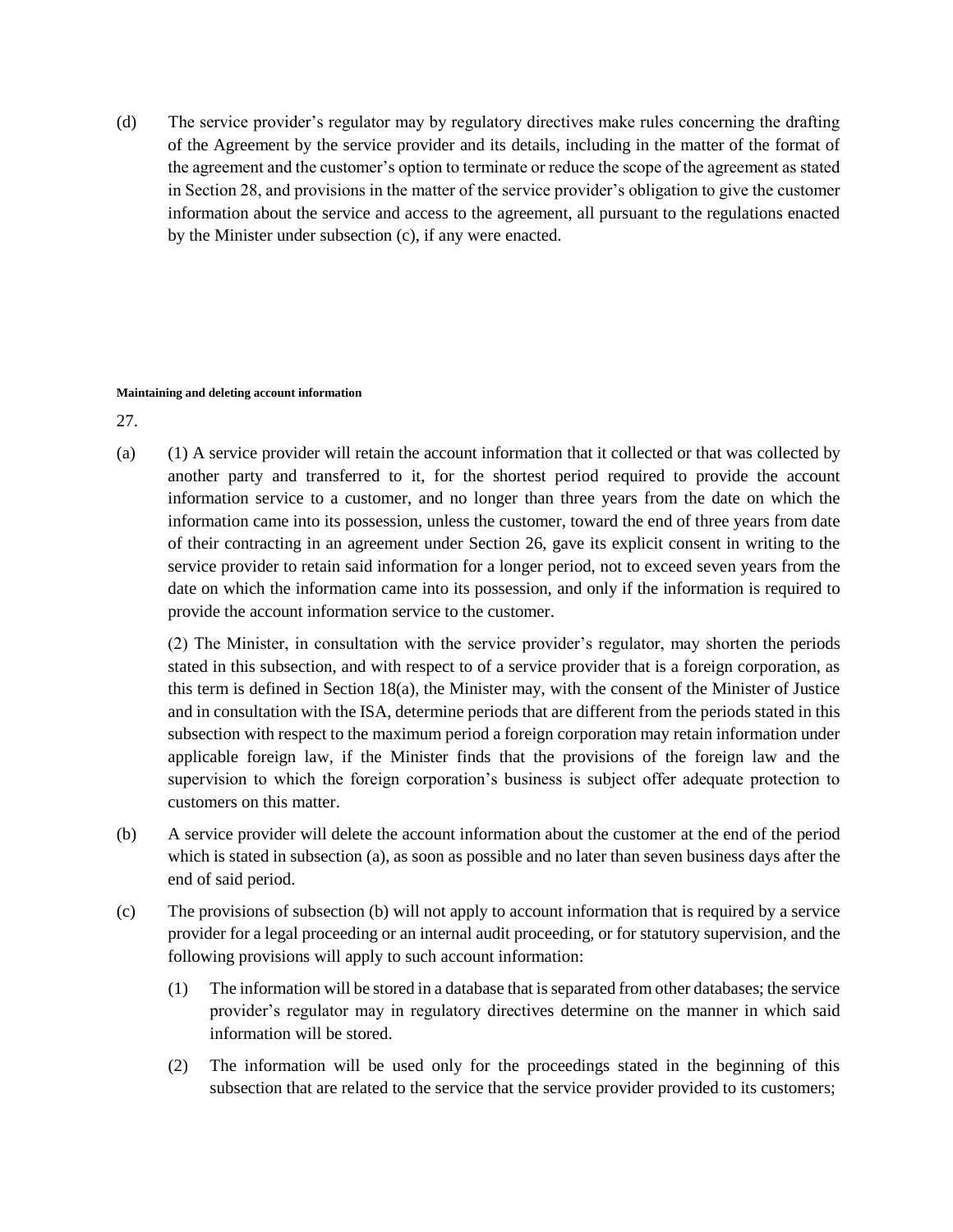- (3) The service provider will ensure that it is not possible to access the information, unless a proceeding of the type stated in the beginning of this subsection involving a specific customer is initiated, and the information is required for the service provider in order to manage the proceeding;
- (4) The service provider will delete the information after the elapse of seven years from the end of the service provision, excluding information required to manage a proceeding that was initiated as stated in paragraph (3) before the elapse of said period.
- (d) The provisions of this section will not apply to aggregate statistical information that is unidentifiable information as stated in Section 25(d)(2).

#### **Termination or restriction by a customer of an agreement to provide an account information service**

- (a) A customer of a service provider may, at any time, by notice to the service provider, terminate the agreement with the service provider that was drafted according to Section 26, reduce the scope of the service or the uses that the customer selected as stated in Section  $26(a)(1)$ , and restrict the information sources, accounts, information baskets, or the period of access that the customer selected as stated in Section 26(a)(2) and (3), provided that they suffice to allow the service provider to provide the type of services and uses that were agreed upon; Termination or reduction in the scope of the agreement will be made by notice delivered by the customer to the service provider.
- (b) The service provider will permit the customer to terminate or reduce the scope of their agreement as stated in subsection (a) in a simple and convenient manner, including by a notice delivered online.
- (c) If a customer delivers a notice of termination or reduction of the scope of an agreement to a service provider pursuant to the provisions of subsection (a), the following provisions will apply:
	- (1) The service provider will act pursuant to the customer's notice, and if the service provider provides a service on the basis of account information collected and transferred to it by another service provider pursuant to Section  $29(a)(3)$  – the service provider will notify the service provider that transferred the information to it, and said service provider will act pursuant to the customer's notice;
	- (2) If, within said notice, the customer revoked their consent to grant the service provider access to all the account information about the customer that is held by a specific information source, the service provider will notify the information source as soon as possible and within no more than two days;
	- (3) The service provider will delete the account information that, following the customer's notice, is no longer required for providing a service to the customer, pursuant to the provisions of Section 27;
- (d) (1) Nothing in the provisions of this section limits the customer's possibility to cancel their consent to give the service provider access to all the account information about the customer held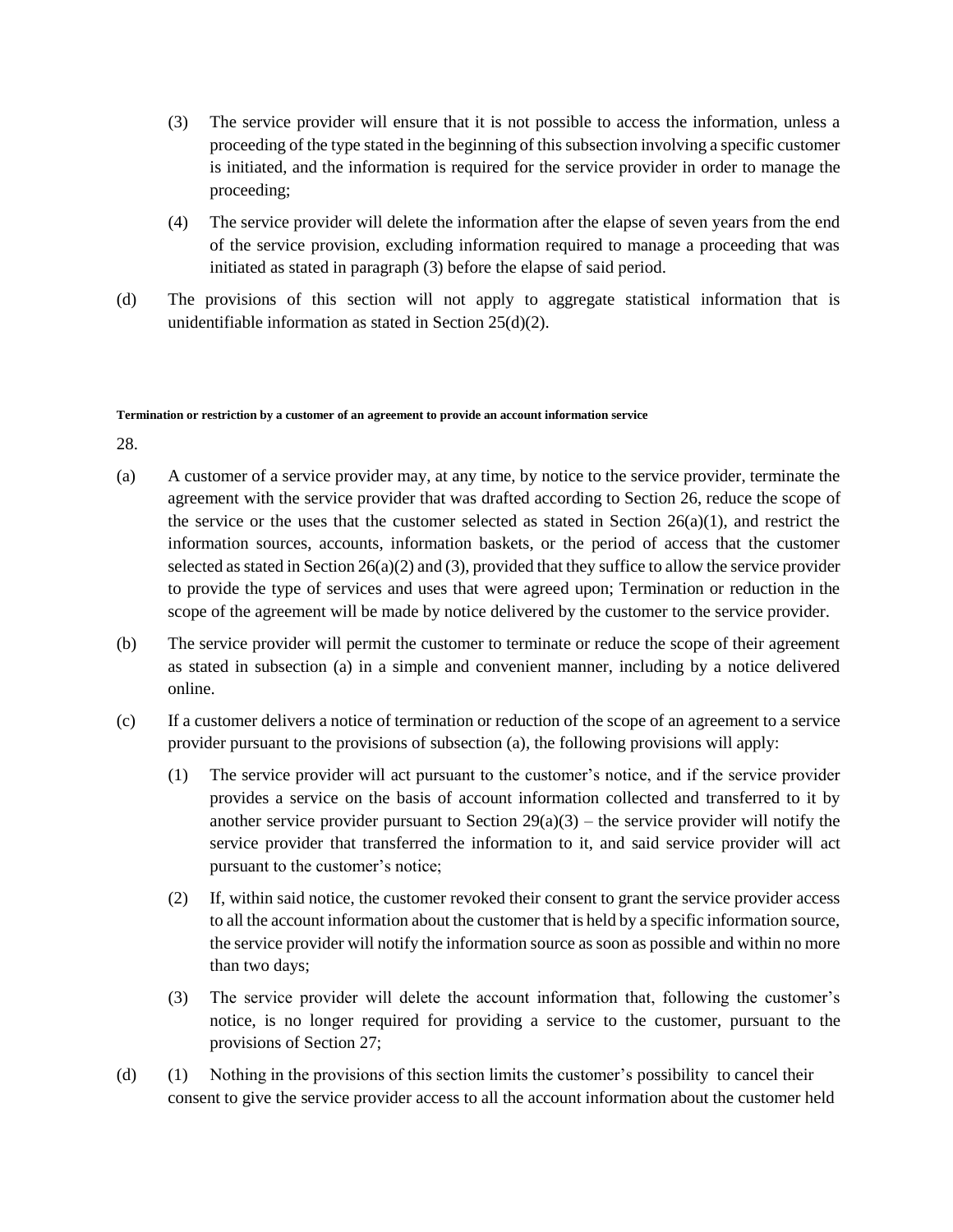by an information source, by revoking the access permission in a notice to the information source, pursuant to the provisions of Section 45; If the service provider receives a notice from an information source regarding the cancellation of said access permission, pursuant to the provisions of Section 45(c), the service provider will be deemed as having received a notice under this section on the reduction of the scope of the agreement with the customer, in which the customer canceled their consent to grant the service provider access to all the account information about the customer that is held by the information source.

(2) With respect to a joint account jointly and severally – If a service provider receives a notice from an information source of the cancellation of access permission as stated in paragraph (1) by an account holder that is not a customer of the service provider, shortly after the date on which access permission was given to the information source, the service provider will delete all the information that it received from the information source about that account.

(e) If a license or authorization is revoked, all the customers of the holder of the license or authorization will be considered to have terminated their agreement with them under this section.

#### **Transfer of information to other parties**

- (a) A service provider may transfer financial information that it or another party collected, to any of the parties listed below, and to them alone, for the purpose that appears alongside them and pursuant to directives to be issued by the service provider's regulator in this matter under subsection (g), only if the customer gave their explicit written consent and if the transferred information is required for that purpose:
	- (1) To a financial entity For the purpose of making an offer on its behalf to enter into an agreement with that customer, whether the offer is made through the service provider acting as an intermediary or whether the offer is made directly to the customer;
	- (2) To a representative For the purpose of providing a service to that customer in the field of the representative's business, after the representative gave an undertaking to the service provider to comply with the applicable directives issued under this section;
	- (3) To another service provider For the purpose of providing an account information service to that customer by another service provider under this law.
- (b) A service provider will not transfer account information to another party listed in subsection (a) without having notified them, within the agreement between them, that the information was received from the information source through the account information interface system.
- (c) A financial entity that received information under subsection  $(a)(1)$ 
	- (1) will not transfer the information to other parties;
	- (2) will not make use of the information for any purpose other than to present on offer on its behalf to enter into an agreement with the customer as stated in subsection (a)(1) and for the purpose of entering in such agreement;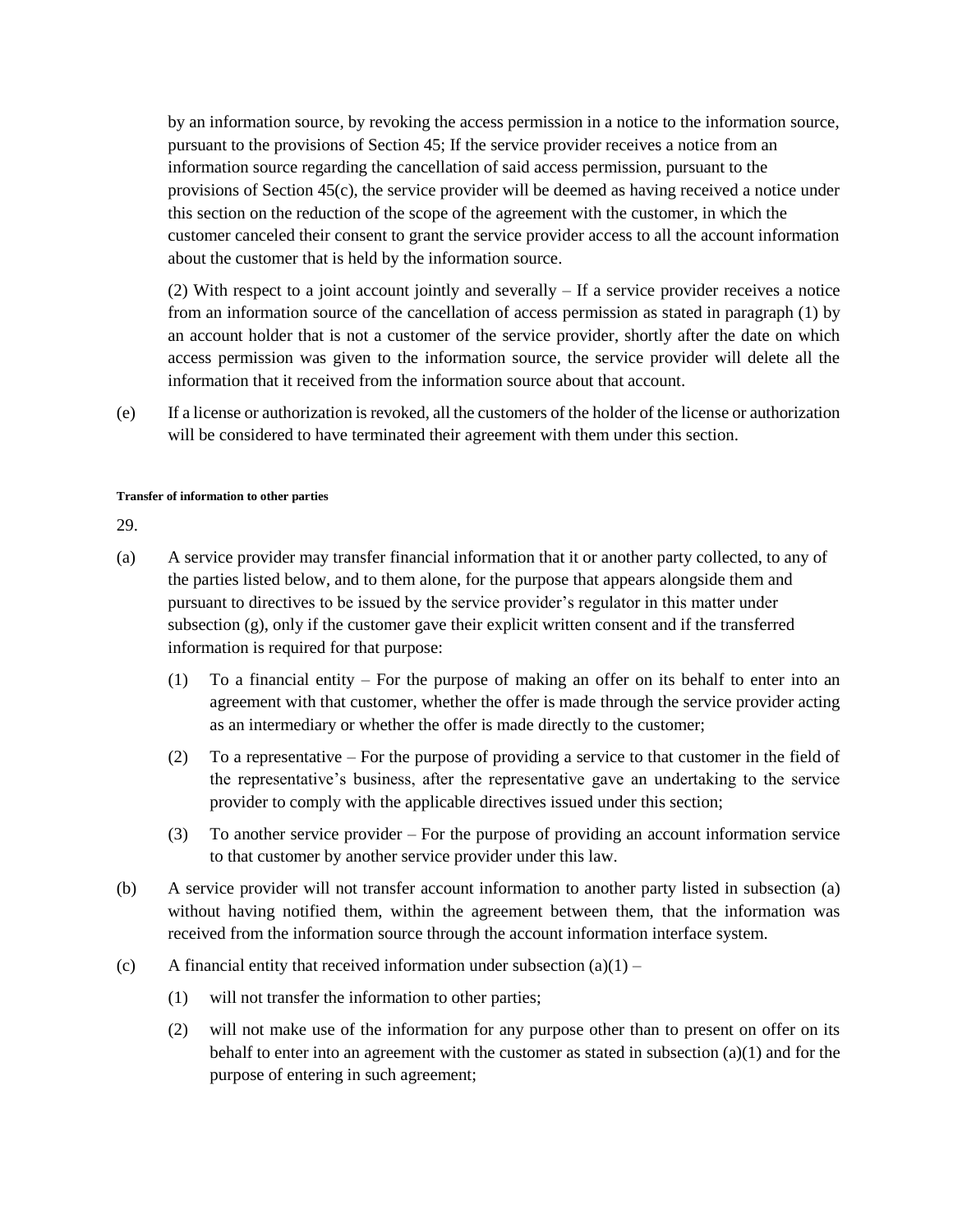- (3) will retain the information in a secured manner that prevents leakage of the information and unauthorized access to it, according to any law and pursuant to rules made on this matter in regulatory directives by the regulator of the financial entity.
- (4) will delete the information at the end of its use as stated in paragraph (2) and no later than 30 days after having received said information, unless the financial entity entered into an agreement with the customer in respect of whom the offer of agreement was made; The Minister, with the consent of the Minister of Justice, may define a different period for deleting the information.
- (d) A representative that received information under subsection  $(a)(2)$ 
	- (1) will not make use of the information for any purpose other than to provide a service to the customer within the field of its business as a representative, as stated in subsection (a)(2), and will not transfer the information to other parties for any purpose other than to provide said service, and after having received the customer's consent to such transfer;
	- (2) will save the information in a secure manner that prevents leakage of the information an unauthorized access to the information, and according to any law;
	- (3) will retain the information pursuant to the provisions of Section 27 and will delete it pursuant to the provisions of that section;
	- (4) will notify the service provider if it no longer provides a service to the customer as stated in paragraph (1).
- (e) A service provider will not make use of information that it received under subsection (a)(3) other than for the purpose of providing an account information service pursuant to the provisions of this law.
- (f) Notwithstanding the provisions of subsections (a)(1) and (2), (c), and (d)
	- (1) The Minister, with the consent of the Minister of Justice, may determine, in general or with respect to a specific type of representatives, the types of uses that a representative may not make of account information that is obtained under subsection (a) and in respect of the use thereof the service provider may not transfer account information to the representative pursuant to the provisions of that subsection, if the Minister finds it necessary in order to protect the interests of the representative's customers;
	- (2) The Minister, with the consent of the Minister of Justice, in consultation with the service provider's regulator and with the approval of the Economic Affairs Committee, may define –

(a) additional types of uses of information received under subsection (a) that a financial entity or representative may make, and for the purpose of which the service provider may transfer account information to a financial entity or to a representative, pursuant to the provisions of that subsection; Regulations under this sub-paragraph may be determined in general or with respect to a specific type of representatives or financial entities;

(b) additional entities to which the service provider may transfer account information under subsection (a) and the conditions that will apply to said entities with respect to their use of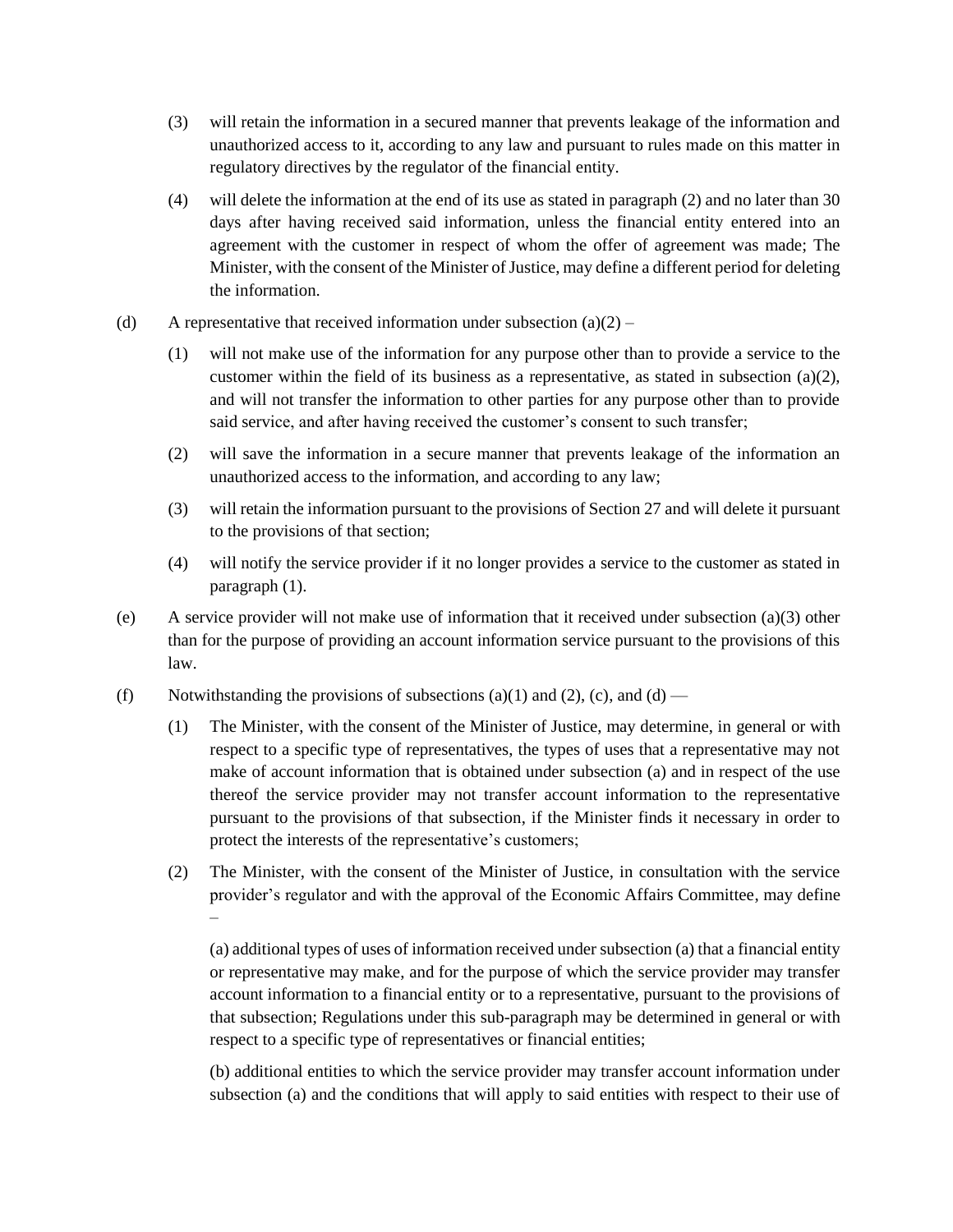the information transferred to them, only if the Minister is convinced of said entities' ability to protect the customer's privacy, maintain information security and cyber defense, and that control and enforcement in those fields is possible with respect to said entities.

(c) conditions that, if obtained, a service provider may give an individual engaged in providing financial consulting services to a limited number of customers, to be defined by the Minister, limited access to the customers' information through the service provider's systems for the purpose of said financial consulting services; The Minister may enact regulations that define conditions for protecting customers interests; For this purpose "financial consulting services" including advisory services concerning housing loans;

(g) The service provider's regulator may in regulatory directives determine rules regarding the transfer of information under this section, including directives on the manner of such transfer.

#### **Delivering information to a customer in the matter of a comprehensive financial information compilation service**

30. When providing a comprehensive financial information compilation service as stated in Section  $25(a)(1)$ , the service provider will permit the customer to receive the information that it complied in a secure manner; The service provider's regulator may in regulatory directives determine rules on this matter.

#### **Severe security incident**

- (a) In the event of a severe security incident as this term is defined in the directives issued under Section 36 of The Privacy Protection Law, the service provider will immediately notify the service provider's regulator of the incident, the information source from whom the information involved in the security incident was received, and the registrar, as defined in Section 7 of The Privacy Protection Law (in this section – "the Registrar"), and will report to the service provider's regulator and to the Registrar on the actions taken in response to the incident; If the service provider received the information from another service provider that collected it, pursuant to the provisions of Section  $29(a)(3)$ , the service provider will also immediately notify the service provider from which it received the information; If an information source receives a notice under this subsection, the information source will report the incident to the information source's regulator.
- (b) The Registrar, in consultation with the Director General of the National Cyber Directorate and with the service provider's regulator, will order the service provider to also give notice of the security incident stated in subsection (a) to customers whose privacy may be tangibly harmed by the incident or to additional information sources that give the service provider access to account information; However, the Registrar may refrain from ordering the delivery of said message or may order delivery of said message at such date as it orders, all due to circumstances related to responsiveness to the security event or for special considerations related to a tangible harm to the service provider's customers. An information source that receives notice according to this subsection will report it immediately to the information source's regulator; For this purpose, "the National Cyber Directorate" is the National Cyber Directorate that was established by government resolution and operates according to its resolutions.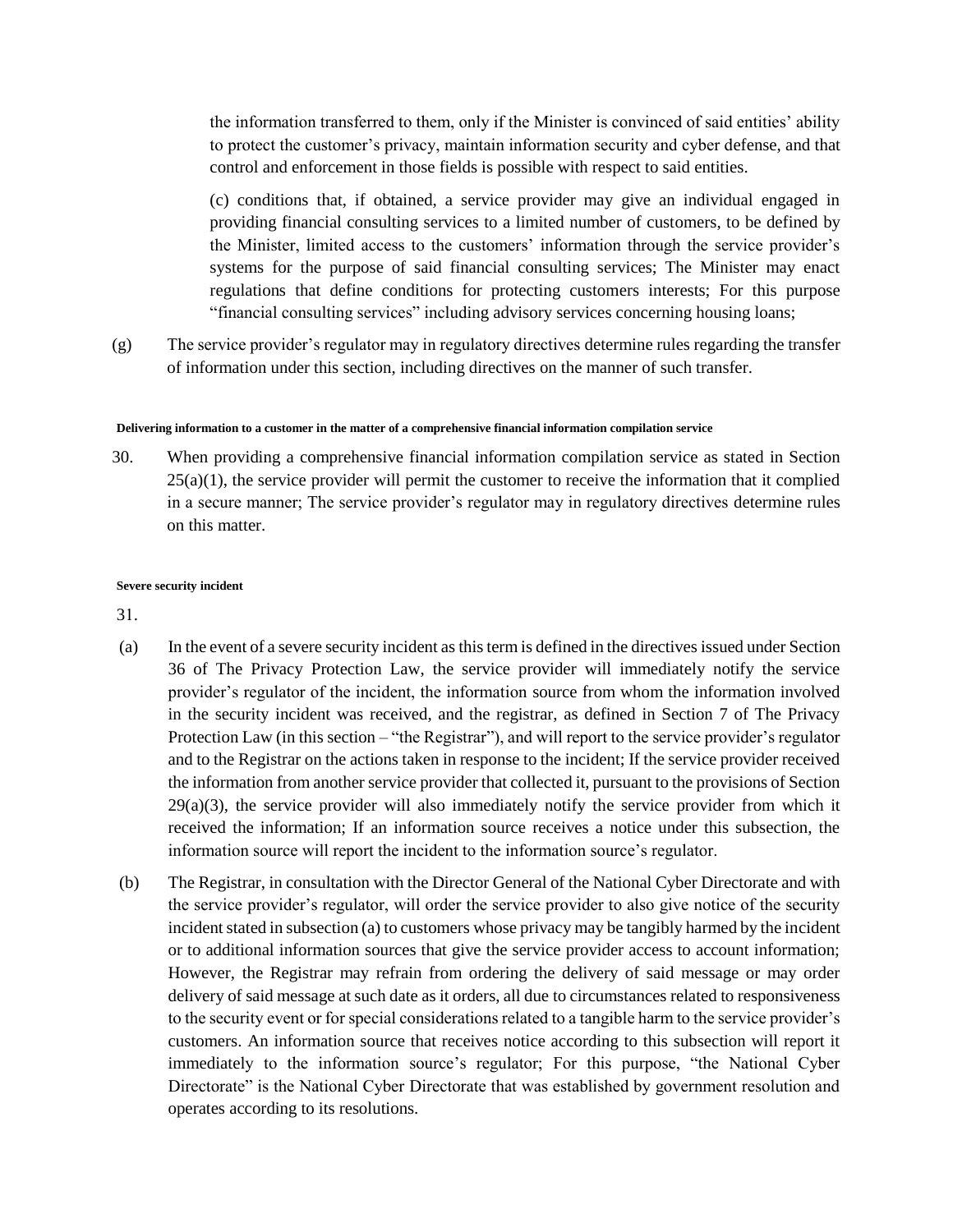#### **Conflict of interest**

32.

- (a) If a service provider learns of a conflict of interest between it or its related party and a customer, the service provider will refrain from performing any action that is affected by said conflict of interest.
- (b) Without detracting from the generality of the provisions of subsection  $(a)$ 
	- (1) The Minister may determine a list of circumstances that will be deemed as circumstances involving a conflict of interest under subsection (a), and may, with the consent of the Minister of Justice, determine actions that constitute a conflict of interest due to which a monetary fine may be imposed under this law;
	- (2) A service provider will not provide cost comparison or intermediation services
		- (a) with respect to a financial product or financial service that it or its related party provides to its customers;
		- (b) with respect to a similar product or service, as this term is defined in Section  $25(d)(1)(b)$  to a product or service as stated in sub-paragraph (a);
		- (c) notwithstanding the provisions of subsections (a) and (b)(1), and without detracting from the provisions of subsection  $(b)(2)$  –

(1) The Minister may determine circumstances in which a service provider may act even though it involves a conflict of interest as stated in subsection (a), and may determine the conditions that will apply to actions performed under those circumstances, with the aim of reducing concerns that the conflict of interest will affect the performance of that action;

(2) The service provider's regulator may in regulatory directives determine rules on the matters stated in paragraph (1), subject to regulations enacted by the Minister according to said paragraph, if any were enacted.

(d) In this section, "a related party" of a service provider is any of the following:

(1) any party that holds 20% or more of a specific type of means of control in the service provider;

(2) any party in which the service provider holds 20% or more of a specific type of means of control;

(3) any party in which the controlling shareholder of the service provider holds 20% or more of a specific type of means of control;

(4) any party defined by the service provider's regulator in regulatory directives as a related party due to a business connection to the service provider.

#### **Due disclosure**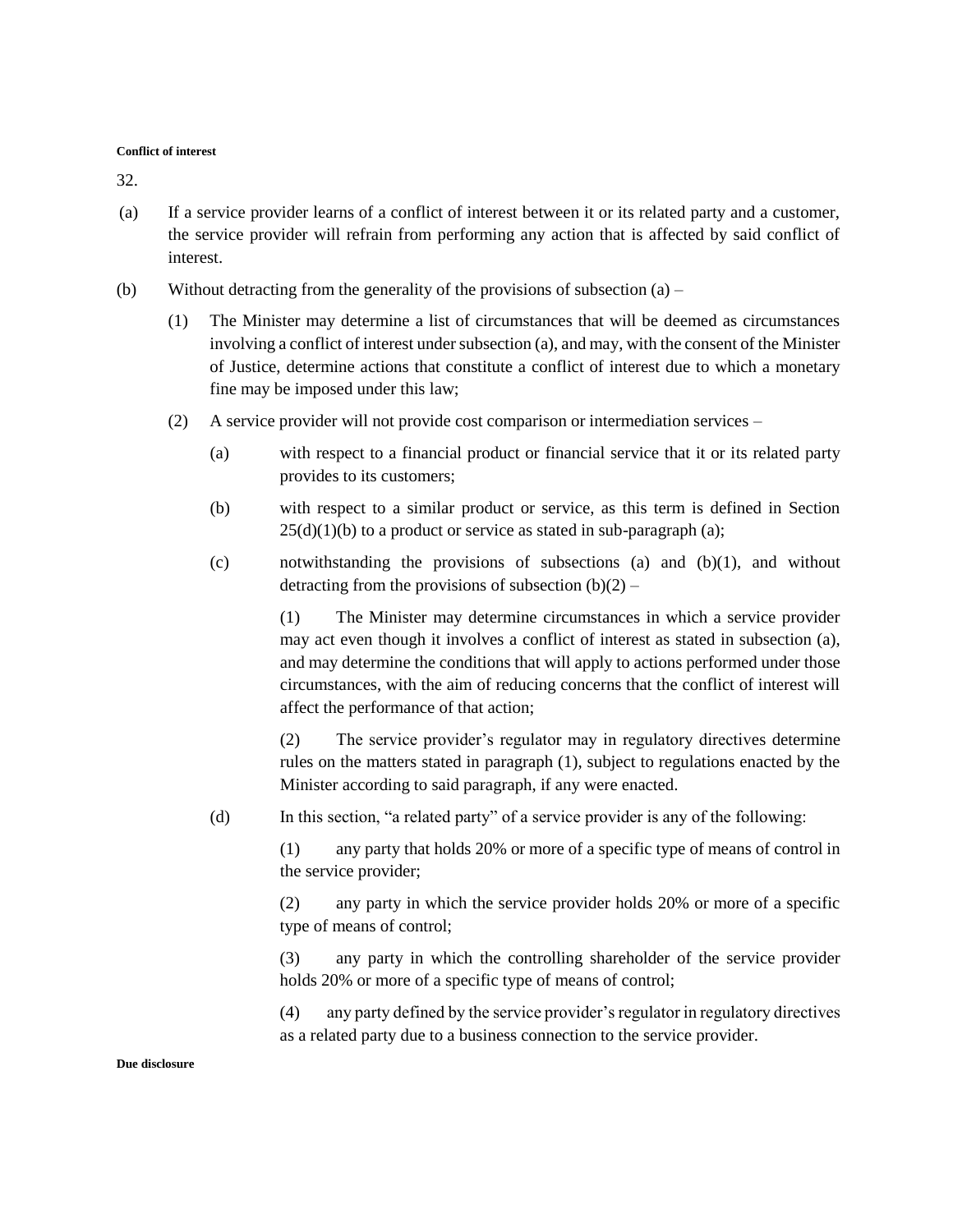33. A service provider must disclose to customers all material information concerning the content, scope, and terms of the account information service that it offers or provides and the risks entailed therein, including the following:

(1) The consideration payable by the customer in connection with the service;

(2) The option of terminating or reducing the scope of the agreement with the service provider, as stated in Section 28, and the methods of doing so;

(3) The financial entities with which it maintains agreements for the purpose of providing intermediation services;

(4) The identity of the service provider's regulator regarding its capacity as a service provider;

(5) Retention of the customer's information and the duration for which the information will be retained, if the service provider retains information as stated in Section 27(c);

(6) Any action that it performs as part of the service that it provides to the customer that involves a conflict of interest as stated in Section 32(c).

(7) If the service provider is a foreign corporation, in respect of which a different period was determined for retaining the information as stated in Section  $27(a)(2)$  – said period.

### **Prohibition against misleading conduct**

34.

- (a) A service provider will not engage in any conduct that may mislead a customer regarding any material matter of an account information service transaction, by act or omission, in writing or orally or in any other manner, including after date of the transaction; Without limiting the generality of the above, the following matters will be considered material matters of a transaction:
	- (1) the identity of the service provider;
	- (2) the nature and quality of the account information service;
	- (3) the term of the agreement to provide an account information service, methods of renewal and termination;
	- (4) all other matters listed in Section 33.
- (b) The provisions of subsection (a) will also apply to advertising and marketing on behalf of the service provider.

### **Mechanisms for information security, risk management, and cyber defense**

35.

(a) Without detracting from the provisions of any law, a service provider will ensure that adequate and advanced mechanisms of information security, risk management, and cyber defense are in place, and will receive, retain, and deliver the account information —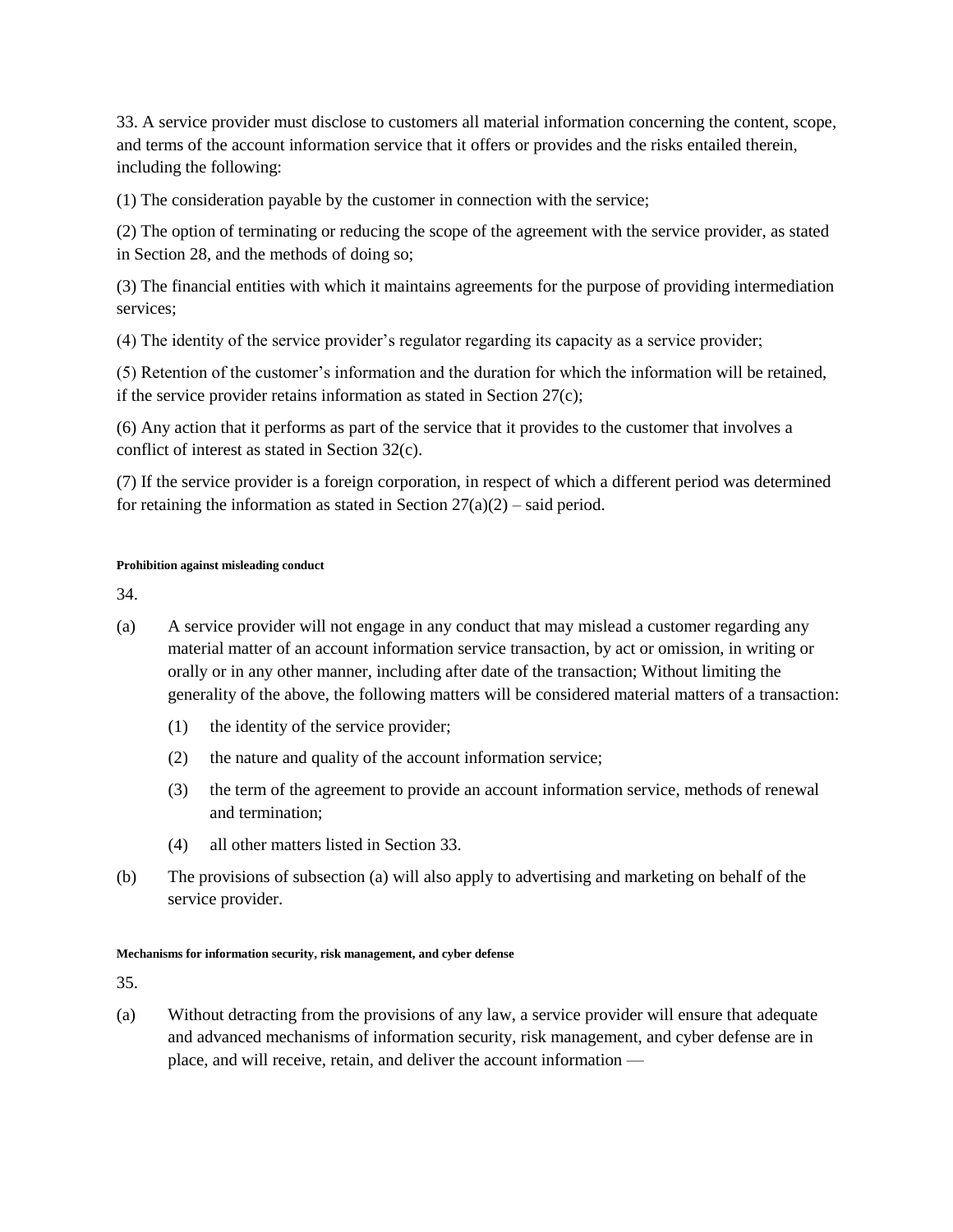- (1) in a manner that guarantees protection against information leaks and unauthorized access, and against any transfer, disclosure, deletion, use, modification, or duplication that is not duly authorized;
- (2) in a manner that prevents any use of the information in violation of the provisions of this law.
- (b) A service provider's regulator will by regulatory directives determine rules on the matters stated in subsection (a) including the following matters:
	- (1) the obligation to appoint officers in charge of information security, risk management, and cyber defense in a service provider;
	- (2) the manner in which customers' identity is authenticated by a service provider;
	- (3) the manner in which a service provider retains account information, including with respect to any applicable documentation requirements.

### **Special provisions concerning licensed service providers**

36.

- (a) A license holder will meet the requirements concerning insurance, minimal shareholders' capital or other collateral, as the ISA determines in regulatory directives, and the ISA may define other requirements according to the scope and type of account information service provided by the license holder.
- (b) A license holder will submit to the ISA reports and notices of its operations under this law pursuant to the rules that the ISA will determine in regulatory directives.
- (c) A license holder will furnish to the ISA in writing, at the demand of the ISA or an ISA employee authorized for this purpose, within the period defined in the demand, explanation, details, information, and documents related to the information contained in any report or notice submitted under subsection (b).
- (d) A license holder or applicant will not include misleading details in any application, report, or other information it submits to the ISA; For this purpose, "misleading information" — includes anything that may mislead the ISA and any omitted information whose omission may mislead the ISA.
- (e) All documents that a license holder or applicant is required to submit to the ISA will be submitted in the manned determined in Chapter G1 of the Securities Law.

### **Regulatory directives of a service provider's regulator**

- (a) A service provider's regulator may in regulatory directives determine rules that will apply to a service provider for the purpose of fulfilling its obligations under this Chapter, including with respect to the following matters:
	- (1) customer complaint handling and documentation;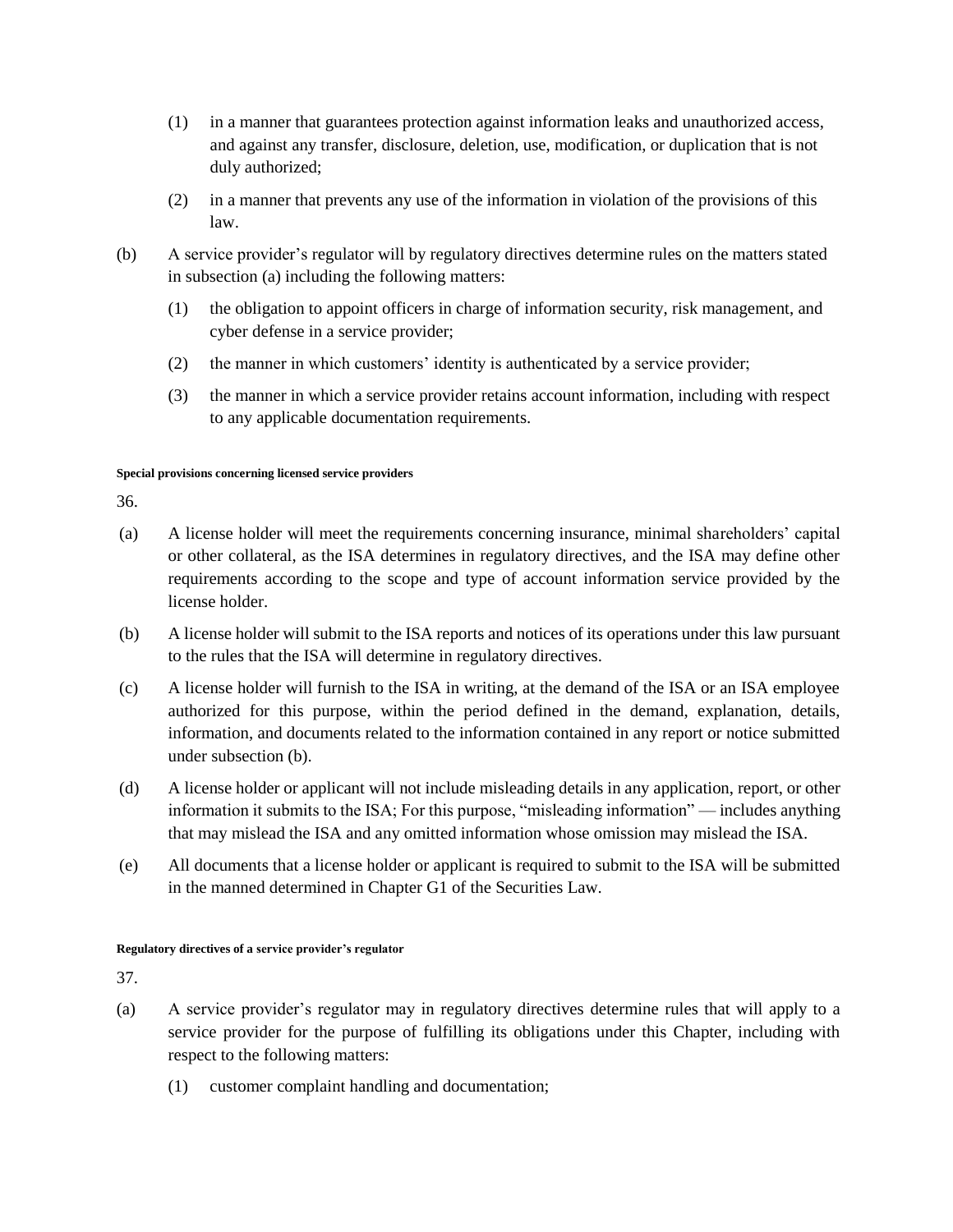- (2) document retention;
- (3) emergency preparedness and business continuity;
- (4) reports that a service provider is required to furnish to its customers;
- (5) requirements imposed on a service provider concerning the use of the account information interface system.
- (b) The ISA will not determine or issue directives under this Chapter concerning the use of account information stated in Section 25, if the use is subject to a license by other law or is subject to registration under Section 67(a)(4) of the Credit Data Law;
- (c) Regulatory directives of a service provider's regulator under this Chapter may be determined in general or with respect to the type or scope of the account information service.
- (d) Nothing in the provisions of subsection (a) limit the powers of the service provider's regulator under this law to define additional rules within regulatory directives that it issues.

#### **Exemption from the application of the provisions of Chapter C**

38.

- (a) The provisions of this chapter will not apply to portfolio managers, investment advisers, investment marketers, pension advisers, pension agents, and insurance agents, with respect to the use of account information collected by them or collected by another party and transferred to them, if such use is regulated by a law under which said entity was issued a license for its said business; However, the provisions of this chapter concerning collection of the information and its receipt from another party for the purpose of its said use will apply to such entities.
- (b) Notwithstanding the provisions of subsection (a), the provisions of Sections 24 and 32 will apply to portfolio managers that have a connection, as this term is defined in Section 1 of The Investment Advice Law, to investment marketers, pension agents, and insurance agents with respect to the use of account information as stated in that subsection, however a service provider's regulator for the purpose of the said sections will be: for investment marketers and portfolio managers — the ISA; for pension agents and insurance agents — the Capital Market Insurance and Savings Commissioner. The provisions of this subsection are in addition to and do not detract from the statutory obligations of portfolio managers as mentioned above, investment marketers, pension agents, and insurance agents.

## **Chapter D: Information Source**

#### **Obligation to give access to account information**

39. (a) An information source will give a service provider access to account information about a customer, that is in the possession of the information source, through the account information interface system, pursuant to the access permission given by a customer under Section 40.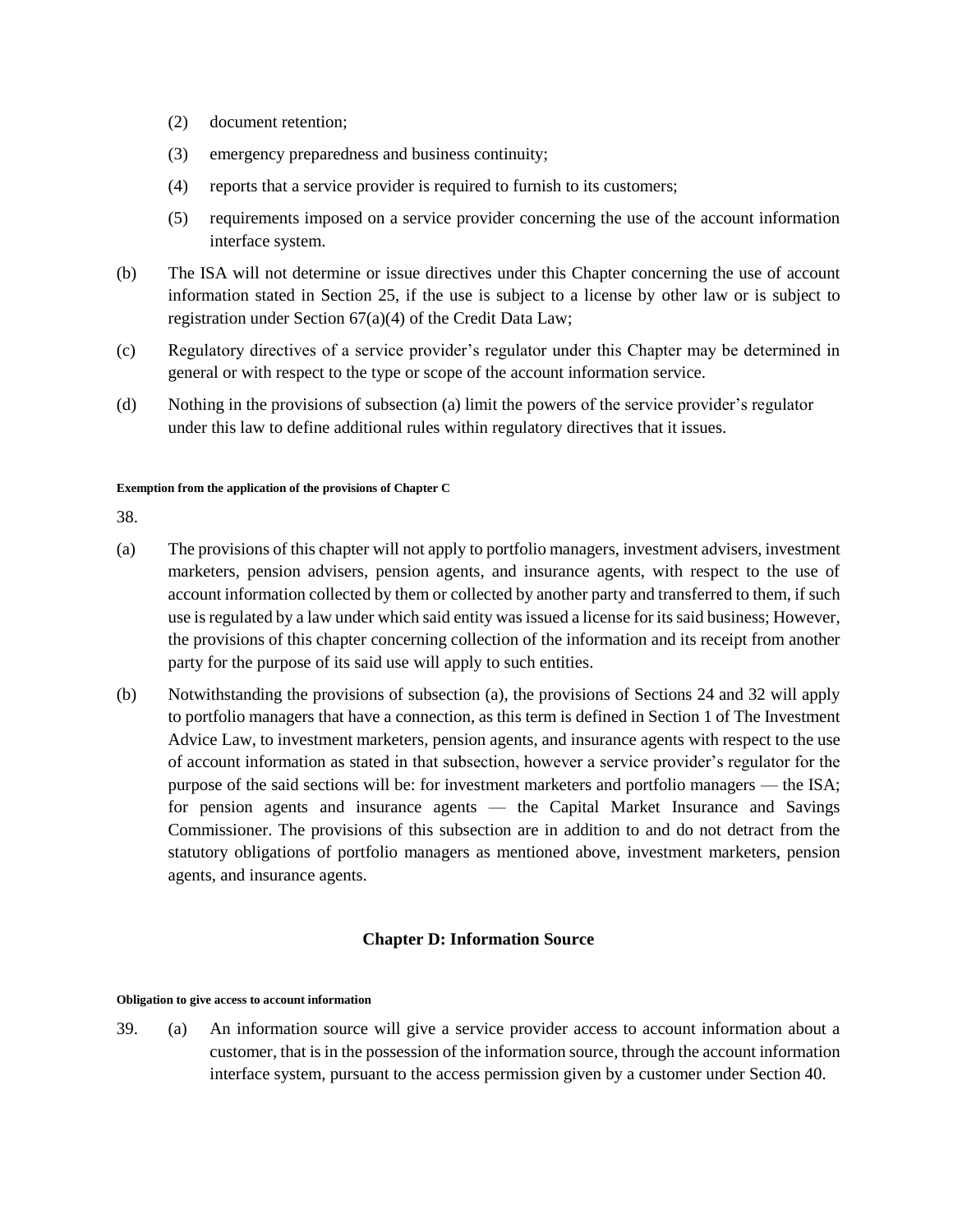(b) An information source will not make access under subsection (a) contingent upon an agreement between it and the service provider.

#### **Access permission**

40.

- (a) An information source will allow a customer to grant a service provider access to account information about the customer that it in the possession of the information source, through the account information interface system; The information source will allow the customer to include at least the following information in said access permission:
	- (1) the details of the service provider to which access to the account information will be granted;
	- (2) the customer's accounts administered by the information source and the information baskets in each account, to which access will be granted to the service provider.
	- (3) the period in respect of which access is granted, as stated in Section 26(a)(3).
- (b) An information source will allow a customer to grant access as stated in subsection (a) in a simple and convenient manner.

#### **Exemptions from the obligation to grant access**

- (a) (1) Notwithstanding the provisions of Section 39, an information source may refrain from granting a service provider access to account information if one of the following obtains:
	- (a) There is a genuine concern that access to information is not authorized or that it violates the duty of confidentiality with respect to the information;
	- (b) It is prohibited by law to deliver the information to the customer;
	- (c) The access permission was granted by one of the account holders of a joint account, pursuant to the provisions of Section 43(b), who ceased to be an account holder;
	- (d) The existence of additional circumstances defined by the Minister, in consultation with the information source's regulator and the service provider's regulator, in respect of which it is justified not to allow said access in order to protect the customers' interests.
	- (2) If an information source denies access to information under the provisions of paragraph (1), it will notify the service provider as soon as possible, unless disclosure of said information is prohibited by law, and will also notify the information source's regulator together with the reasoning; The information source will document said denial of access and the reasons for it, and will retain the documentation.
	- (3) If the cause of the denial of access to information, as stated in paragraph (1) is removed, the information source will notify the service provider as soon as possible and will notify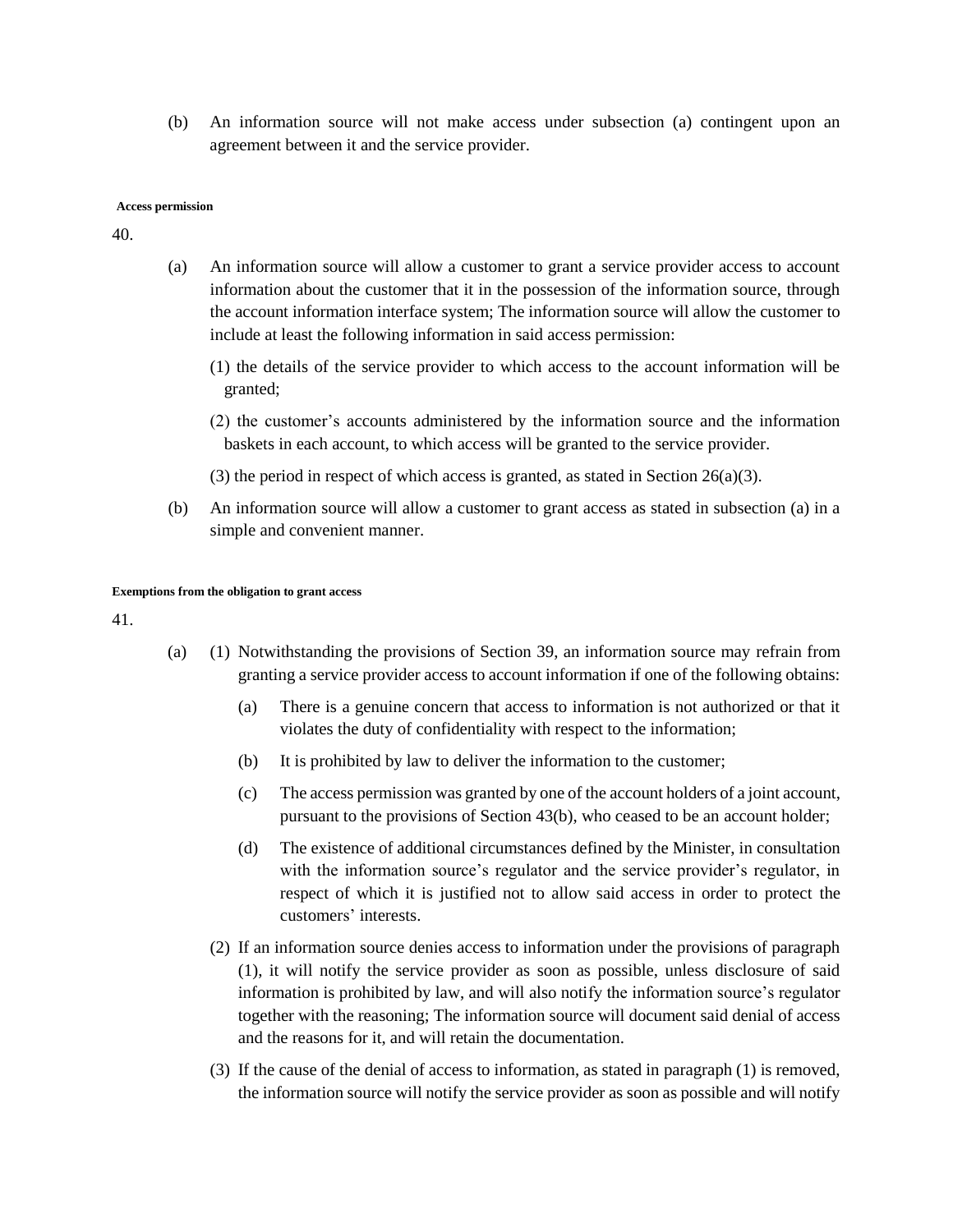the information source's regulator, and will grant the service provider access to the information pursuant to the provisions of Section 39 as soon as possible.

- (4) The information source's regulator will determine in regulatory directives rules on the matter of the notice to be delivered by an information source under paragraphs (2) and (3), and may determine in regulatory directives rules on the matter of the documentation and its retention as stated in paragraph (2).
- (b) The Minister, in consultation with the information source's regulator, with the approval of the Economic Affairs Committee, and in the matter of information supervised by the Bank of Israel — the Governor, with the consent of the Minister and approval of the Economic Affairs Committee, may determine, for considerations related to the cost of implementing the provisions of this law or related to competition in the financial system, that an information source that satisfies conditions that the Minister or the Governor, as relevant, will determine, will not be obligated to grant access to account information that it possesses pursuant to Section 39.
- (c) (1) Without detracting from the provisions of subsection (b), the Minister, at the suggestion of or in consultation with the information source's regulator, and in the matter of an information source supervised by the Bank of Israel — the Governor, with the consent of the Minister, may order, at the request of a low-volume information source and for considerations related to the cost of implementing the provisions of this law or related to competition in the financial system, and at the request of the information source, that the obligation to grant access to account information that it possesses under Section 39 (in this subsection – the obligation to grant access), will not apply to it or will apply after the elapse of such period as the Minister or the Governor orders.

(2) If an information source in respect of which the Minister issued an order as stated in paragraph (1) ceases to be a low-volume information source, the obligation to grant access will apply to it on the date stated below, as relevant, or after the elapse of any other period ordered by the Minister or the Governor, as relevant, as stated in paragraph (1):

- (a) With respect to an information source to which the Minister or the Governor orders that the obligation to grant access will not apply — after the elapse of two years from the date on which it ceased to be a low-volume information source.
- (b) With respect to an information source to which the Minister or the Governor orders that the obligation to grant access will apply after the elapse of such period of the Minister or the Governor orders — after the elapse of the period so ordered or after the elapse of two years from the date on which it ceased to be a low-volume information source, the earlier of the two dates.

#### **Authentication of a service provider's identification by an information source**

42. An information source will give a service provider access to account information through the account information interface system, under Section 39, pursuant to the access permission granted by the customer under Section 40, only if the service provider identified itself as a service provider, pursuant to directives issued by the information source's regulator under Section  $48(a)(3)$ .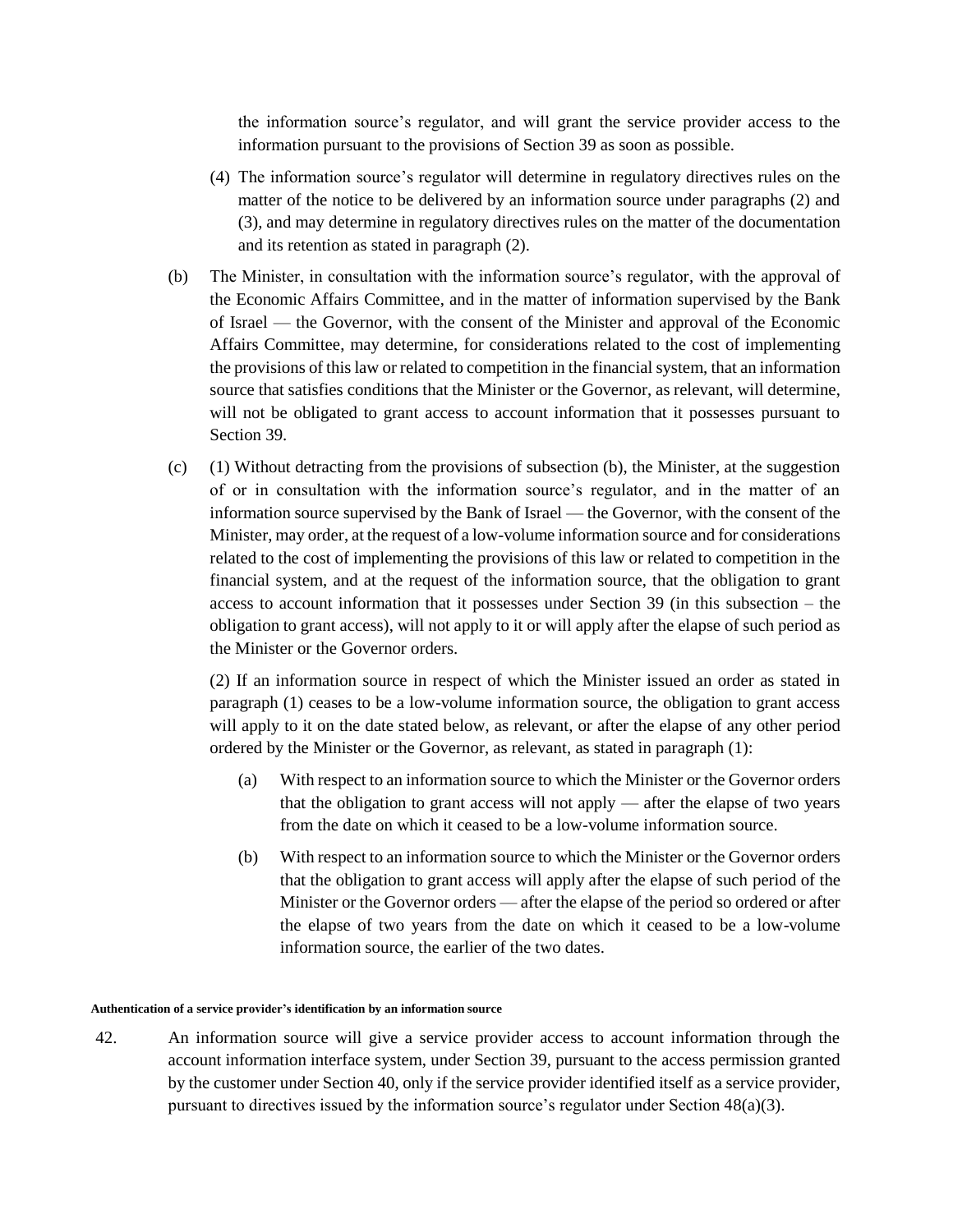#### **Joint account**

- 43. (a) An information source will not give a service provider access to account information related to a joint account unless the access permission was granted by all holders of the joint account; Nonetheless, in a joint account held jointly and severally, an access permission given by any account holder will be considered access permission granted by all account holders; In this section, "joint account held jointly and severally" – a joint account in which, pursuant to the agreement with the information source, each account holder may give orders in the account without the consent of the other account holder.
	- (b) If an account holder of a joint account held jointly and severally gives an access permission as stated in subsection (a), the information source will notify all holders of the joint account as soon as possible of the access permission so granted and of their right to cancel said permission pursuant to Section 45.
	- (c) An information source will allow joint account holders to grant access permission by any single account holder, as stated in subsection (a) in a simple and convenient manner.
	- (d) An information source will notify account holders of a joint account held jointly and severally, when signing the agreement with them, that access permission granted under this law that is granted by any account holder will be considered an access permission granted by all account holders.

#### **A corporate account**

- 44. (a) An information source will allow an account holder of a corporate account to authorize, at any time, a signatory that may grant access permission to account information about the corporation, with respect to that account; An information source will offer said account holder, when opening the account, to authorize such a signatory.
	- (b) An information source will allow an account holder of a corporate account to authorize a signatory as stated in subsection (a), in a simple and convenient manner.

#### **Revocation of access permission**

- 45. (a) The following may, at any time, revoke access permission that they granted with respect to their account, by giving notice to the information source:
	- (1) the account holder;
	- (2) With respect to a joint account each account holder;
	- (3) With respect to a corporate account also a signatory, as stated in Section 44(a);
	- (b) An information source will allow the revocation of access permission as stated in subsection (a) in a simple and convenient manner, including by a notice delivered online.
	- (c) If an information source received notice of revocation of access permission as stated in subsection (a), the information source will act in accordance with the notice and will notify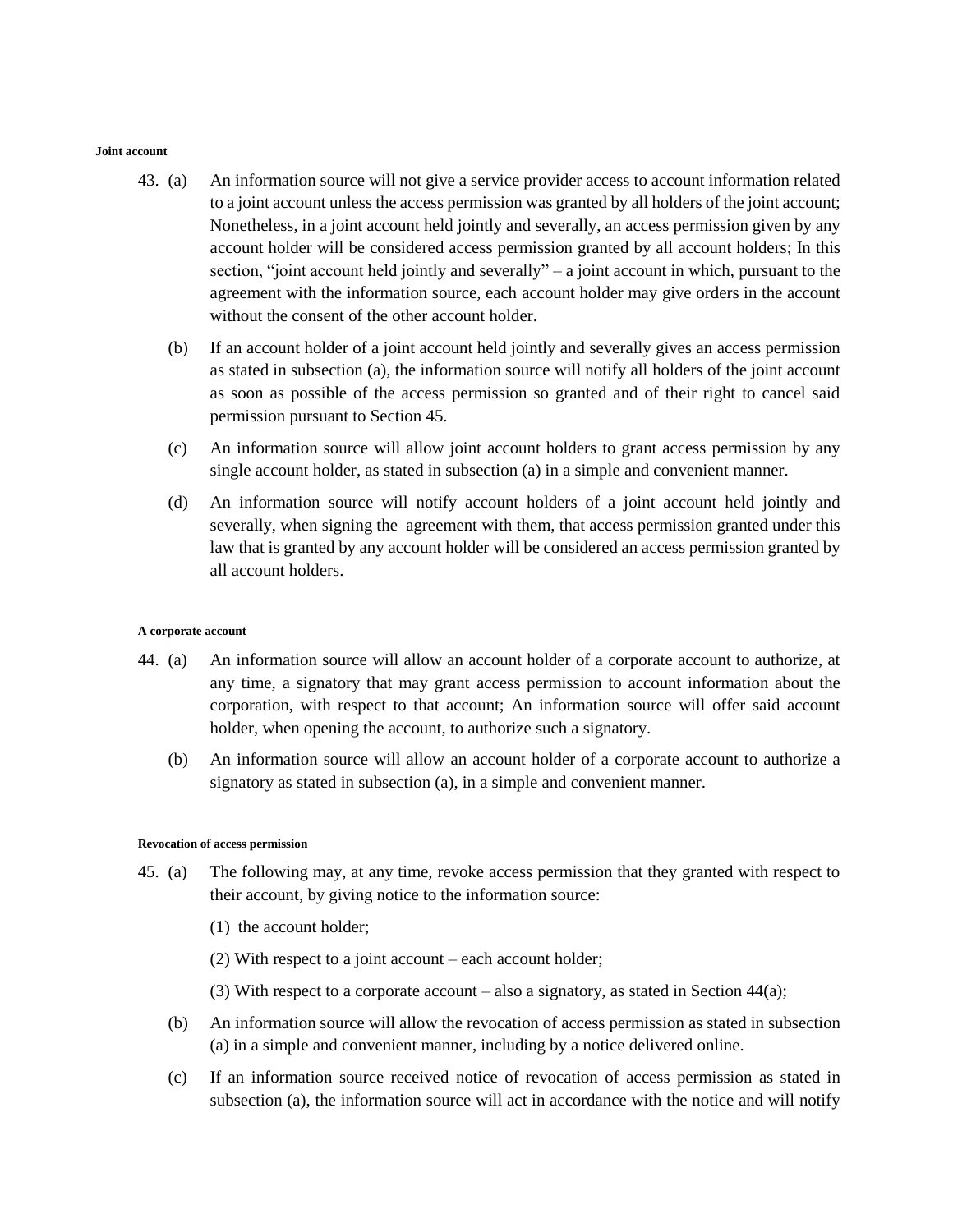the service provider as soon as possible; If said notice of revocation was given by a holder of a joint account, the information source will also notify the remaining joint account holders of the revocation as soon as possible.

(d) Nothing in the provisions of this section limit a customer's option to revoke their consent to grant the service provider access to all the account information about the customer that is held by an information source, by terminating or reducing the scope of their agreement with the service provider, pursuant to the provisions of Section 28; If an information source received a notice from a service provider under Section  $28(c)(2)$  that a customer terminated their aforesaid consent, the information source will be considered as having received a notice of revocation of access permission from the account holder under this section.

#### **Restrictions on fees charged by an information source**

- 46. (a) An information source will not charge an account holder a fee for granting or revoking access permission or for granting access to a service provider pursuant to the access permission.
	- (b) An information source may charge a service provider a reasonable fee for giving access to account information that it holds, subject to the provisions of the Fifth Addendum, only if the information source does not charge the service provider a fee for granting or revoking access permission. An information source will not charge service providers different fees for access to account information granted under similar conditions.
	- (c) The Minister, in consulting with the service provider's regulator, the information source's regulator, and the Competition Commissioner, and with approval of the Economic Affairs Committee, may determine circumstances in which an information source may charge different fees from different service providers for access to account information that is granted under similar conditions; However, with respect to an information source supervised by the Bank of Israel, the Minister will determine said circumstances, with the consent of the Governor, after consultation with the service provider's regulator and the Competition Commissioner, with approval of the Economic Affairs Committee.

#### **Prohibition against undue influence**

- 47. (a) An information source will not, by act or omission, in writing, orally, or in any other manner, perform an act that constitutes exercise of undue influence on a customer in any matter related to granting access permission according to this chapter.
	- (b) Without limiting the generality of subsection (a), an information source that presents a position or warning against granting a service provider access to account information or concerning the quality of service rendered by the service provider, is considered to have exercised undue influence.
	- (c) The Minister, in consultation with the service provider's regulator and the information source's regulator, may define a list of additional actions that will be considered the exercise of undue influence on a customer, and may determine, in said manner and with the consent of the Minister of Justice, such actions that are subject to a monetary fine.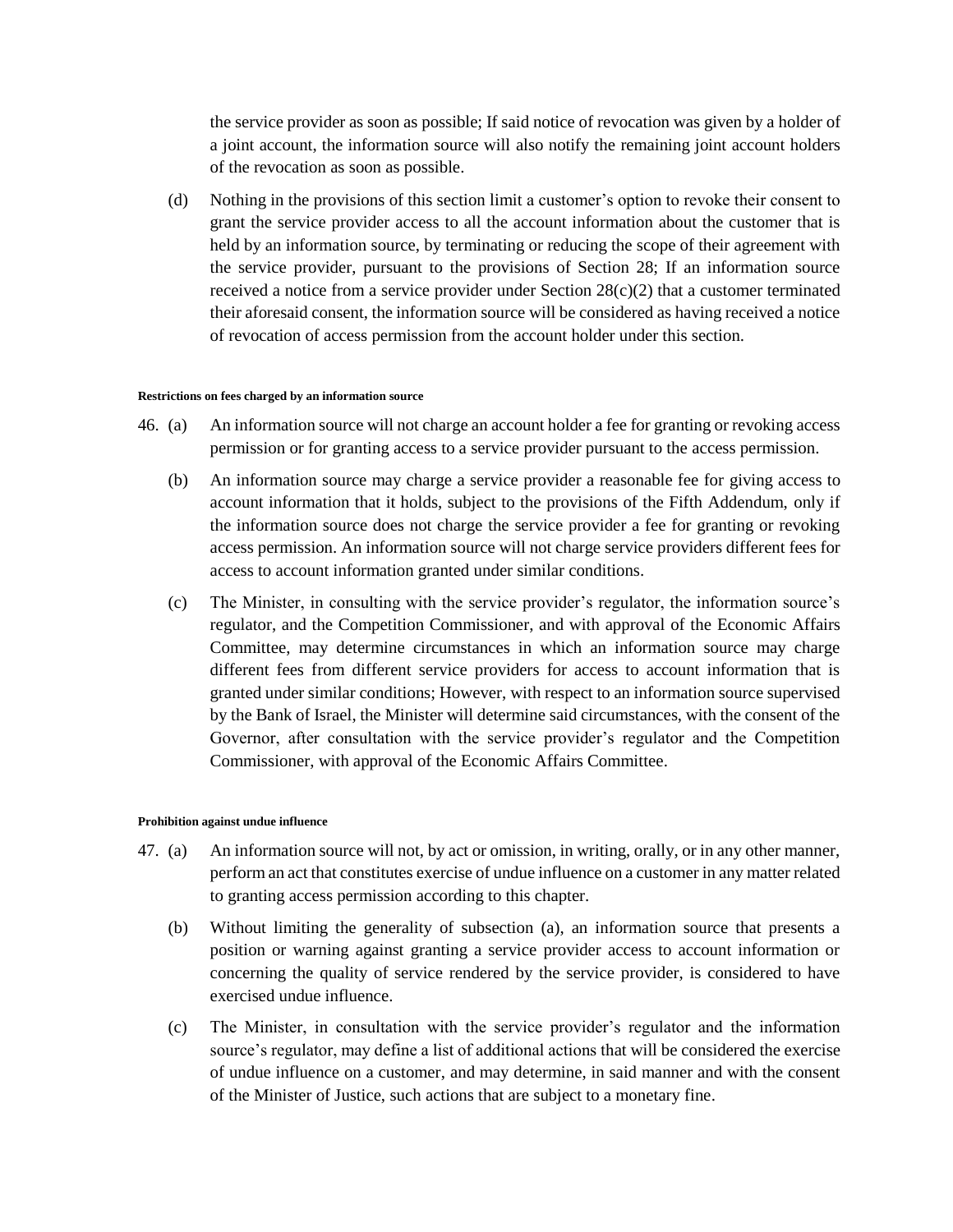#### **Directives of an information source's regulator**

48. (a) An information source's regulator, in consultation with service providers' regulators, and for the purpose of paragraph (3) — with the consent of service providers' regulators, will issue rules, by regulatory directives, regarding the following matters:

> (1) authentication of a customer's identity by an information source for the purpose of granting access permission, and the manner in which access permission is granted, including the customer's authentication and receipt of access permission by another party;

> (2) the manner in which an information source grants a service provider access to account information through the account information interface system, including directives concerning privacy protection, information security, secured technological mechanisms, and duty of documentation;

> (3) the manner in which a service provider's identity is authenticated by an information source;

> (4) obligations that will apply to an information source concerning the standard of service that it gives to service providers.

> (5) obligations of an information source in the matter of delivering notices to an account holder regarding access permission granted in their account.

(b) Nothing in the provisions of this section limits the powers of an information source's regulator under this law to make additional rules within regulatory directives.

#### **Chapter E: Monetary Fines**

#### **Defining the base amount**

49. In this chapter, "the base amount" – the amount stated in the Sixth Addendum.

#### **Monetary fine**

- 50. (a) The regulator, as defined in Section 13(a) may, under the provisions of this chapter, impose a monetary fine equal to two times the base amount on an information source listed in paragraphs (1) to (7) of the definition of "information source" in Chapter A, credit bureau, dealers information bureau, and any entity that was determined according to Section 2(c) to be engaged in providing an account information service without authorization or in violation of the conditions of an authorization, contrary to the provisions of Section 2(b).
	- (b) If a service provider violated a provision of the directives created under this law, as stated in Part A of the Seventh Addendum, the service provider's regulator may, under the provisions of this chapter, impose on it a monetary fine equal to the base amount; and if a service provider violated provision of the directives created under this law as stated in Part B of the said Addendum — the service provider's regulator may, under the provisions of this chapter, impose on it a monetary fine equal to two times the base amount.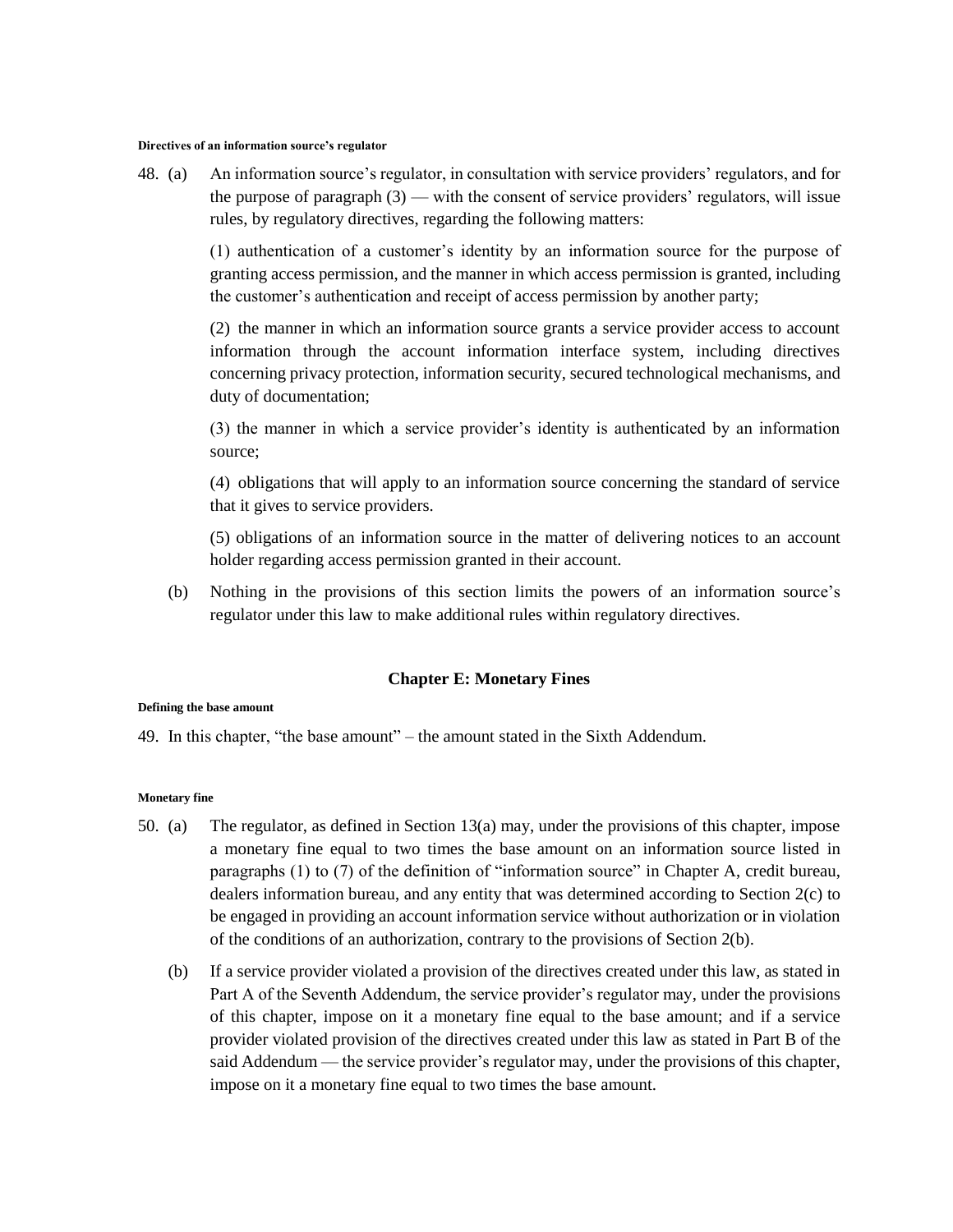- (c) If an information source violated a provision of the directives created under this law, as stated in Part A of the Eighth Addendum, the information source's regulator may, under the provisions of this chapter, impose on it a monetary fine equal to the base amount; and if an information source violated a provision of the directives created under this law as stated in Part B of the said Addendum — the information source's regulator may, under the provisions of this chapter, impose on it a monetary fine equal to two times the base amount.
- (d) If a financial entity, excluding a stock exchange member, violated a provision of Section 29(c) as stated in the Ninth Addendum, the financial entity's regulator may, under the provisions of this chapter, impose on it a monetary fine equal to two times the base amount.
- (e) If a holder of a control permit failed to report to the ISA of the existence of a circumstance listed in Section 27(c)(1) to (6) of The Investment Advice Law, that exists with respect to it or to a senior officer thereof, in violation of the provisions of Section  $20(a)(2)$ , the ISA may, under the provisions of this chapter, impose on it a monetary fine equal to the base amount.

#### **Application of the monetary fine mechanism to offenders**

51. A monetary fine imposed under Section 50 on each of the following, will be subject to the provisions appearing alongside it:

> (1) With respect to a license holder, a holder of portfolio management license and a holder of a control permit – directives issued under Section 56H and Sections 52P to 52DD of The Securities Law, with the necessary changes;

> (2) With respect to a bank, an auxiliary corporation, and a clearing institution – directives issued under Sections 14I to 14O of The Banking Ordinance, with the necessary changes;

> (3) With respect to a holder of license to provide deposit and credit services, a holder of a license to grant credit, and a holder of a license to operate a credit intermediation service directives issued under Section 72(d) and 74 to 93 of The Supervision of Regulated Financial Services, with the necessary changes;

> (4) With respect to a credit bureau and a dealers information bureau – directives issued under Sections 93 to 105 of The Credit Data Law, with the necessary changes;

> (5) With respect to an insurer – directives issued under Sections 92A1 to 92 L, 92N, 92P to 92T and 92V to 92W of The Supervision of Insurance Law, with the necessary changes;

> (6) With respect to a managing company – directives issued under Section 47 of The Supervision of Provident Funds Law, with the necessary changes;

> (7) With respect to any other entity whose business is in the field of finance, as determined according to Section 2(c), as stated in paragraph (8) of the definition of "information source" or paragraph (10) of the definition of "financial entity" – directives issued in the matter of a monetary fine pursuant to the powers of the regulator of said entity according to the law under which it supervises said entity's financial operations, as stated in the Tenth Addendum.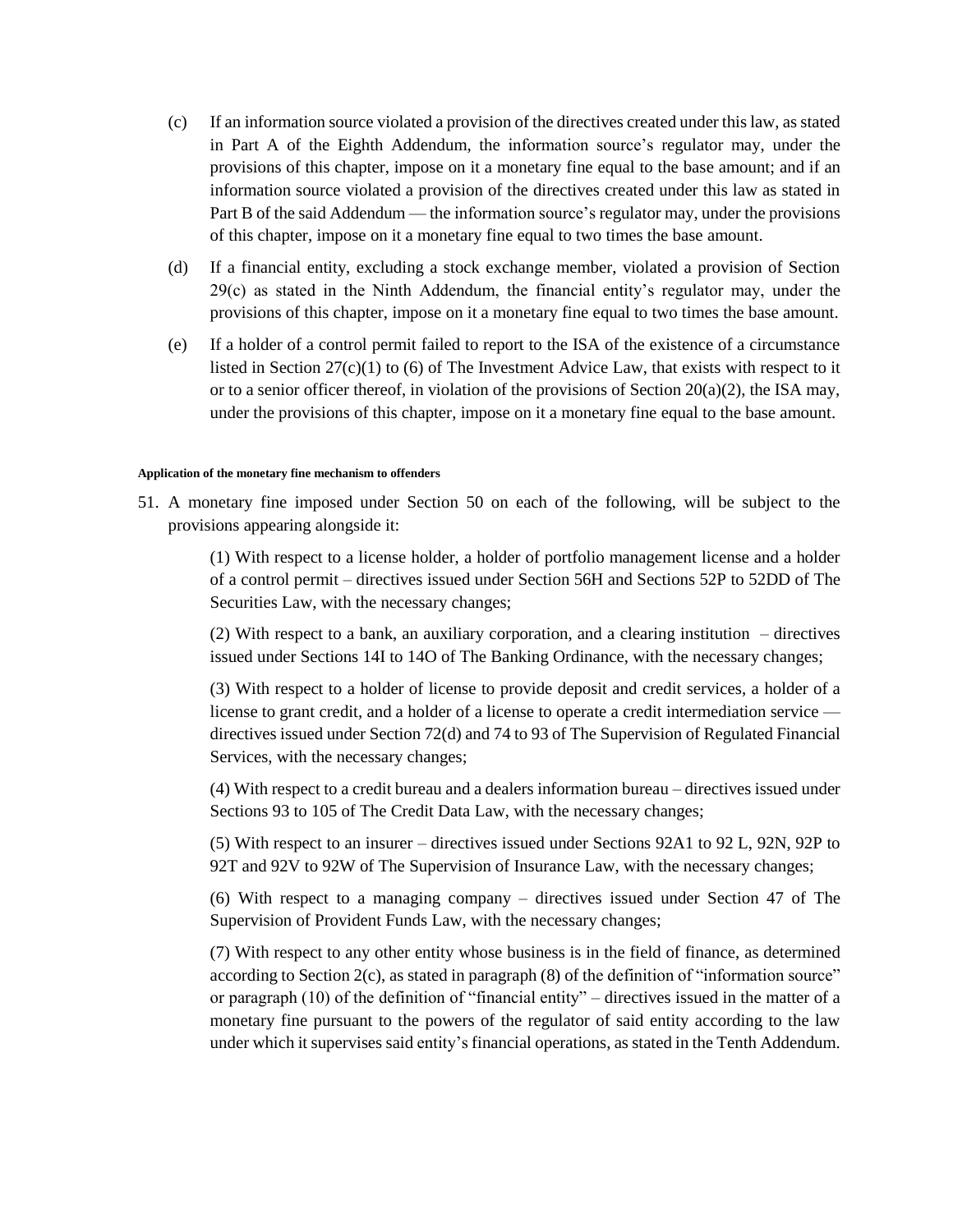# **Chapter F: Imposition of administrative enforcement measures by the Administrative Enforcement Committee**

#### **Definitions**

52. In this chapter –

"the Committee" – the Administrative Enforcement Committee appointed under Section 52FF(a) of the Securities Law;

"a violation" – a violation of the provisions of this law, listed in the Eleventh Addendum.

### **Administrative Enforcement Committee Powers**

53. If a person committed a violation, the provisions of Chapter H4 of The Securities Law that apply to an offender and to a violation of a provision listed in Part C of the Seventh Addendum of said law will apply to the offender and to the offense, with the necessary changes; However the Committee may impose on the offender a monetary fine under this chapter, pursuant to the provisions of Section 52AAA(a) of The Securities Law, of the maximum amount, as stated below, as relevant:

(1) In the matter of an offender that is an individual who is an employee of a license holder and is not a senior officer thereof – the maximum amount of NIS 25,000;

(2) In the matter of an offender that is another individual – the maximum amount of NIS 1,000,000;

(3) In the matter of an offender that is a corporation – the maximum amount of NIS 5,000,000.

### **ISA Chairperson Powers to enter into a conditional arrangement to suspend or refrain from initiating legal proceedings**

54.

- (a) The authority of the ISA Chairperson to enter into a conditional arrangement to suspend or refrain from initiating proceedings, as relevant, pursuant to the provisions of Chapter I1 of The Securities Law, will apply in the matter of violations, and the provisions of said chapter will apply to this matter, with the necessary changes.
- (b) In this section, "proceedings" means a proceeding to inquire into a violation or an administrative enforcement proceeding, according to Chapter H4 of The Securities Law, as applied in Section 53.

#### **Prohibition of indemnity and insurance**

55. The provisions of Section 56H of The Securities Law will apply to proceedings under this chapter.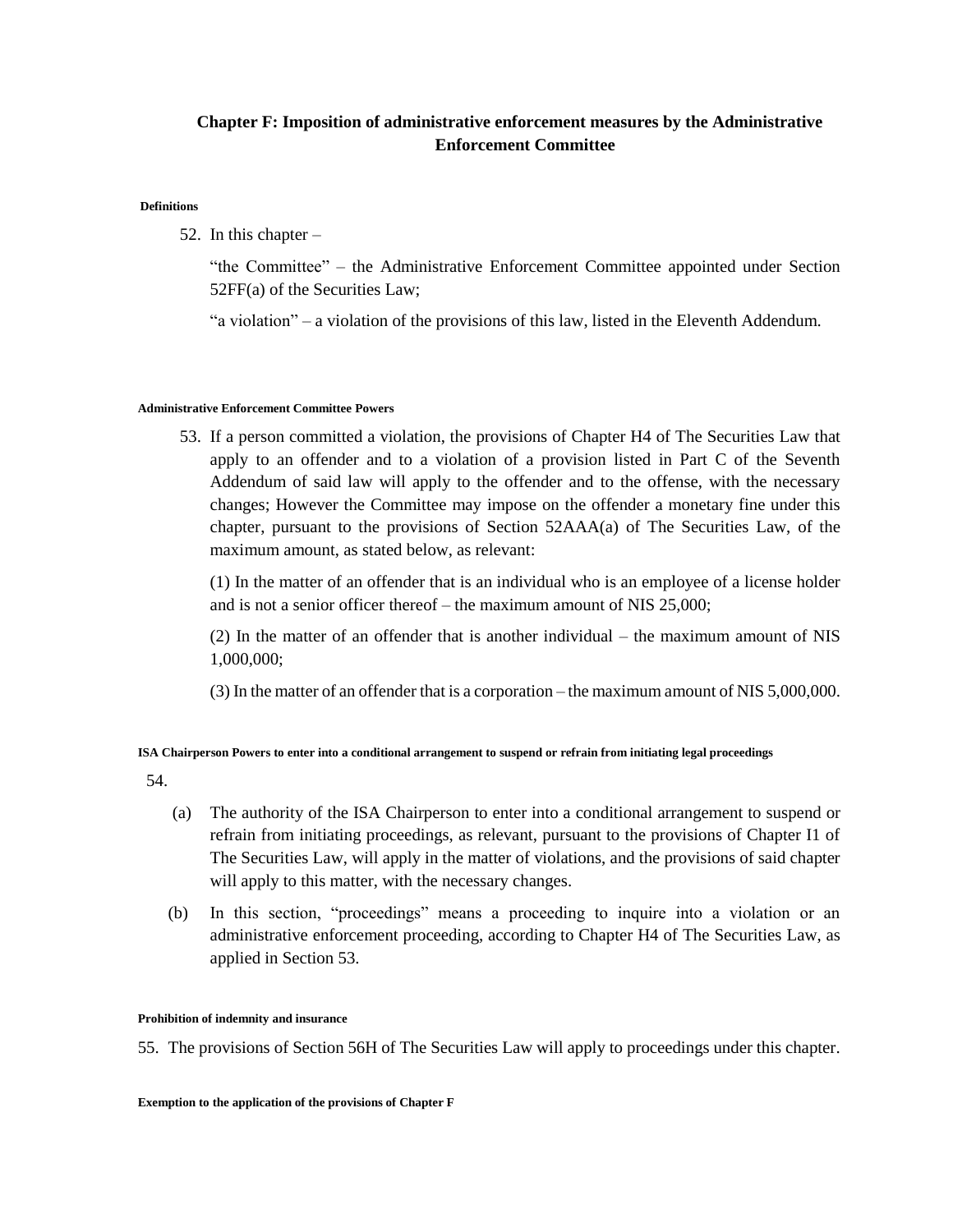56. The provisions of this chapter will not apply to a party that is subject to an authorization requirement under Section 2(b) or (c) or on a holder of said authorization.

## **Chapter G: Criminal Enforcement**

### **Penalties**

57.

- (a) Whoever commits one of the following is liable to two years imprisonment or a fine equal to two and a half times the fine determined in Section  $61(a)(4)$  of The Penal Law, and if it is a corporation — twelve and a half times the fine stated in said section:
	- (1) engaged in the provision of an account information service without a license or in violation of the terms of the license, in violation of the provisions of Section 2(a);
	- (2) engaged in providing an account information service without authorization or in violation of the terms of the authorization, in violation of the provisions of Section 2(b);
	- (3) included misleading information in an application, report, or other information submitted to the ISA, in violation of the provisions of Section 36(d).
- (b) Whoever, as a business, accessed, through an online system, to account information about a customer that is held by an information source, using the customer's details that are designed to authenticate the customer's identity by the information source, for the purpose of providing a service to the customer related to their economic conduct, in violation of the provisions of Section 60 is liable to one year of imprisonment or a fine as stated in Section  $61(a)(4)$  of The Penal Law, and if it is a corporation — twice said fine.

## **Chapter H: Miscellaneous**

### **Prevention of duplication of administrative enforcement measures and coordination of procedures for their imposition**

- (a) In this section, "administrative enforcement measure" any of the following:
	- (1) a monetary fine;
	- (2) an administrative warning or a demand for an undertaking to refrain from a violation, in lieu of a monetary fine;
	- (3) administrative means of enforcement, according to Article C in Chapter H4 of The Securities Law;
- (b) No more than a single administrative enforcement measure will be imposed on a single act that constitutes a violation of a provision of the directives issued under this law as stated in Section 50 or the provisions of any other law.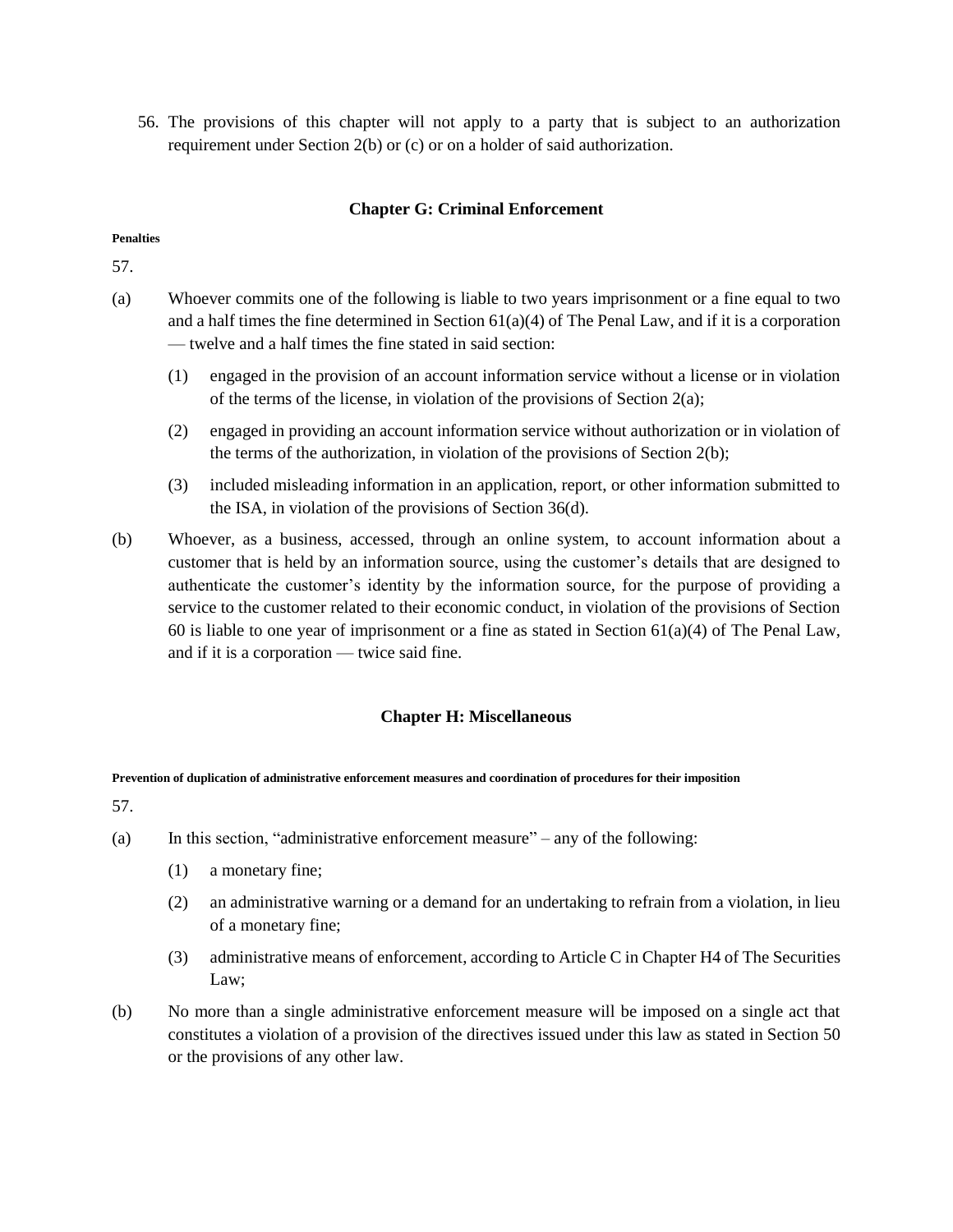- (c) (1) In this subsection, "a second regulator" a regulator that issued a license to the service provider for engaging in financial operations under another law, or a regulator that maintains a register under Section 67(a)(4) of The Credit Data Law.
	- (2) If the ISA wishes to commence a proceeding to impose administrative enforcement measure under this law against a service provider that is a holder of a license and also holds a second license under another law for engaging in its financial operations, or is registered under Section  $67(a)(4)$  of The Credit Data Law, for a violation that a second regulator may also impose administrative enforcement measure on the service provider under another law, the ISA will inform the second regulator before commencing such proceeding.
	- (3) If a second regulator wishes to initiate a proceeding to impose administrative enforcement measure against said service provider under another law, as stated in subsection (2), and believes that the violation is related to a matter that is directly connected to its operations as a service provider, the second regulator will inform the ISA before commencing the proceeding.

### **Fees**

59. The Minister, at the suggestion of, or in consultation with the ISA, and with approval of the Economic Affairs Committee, may determine fees that will apply to an applicant of a license under Section 5 and to a holder of a license, and provisions regarding linkage and interest differences to be paid due to a delay in payment of fees under this section, and regarding the application of The Tax Ordinance (Collection)<sup>18</sup> on the collection of said fees and linkage and interest differences.

### **Prohibition of access using a customer's access details**

60. A person, including a service provider, must not access account information about a customer that is held by an information source, for the purpose of providing a service to the customer related to the customer's economic conduct, if such access is made as a business, through an online system, using the customer's details that are designed for the authentication of the customer's identification by the information source.

### **Flawed information**

 $\overline{\phantom{a}}$ 

- 61. (a) In this section "flawed information" means a defect in account information, including a defect in information security that led to the exposure of information about the customer, or a defect in the information's reliability.
	- (b) If a customer contacted a service provider with which it entered into an agreement or an information source, regarding a defect in the account information to which access was granted to a service provider under this law, the service provider or information source will inquire into the matter and inform the customer of the outcome of the inquiry within a reasonable time under the circumstances,

<sup>18</sup> Laws of Israel, Vol. II, p. (P) 1374, (a) 1399.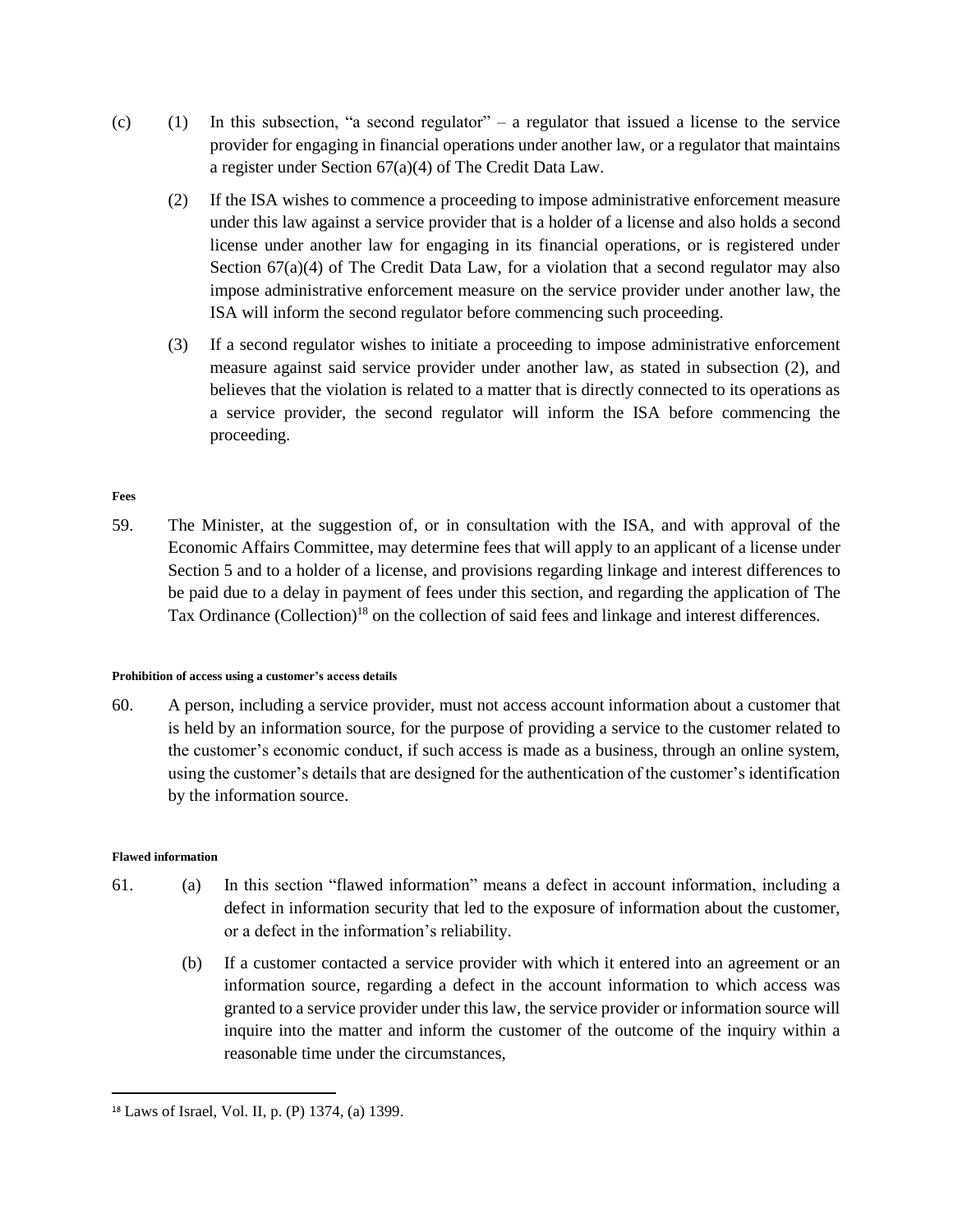- (c) If a service provider or information source became aware, following an inquiry conducted under subsection (b) or in any other manner, that a defect as stated in that subsection exists and that it is responsible for the defect, the service provider or information source will notify the customer and take steps to correct the defect and mitigate the damage to the customer on the date it became aware of the defect. If the service provider or information source was not responsible for the defect, it will take reasonable steps to identify the party responsible for the defect and to ensure that said party corrects said defect.
- (d) A service provider or information source will compensate or indemnify their customer, at the customer's demand, for any damage or expense incurred by the customer due to a defect as stated in subsection (b) for which it was responsible; If the service provider or information source was not responsible for the defect, it will take reasonable steps to ensure that the party responsible for the defect will indemnify or compensate the customer.

#### **Powers of a regulator**

62. (a) In this section —

"the regulator" of a supervised financial entity means the regulator of an information source, the regulator of a service provider, or the regulator of a financial entity, as relevant.

"supervised financial entity" means an information source, a service provider, or a financial entity.

- (b) In addition to the powers granted to a regulator under this or any other law, for a specific matter, a regulator, by virtue of the powers vested in it by law, may issue rules, by regulatory directives, on additional matters under this law that will apply to a supervised financial entity, subject to the provisions of this law.
- (c) If the Minister enacted regulations under this law on a specific matter, which apply to a supervised financial entity, the regulator of that entity may by regulatory directives issue detailed rules on that matter, subject to the regulations that the Minister enacted.
- (d) For the purpose of supervising compliance with the directives issued under this law, administrative inquiry related to said directives and their enforcement, the regulator will have the powers vested in it under the law concerning the supervised financial entity; However, with respect to the ISA and the holders of licenses under its supervision, the provisions of Section 63 will apply.

#### **Special provisions in the matter of the ISA's powers with respect to license holders**

- 63. (a) In fulfilling their obligations under this law, license holders will be subject to the supervision of the ISA.
	- (b) (1) The ISA may, for the purpose of supervision as stated in subsection (a), issue directives regarding the operation of license holders, the senior officers and employees thereof, all in order to ensure the proper management of the license holders and to protect their customers' interests. Such rules may be issued to all license holders or to a specific class of license holder.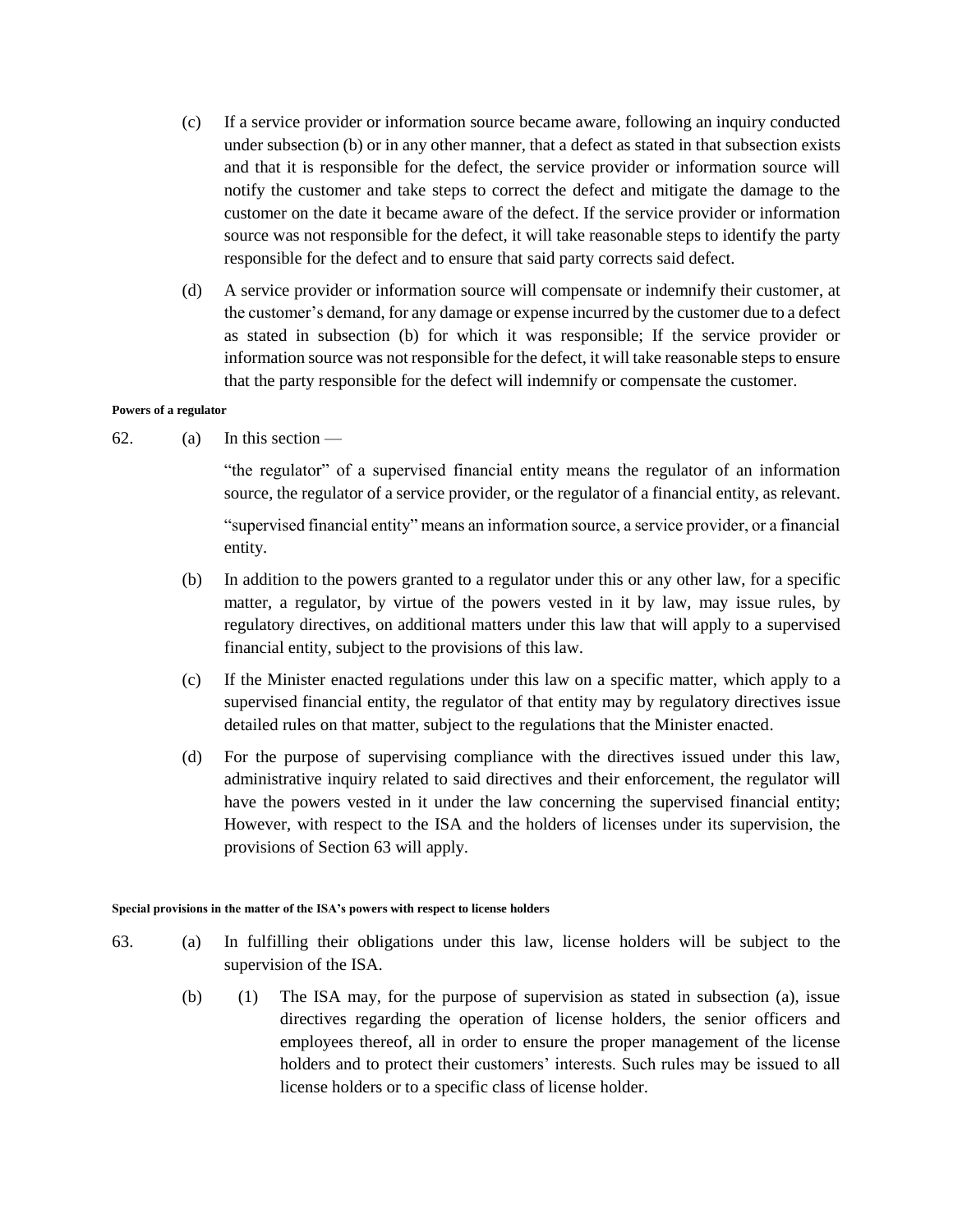- (2) Directives issued under paragraph (1) are not required to be published in Reshumot; However, the ISA will publish in Reshumot a notice of the issue of such directives and their effective dates; Said directives and any amendment to them will be placed at the disposal of the public at ISA offices and will be published on the ISA website, and the ISA may order additional ways of their publication.
- (c) The powers granted under Section 52QQ, 56A, 56A2, 56B, 56B1, 56C, 56D, and 56E of The Securities Law will be vested in the ISA in order to supervise compliance with the provisions of this law, for the purpose of an administrative inquiry related to said provisions, or enforcement of the provisions of this law regarding a violation or an offense, all as relevant and with the necessary changes; For this purpose —

"violation" – as this term is defined in Section 52:

"offense" – any of the following:

- (1) an offense under this law, excluding an offense under Section  $57(a)(2)$  and an offense under Section 57(b) committed by an entity that is required to obtain an authorization under Section 2(b);
- (2) an offense under Sections 284, 290, 291, 415, 423, 424, 424A, and 425 of The Penal Law that was committed in connection with an offense according to paragraph (1);
- (3) an offense under Sections 3 and 4 of The Prohibition of Money Laundering Law  $5760-2000$ ,<sup>19</sup> that was committed in connection with an offense according to paragraphs  $(1)$  or  $(2)$ ;
- (4) an offense under Sections 240, 242, 244, 245, or 246 of The Penal Law, committed in connection with an investigation or a judicial proceeding due to an offense under paragraphs (1) to (3).

### **Service of documents by the ISA**

64. A notice, directive, demand, or any other document that the ISA or an employee authorized for this purpose may, under this law, serve to a license holder or any party that applied for a license, is subject to the provisions of Chapter G2 of The Securities Law, with the necessary changes.

### **Exemptions from the scope of the application of the law**

- 65. (a) The obligation to grant access under Section 39 will not apply to the types of accounts listed in the Twelfth Addendum regarding the account information contained therein.
	- (b) The directives issued under this law will not apply to the following:
		- (1) Transfer of account information under the provisions of Sections 5B1, 7E(a) and 7G(a) of The Banking Law (Service to Customers) and use of the said

 $\overline{\phantom{a}}$ 

<sup>19</sup> Book of Laws 5760, p. 293; 5778, p. 440.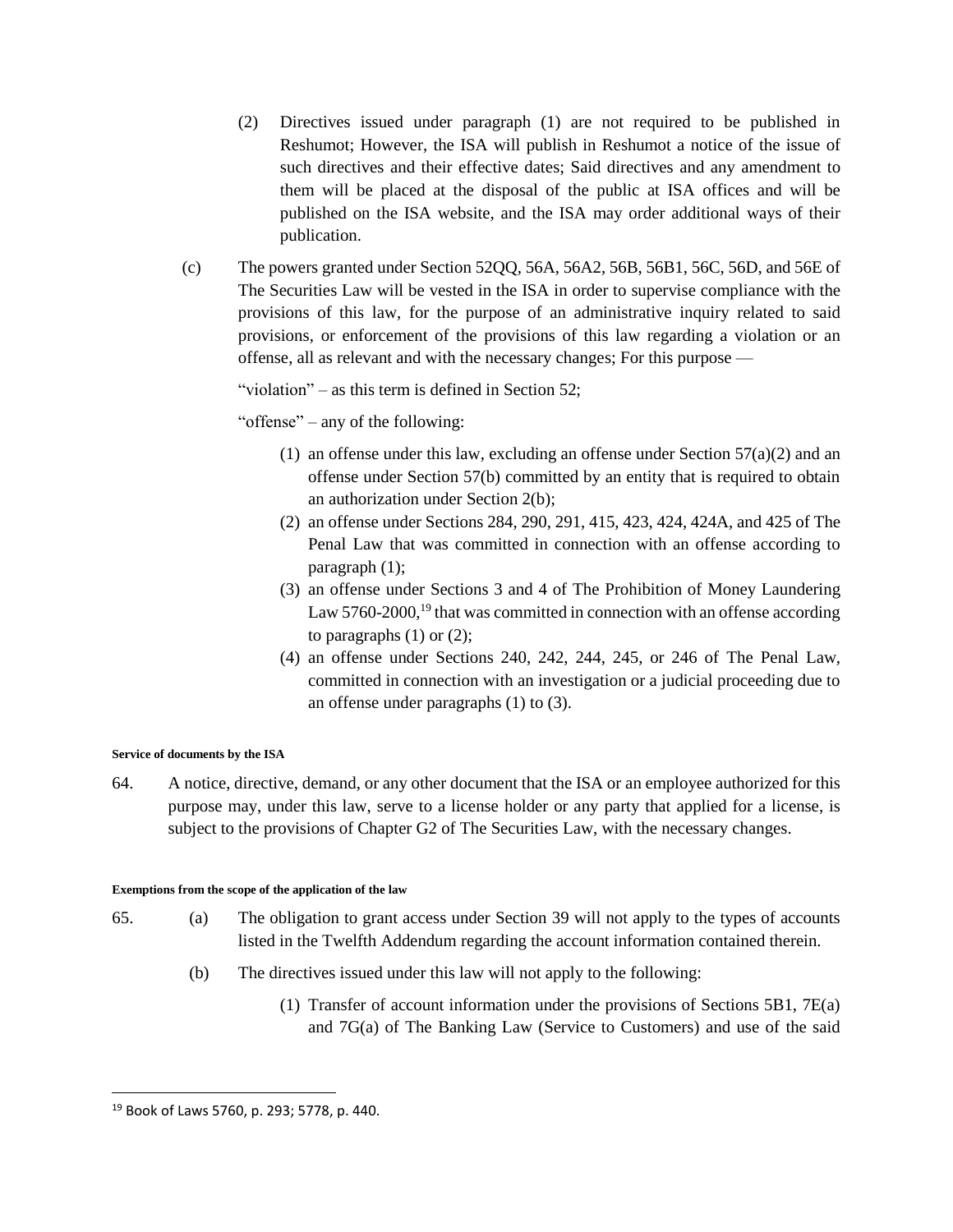information by the party to whom the information was transferred under the provisions of said sections.

- (2) Transfer of account information to a credit data repository under the provisions of The Credit Data Law, transfer of all information that originates from the repository to another party under said law, and use of the said information by the party to whom the information was transferred under the provisions of the said law;
- (3) Transfer of account information to the Pension Clearing House under the provisions of Chapter H1 of The Investment Advice, Marketing, and Pension Clearing and Settlement System Law, transfer to another party using the Pension Clearing House and under said law, and the use of said information by a party to whom the information was transferred under the provisions of said chapter;
- (4) Transfer of account information that consists of debits and credits of vendors that are executed through debit cards to the repository as defined in Section 7B of The Banking Law (Service to Customers), and the use of said information by a repository to which the information was transferred under said section.
- (c) The Minister, with the consent of the Minister of Justice and in consultation with the ISA and the Governor, may determine that the provisions of this law will not apply to a transfer of account information performed under a law that is not listed in subsection (b), and on the use of that information that was transferred under the provisions of that law.

#### **Preservation of powers of a public authority**

66. Nothing in the provisions of this law limits the powers vested in a public authority by statute or regulations, including the Central Bureau of Statistics and the Anti-Money Laundering and Terror Financing Authority.

#### **Amendments to the Addenda**

- 67. (a) The Minister may by order amend the First Addendum.
	- (b) The Minister, at the suggestion of, or in consultation with an information source's regulator, may by order amend the Second Addendum and in said order may determine the features of the system that will be used by all or a specific class of information sources. However, with respect to information sources supervised by the Bank of Israel, such order will be issued in consultation with the Governor, and with respect to a system that is not in use by a supervised information source — with the Governor's consent.
	- (c) The Minister, in consultation with the ISA and the information source's regulator and with the approval of the Economic Affairs Committee, may by order amend the Third Addendum, and in the matter of an information source supervised by the Bank of Israel – the Governor, with the Minister's consent and in consultation with the ISA and approval of the Economic Affairs Committee, may by order amend the Third Addendum.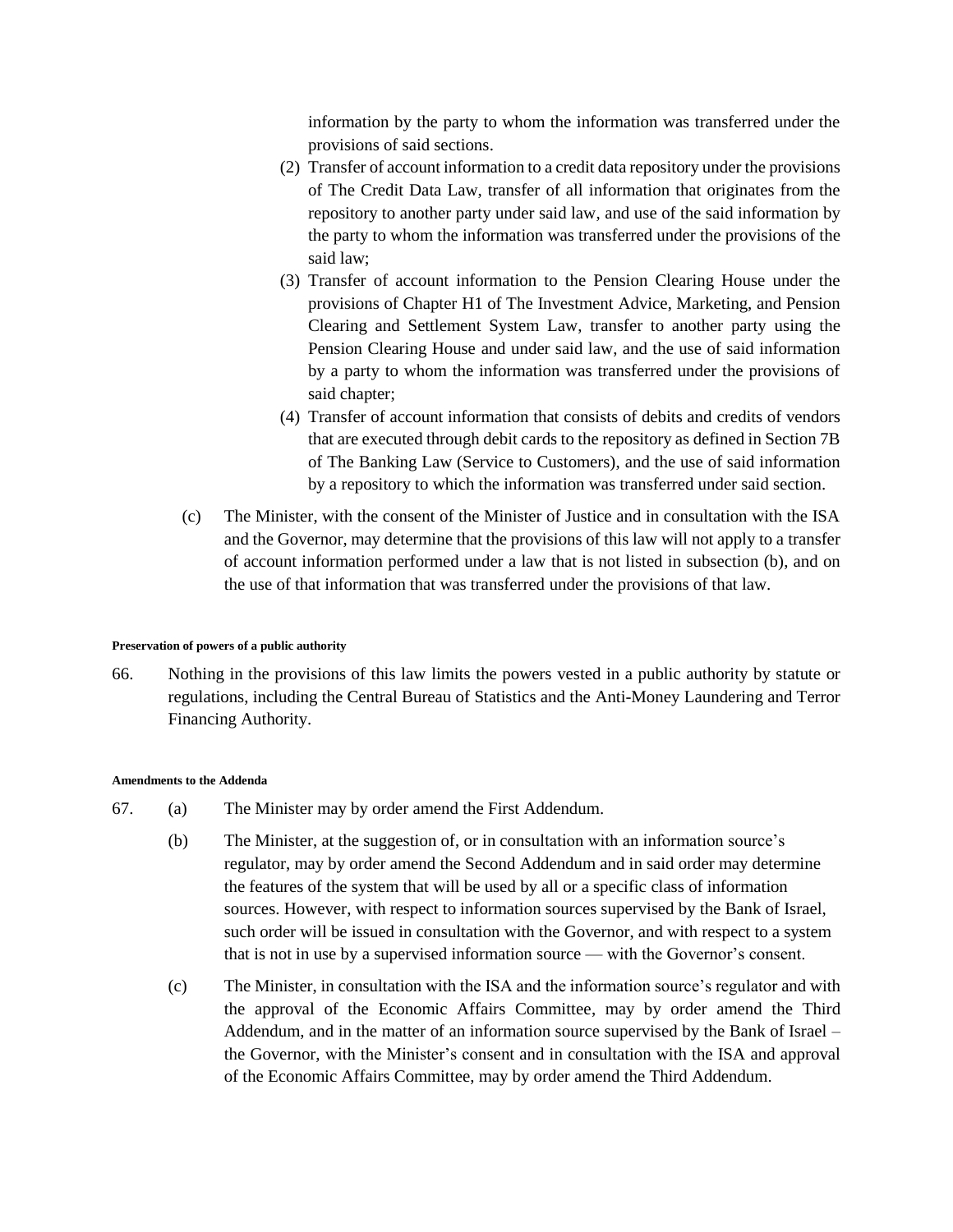- (d) The Minister, in consultation with the service provider's regulator, may by order amend the Fourth Addendum.
- (e) The Minister, in consultation with the service provider's regulator and the information source's regulator, and with the approval of the Economic Affairs Committee, may by order amend the Fifth Addendum, and in the matter of an information source supervised by the Bank of Israel – the Minister, with the additional consent of the Governor, may by order amend the Fifth Addendum.
- (f) The Minister, with the consent of the Minister of Justice and the Governor, and in consultation with the relevant regulator and approval of the Economic Affairs Committee, may by order amend the Sixth, Seventh, Eighth, and Ninth Addenda, only if the base amount under the Sixth Addendum does not exceed NIS 300,000.
- (g) The Minister, with the consent of the Minister of Justice, may by order amend the Tenth Addendum.
- (h) The Minister, at the suggestion of, or in consultation with the ISA, with the consent of the Minister of Justice and approval of the Economic Affairs Committee, may by order amend the Eleventh Addendum.
- (i) The Minister, in consultation with the information source's regulator and approval of the Economic Affairs Committee, may by order amend the Twelfth Addendum, and in the matter of an information source supervised by the Bank of Israel — the Governor, with the consent of the Minister, and approval of the Economic Affairs Committee, may by order amend the Twelfth Addendum.

### **Determining additional financial entities, representatives, and information sources**

- (a) The Minister, with approval of the Economic Affairs Committee, may by order define financial entities in addition to those listed in the definition of "a financial entity" only if it is engaged in the field of finance and its operations in that field are subject to statutory supervision.
- (b) The Minister, with the consent of the Minister of Justice, in consultation with the information source's regulator and the service provider's regulator, and with the approval of the Economic Affairs Committee, may by order define representatives in addition to those listed in the definition of "a representative," only if its business is subject to a licensing requirement under another law and to rules of professional ethics by law.
- (b) The Minister may by order define information sources in addition to those listed in the definition of "an information source," only if it is engaged in the field of finance and its operations in that field are subject to statutory supervision; Such order will be issued after consultation with the regulator of that entity and approval of the Economic Affairs Committee, and with respect to an entity whose operations are supervised by the Bank of Israel – with the consent of the Governor and approval of the Economic Affairs Committee.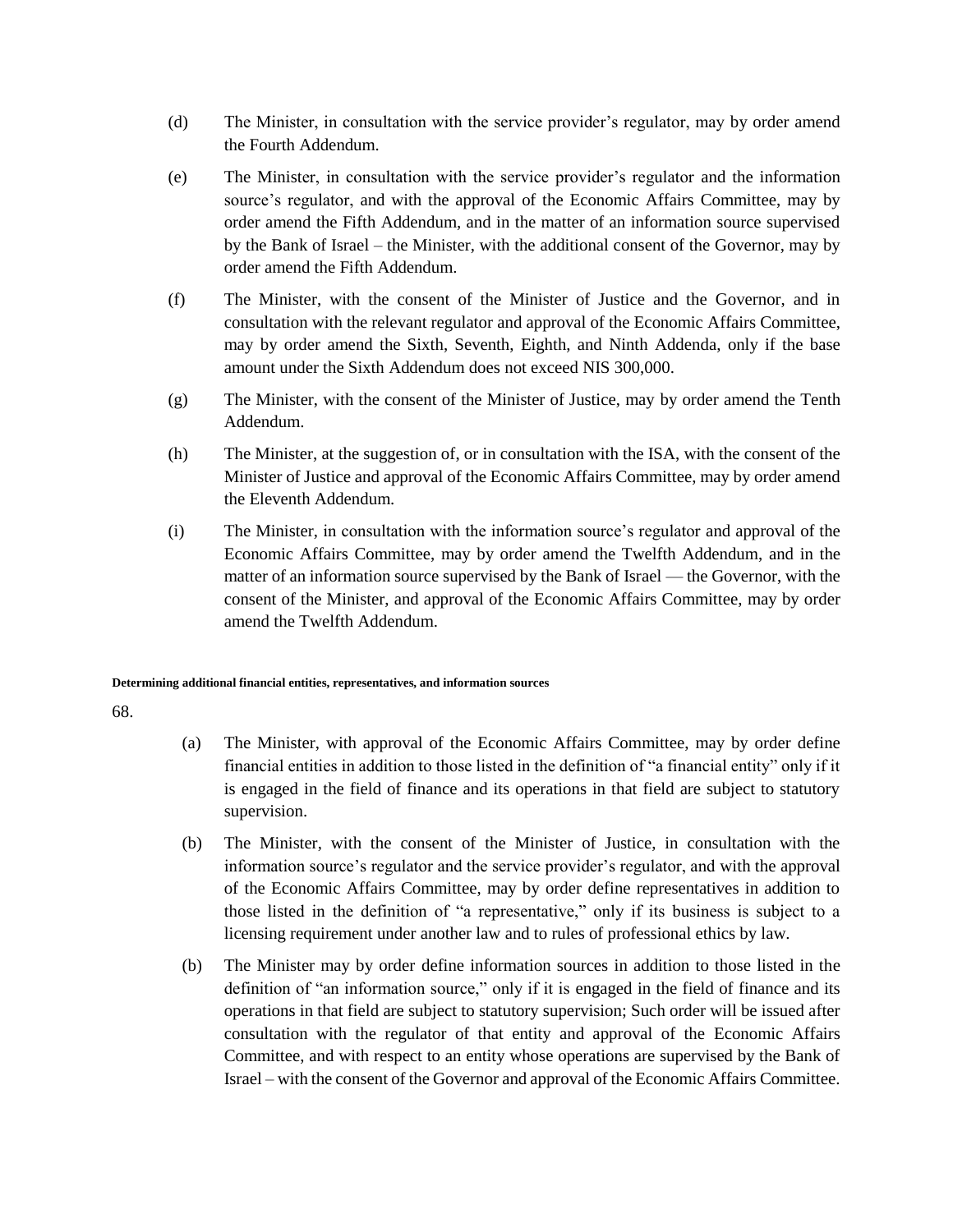69.

- (a) The Governor, with the consent of the Minister, may by order determine:
	- (1) With respect to the asset value of an information source that is a bank a ratio other than the ratio defined in paragraph (1) of the definition of "low-volume operations";
	- (2) With respect to a non-bank information source supervised by the Bank of Israel a volume of operations below which operations are considered to be low-volume according to paragraph (2) of the definition of low-volume operations."
- (b) The Minister, in consultation with an information source regulator, may by order determine:
	- (1) With respect to accrued credit of an information source that holds a license to grant credit or a license to operate a credit intermediation system, an amount other than the amount defined in paragraph (3) of the definition of "low-volume operations";
	- (2) With respect to accrued deposit or accrued credit of an information source that holds a license to provide deposit and credit services, an amount other than the amount defined in paragraph (3) of the definition of "low-volume operations";
- (c) The Minister, in consultation with the ISA and the information source regulator, and with the approval of the Economic Affairs Committee, may by order determine in the case of an information source that is not listed in paragraphs  $(1)$  to  $(3)$  of the definition of "lowvolume operations," a volume of operations below which operations are considered to be low-volume operations according to paragraph (4) of the definition of "low-volume operations."

#### **Execution and regulations**

- (a) The Minister is in charge of the execution of this law and may enact regulations for the purpose of its execution.
- (b) Regulations created under this law in the matter of service providers or information sources may be issued as a general rule or for specific classes of service providers or information sources; If the law determines that such regulations will be enacted in consultation with the service provider's regulator or the information source's regulator, consultation with the relevant service provider's regulator or information source's regulator will take place.
- (c) The Minister may define technological means other than the internet in the matter of the definition of "online."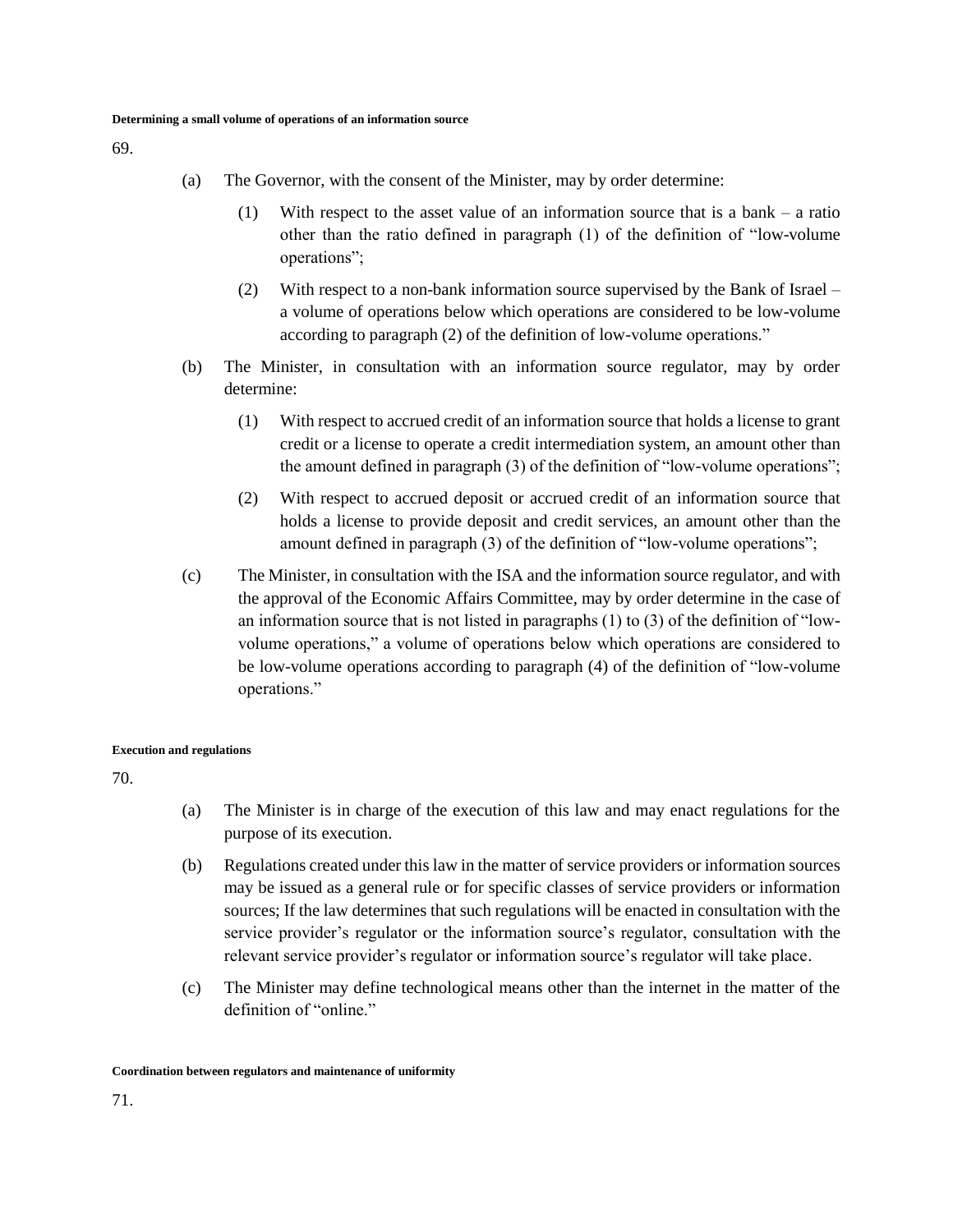- (a) If the ISA wishes to issue regulatory directives under this law that will apply to service providers that are also entities supervised by the Capital Market Insurance and Savings Authority Commissioner or by the Supervisor of Financial Service Providers, the ISA may do so after consulting with said Commissioner or Supervisor or any employee thereof they authorized for this purpose, as relevant; The Commissioner, Supervisor, or any party so authorized will submit their position within Fourteen days of the date on which the ISA requested a consultation. If a position was not submitted within this period, the ISA may issue regulatory directives without said consultations.
- (b) The Minister may enact regulations on matters in which a regulator was granted powers to issue regulatory directives under this law, if one of the following obtains:
	- (1) The Minister finds it fit to do so in order to maintain the uniformity of directives issued under this law, which apply to different entities supervised by different regulators, or that apply to a single entity supervised by several regulators;
	- (2) The Minister finds it fit to do so in order to protect the customers' interests;
	- (3) No regulatory directives were issued under this law;
- (c) Regulations under subsection (b) will be enacted in consultation with the service provider regulator or the information source regulator, as relevant; Regulations in the matter of Section 24(2) will be enacted also in consultation with the Minister of Justice, and regulations in the matter of Sections  $27(c)(1)$ ,  $29(c)(3)$ ,  $29(g)$ ,  $35(b)(3)$ , and  $48(a)(1)$  and (2) – also with the consent of the Minister of Justice.
- (d) If the Minister issues regulations under subsection (b), the regulator may by regulatory directives issue rules on those matters in respect of which said regulations were enacted, subject to those regulations.

## **Chapter I: Indirect Amendments**

**Amendment to the Securities Law – No. 70**

- 72. In the Securities Law  $5728-1968^{20}$ 
	- (1) In Section  $1 -$ 
		- (a) After the definition of "Supervision of Provident Funds Law," insert:

"Account Information Service Law" – The Account Information Service Law 5782-  $2021^{21}$ ;";

(b) In the definition of "supervised entity," insert the following after paragraph (11):

"(11A) a holder of a license to provide an account information service under the Account Information Service Law;";

 $\overline{\phantom{a}}$ 

<sup>20</sup> Book of Laws 5728, p. 234; 5779, p. 63.

<sup>21</sup> Book of Laws 5782, p. 288.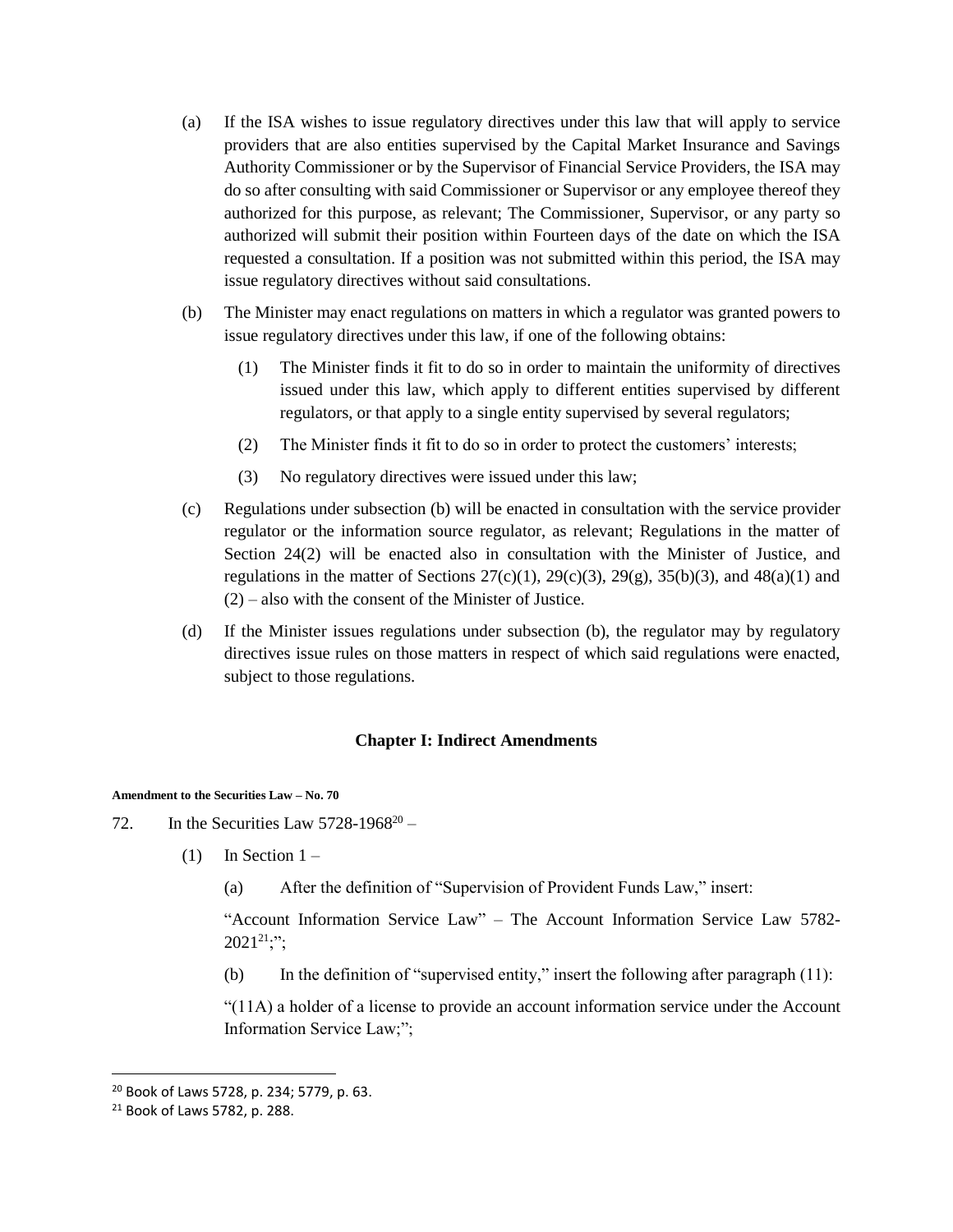- (2) In Section 52EE, in the definition of "violation," insert the following after paragraph (3): "(4) a violation as defined in Section 52 of the Account Information Service Law;";
- (3) In Section 52DDD(a), insert the following after paragraph (7):

"(8) An account information service provider as defined in the Account Information Service Law;";

(4) In Section 57EEE(1), after "issued to an offender according to the Joint Investment Law," insert:

"a license to provide an account information service or a control permit in a holder of said license issued to the offender under the Account Information Service Law";

(5) In Section 52MMM(b), after "offense as defined in Section 29 of The Investment Advice Law" insert:

"an offense as defined in Section 63(c) of the Account Information Service Law."

#### **Amendment to the Supervision of Regulated Financial Services Law (Regulated financial services) - No. 12**

- 73. In the Supervision of Regulated Financial Services Law (Regulated financial services) 5776-  $2016^{22}$  -
	- (1) Delete Chapter K1;
	- $(2)$  In Section 71 –

(a) In the definition of "base amount," delete paragraph (5);

(b) Delete the definition of "cost comparison service provider";

(c) In the definition of "financial service provider," delete: "and for the purpose of Section 72(b)(1), (29), (31), (32), (34) to (36), and (c)(4) and (6) and Sections 73 and 92 – also a cost comparison service provider";

- (3) In Section 72(b), delete paragraphs (35a) to (35f).
- (4) In Section 114, delete subsection (b2).
- (5) Delete Section 114A.

#### **Amendment to Credit Data Law – No. 3**

- 74. In the Credit Data Law  $5776-2016^{23}$ 
	- (1) In Section 4(b), after paragraph  $(2)$ , insert the following:

"(3) An account information service provider, as defined in the Account Information Service Law 5781-2021<sup>24</sup>, may engage in the business of collecting and holding credit

 $\overline{a}$ 

<sup>22</sup> Book of Laws 5776, p. 1098; 5779, p. 255.

<sup>23</sup> Book of Laws 5776, p. 838; 5779, p. 254.

<sup>24</sup> Book of Laws 5782, p. 288.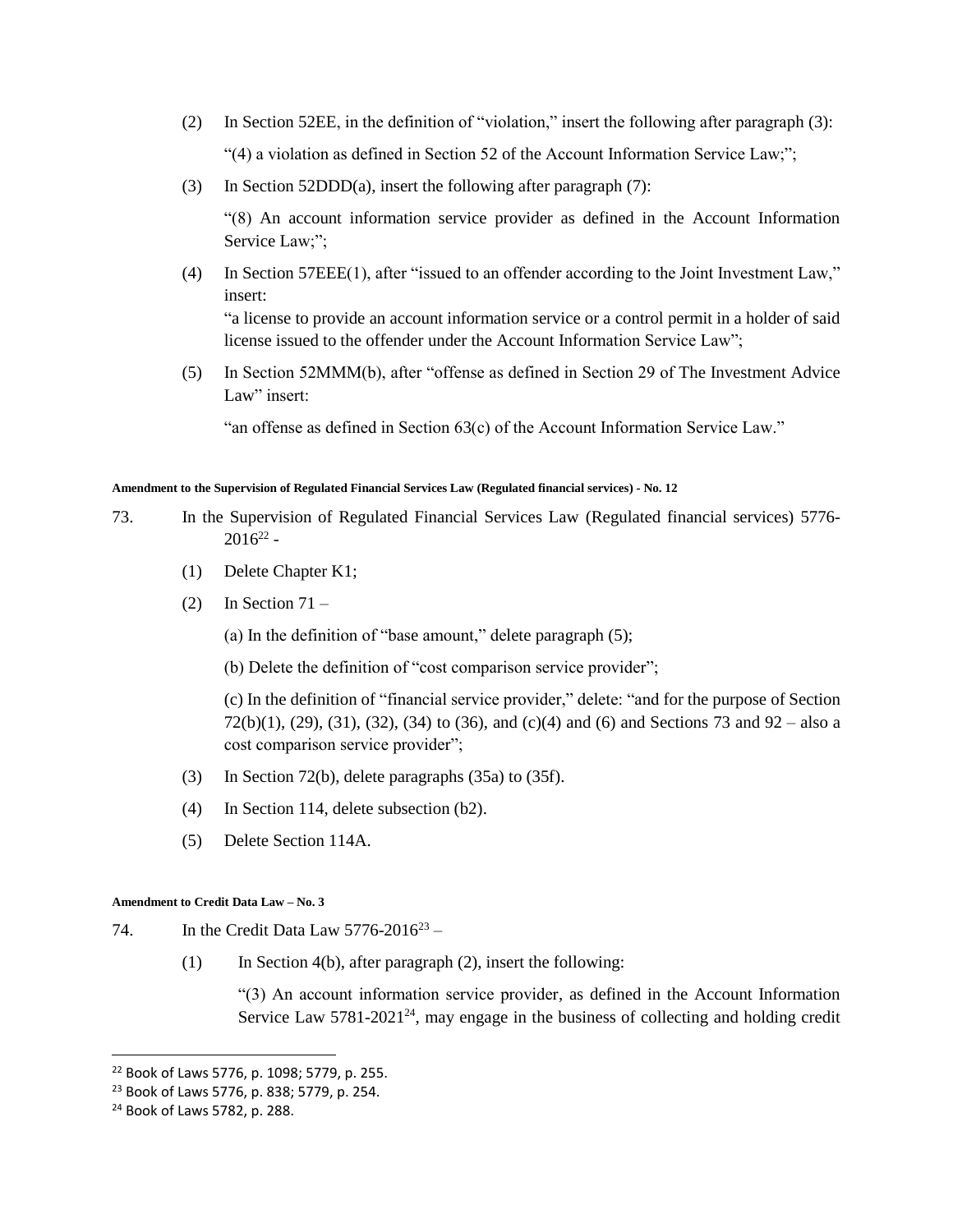data for the purpose of transferring them to another party, and may transfer credit data to another party, as a business, as part of its operation as an account information service provider under said law.";

(2) In Section 13(2)(b), in lieu of "financial behavior" insert "economic conduct."

#### **Amendment to the Criminal Records and Rehabilitation of Offenders Law – No. 25**

75. In the Criminal Records and Rehabilitation of Offenders Law  $5741-1981^{25}$  (in this chapter – The Criminal Records Law), in the First Addendum, after item (UU), insert:

"(UU1) The ISA Chairperson, ISA members appointed under Section 3 of The Securities Law, and an ISA employee authorized to engage in licensing — for the purpose of licensing of an account information service provider and issuing a control permit under Sections  $4(b)$ , 7, 9, and  $11(a)(2)$  of The Account Information Service Law 5782-2021<sup>26</sup> and information on the controlling shareholder and senior officers of the applicant corporation and on senior officers of the controlling shareholder, all according to procedures to be determined."

### **The Criminal Records Law – Commencement**

76. Item UU in the First Addendum of The Criminal Records Law, in its format in this law, will come into effect on the publication date of this law.

### **Amendment to the Criminal Information and Rehabilitation of Offenders Law – No. 2**

77. In the criminal Information and Rehabilitation of Offenders Law  $5779-2019^{27}$  (in this chapter – The Criminal Information Law), in the First Addendum, in item 5, after paragraph (22), insert:

"(23) The ISA Chairperson, ISA members appointed under Section 3 of The Securities Law, and ISA employee authorized to engage in licensing — for the purpose of licensing of an account information service provider and issuing a control permit under Sections  $4(b)$ , 7, 9, and  $11(a)(2)$  of The Account Information Service Law 5782-2021<sup>28</sup> and information on the controlling shareholder and senior officers of the applicant corporation and on senior officers of the controlling shareholder, all according to procedures to be determined."

### **The Criminal Information Law – Commencement**

78. Item 5(23) in the First Addendum of The Criminal Information Law, in its format in this law, will come into effect on the effective date of The Criminal Information Law.

l

<sup>&</sup>lt;sup>25</sup> Book of Laws 5741, p. XXXX.

<sup>26</sup> Book of Laws 5782, p. 288.

<sup>27</sup> Book of Laws 5779, p. 298; 5781, p. 296

<sup>28</sup> Book of Laws 5782, p. 288.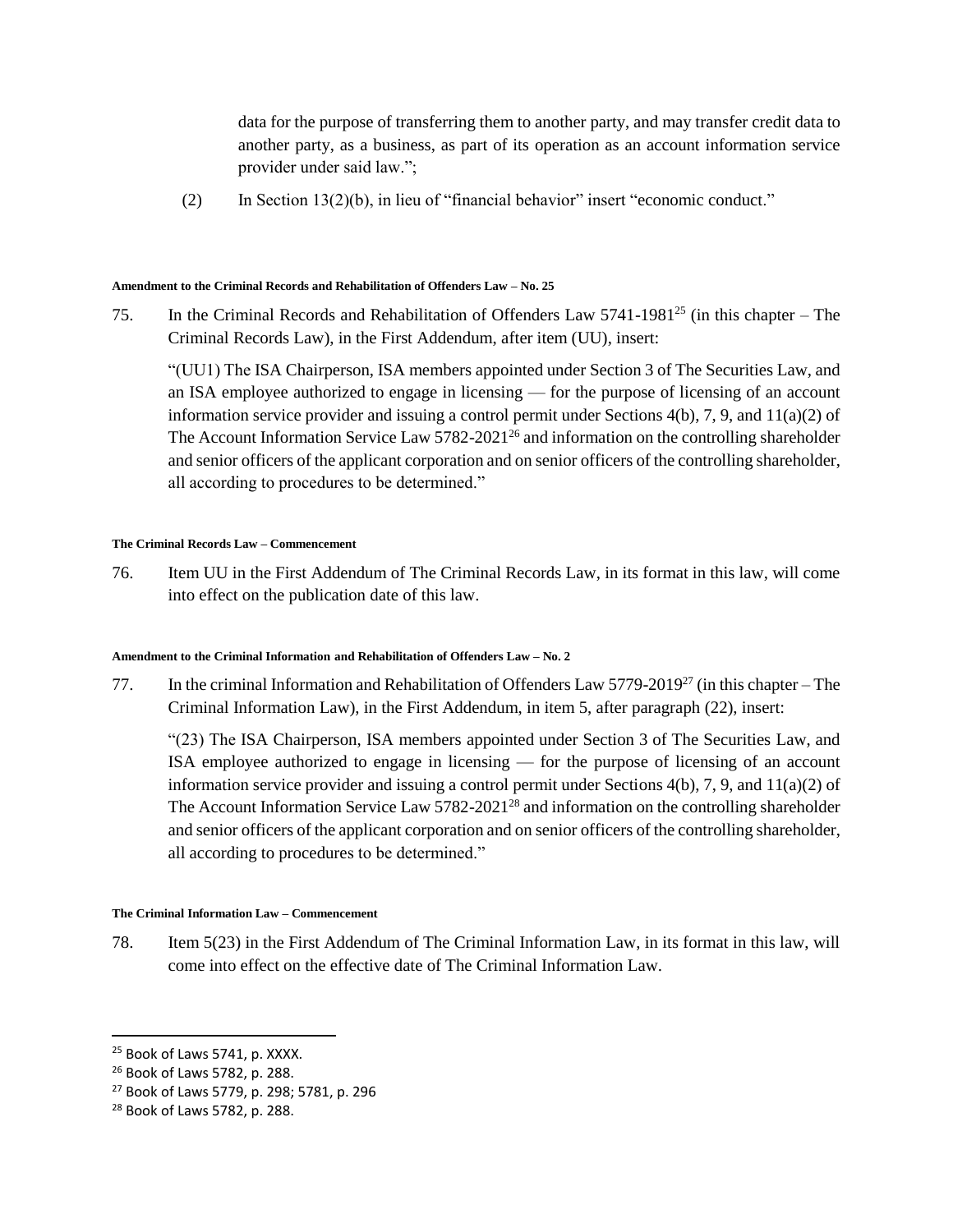### **Chapter J: Commencement, Application, and Transition Provisions**

#### **Commencement and Application**

79. (a) This Law, excluding Sections 74 and 75, will come into effect on 15 Sivan 5782 (June 14, 2022) ("the Commencement Date).

(b) Notwithstanding the provisions of subsection  $(a)$  –

(1) With respect to an information source that is a bank or an auxiliary corporation, the provisions of this law will apply to the following information baskets and accounts, beginning from the date that appears alongside them:

(a) For the information baskets defined in items (4) and (5) in Part A of the Third Addendum – from 6 Heshvan 5783 (October 31, 2022);

(b) For the information basket defined in item (6) in Part A of the Third Addendum – from 25 Sivan 5783 (June 14, 2023);

(c) For accounts of corporations, with respect to all the information baskets that apply to an information source that is a bank or an auxiliary corporation under Part A of the Third Addendum – from 2 Tevet 5784 (December 14, 2023), however in the case of corporate accounts whose business turnover do not exceed NIS 5 million per year, and their account administered by an information source that is a bank or an auxiliary corporation defines only one authorized signatory, excluding with respect to item 6 in Part A of the Third Addendum – 9 Shvat 5783 (January 31, 2023);

(2) With respect to an information source that is a clearing institution, the provisions of this law will apply to the following information baskets and accounts, beginning from the date that appears alongside them:

(a) For the information baskets listed in item (4) in Part A of the Third Addendum, as applied in item (1) in Part B of the Third Addendum – 6 Heshvan 5783 (October 31, 2022);

(b) For corporate accounts, with respect to all the information baskets that apply to an information source that is a clearing institution under Part B of the Third Addendum – 2 Tevet 5784 (December 14, 2023), however in the case of corporate accounts whose business turnover do not exceed NIS 5 million per year, and their account administered by an information source that is a clearing institution defines only one authorized signatory – 9 Shvat 5783 (January 31, 2023);.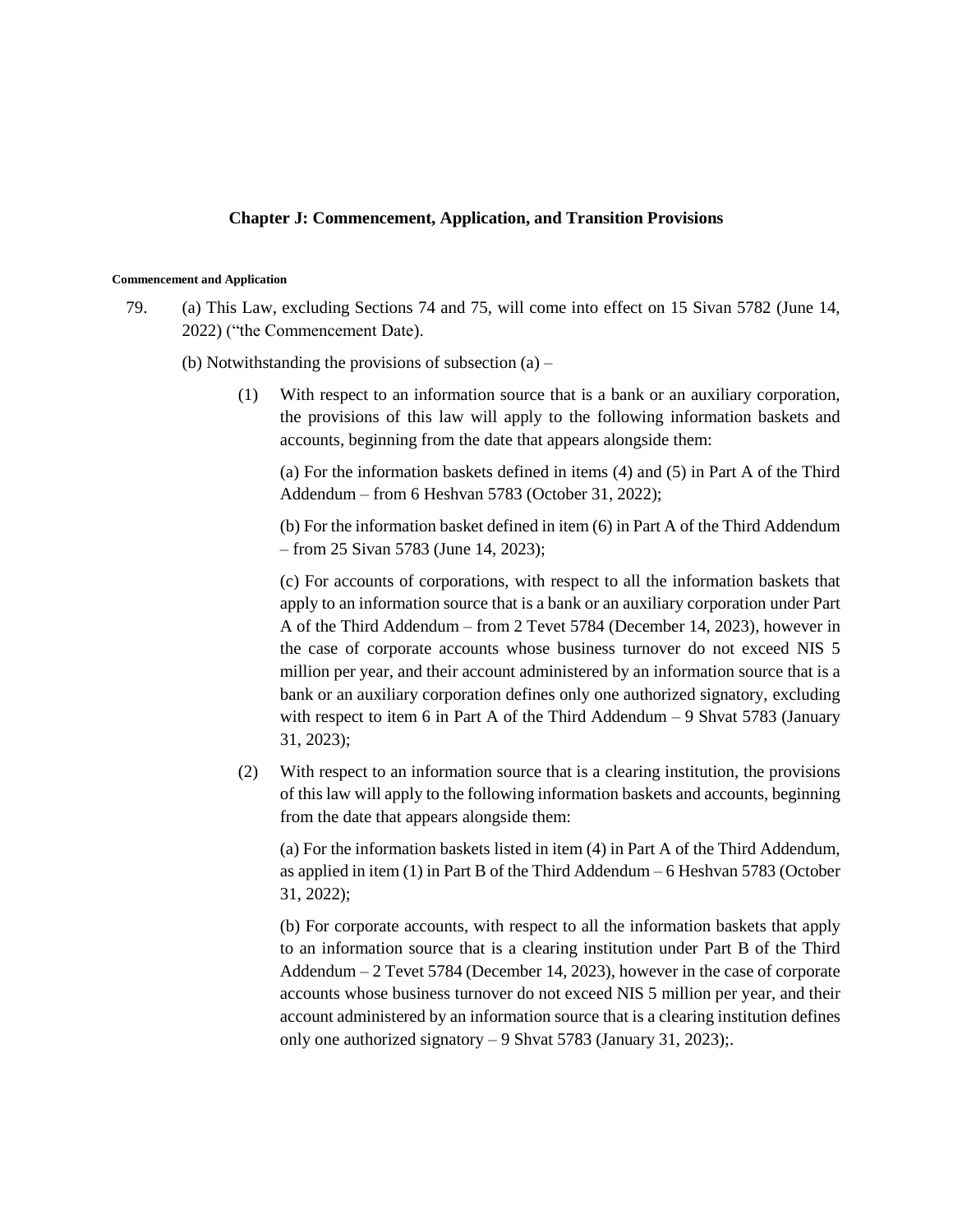(3) With respect to an information source that holds a license to provide credit and deposit services, the provisions of this law will apply to the following information baskets and accounts – beginning from 7 Iyar 5784 (May 15, 2024):

(a) For the information baskets listed in item (1) in Part A of the Third Addendum, as applied in item (1) in Part C of the Third Addendum;

(b) For the information baskets listed in item (2) in Part A of the Third Addendum, as applied in item (1) in Part C of the Third Addendum;

(c) For the information baskets listed in item (3) in Part A of the Third Addendum, as applied in item (1) in Part C of the Third Addendum;

(d) For the information baskets listed in item (4) in Part A of the Third Addendum, as applied in item (1) in Part C of the Third Addendum;

(e) For the information baskets listed in item (5) in Part A of the Third Addendum, as applied in item (1) in Part C of the Third Addendum;

(f) For the information baskets listed in item (6) in Part A of the Third Addendum, as applied in item (1) in Part C of the Third Addendum;

(g) For corporate accounts, in the matter of all the information baskets that apply to that information source under Part C of the Third Addendum.

(4) With respect to an information source that is an institutional entity, the provisions of this law will apply to the following information baskets and accounts, beginning from the date that appears alongside them:

(a) For the information baskets listed in item (4) in Part A of the Third Addendum, as applied in item (1) in Part D of the Third Addendum – from 1 Kislev 5784 (November 14, 2023);

(b) For corporate accounts, with respect to all the information baskets that apply to that information source under Part D of the Third Addendum – 7 Iyar 5784 (May 15, 2024).

(5) With respect to an information source that holds a license to grant credit and a license to operate a credit intermediation system, the provisions of this law will apply to the following information baskets and accounts, beginning from 13 Heshvan 5785 (November 14, 2024):

(a) The information baskets listed in item (4) in Part A of the Third Addendum, as applied in item (1) in Part D of the Third Addendum;

(b) For corporate accounts, with respect to all the information baskets that apply to that information source under Part D of the Third Addendum;

(6) Section 57(b) and item (19) of Part B of the Seventh Addendum will come into force at the end of the transition period as stated in paragraph (2) of the definition of "transition period" in Section 81(a).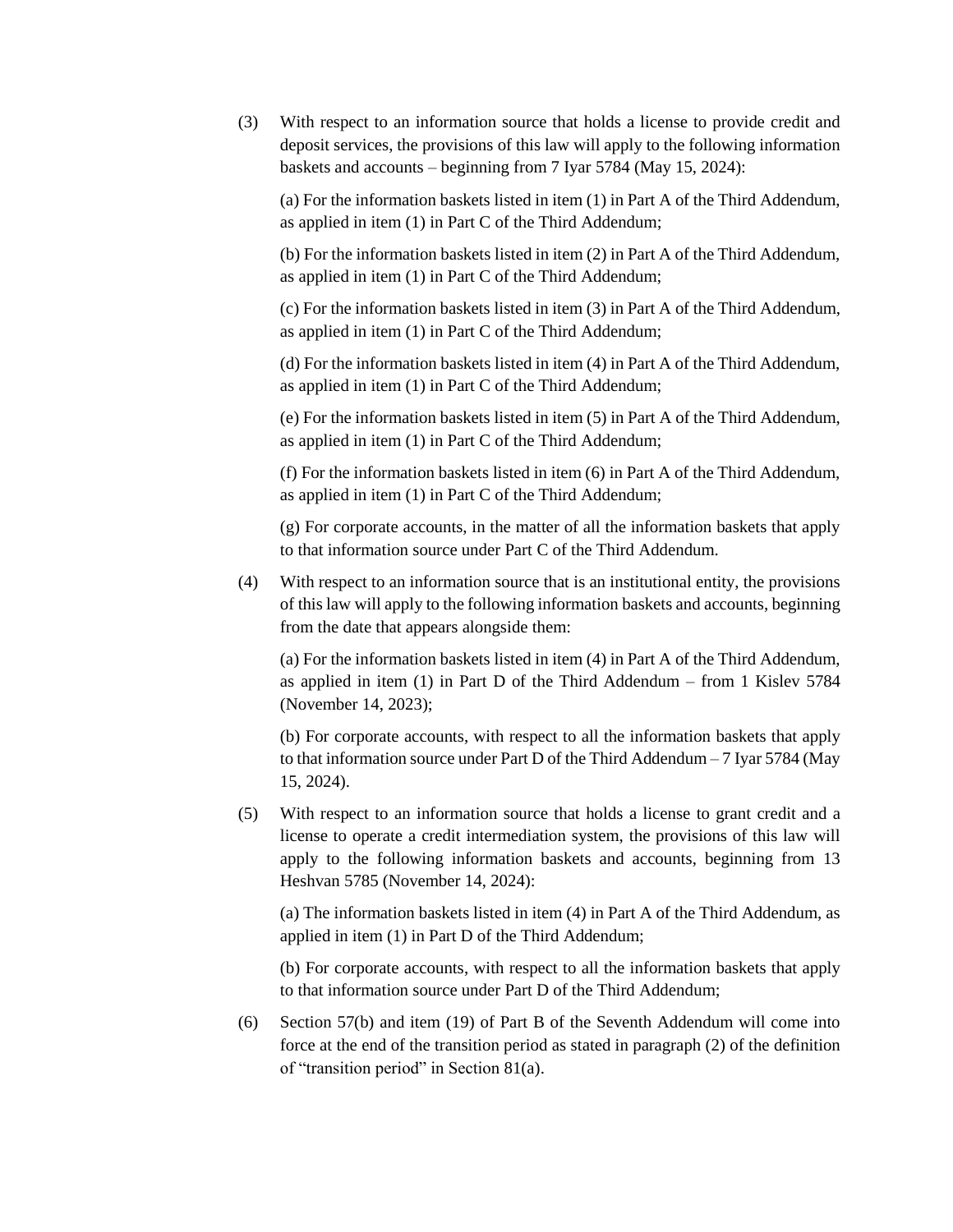(c) The Minister may postpone, by order and with approval of the Economic Affairs Committee, the dates stated in subsections (a) and (b), only if the Minister does not postpone any of said dates by more than two periods of up to six months each; the postponement may be made for all classes of information sources or classes of information baskets, and in the case of corporate accounts may be in respect of all corporations or specific classes of corporations;

#### **Transition provisions in the matter of joint account held jointly and severally**

80. (a) In this Section "a joint account jointly and severally" – a joint account in which an agreement with an information source was contracted prior to the commencement date, and in which it was determined that each account holder may issue orders in the account without the consent of the other account holder;

(b) An information source will notify the account holders of a joint account jointly and severally that access permission granted by any of them will be considered to be access permission granted by all account holders; An information source's notice under this subsection will be sent at least 21 days before the commencement date;

(c) An information source regulator will determine, in regulatory directives, rules on the matter of the information source's notification under subsection (b), including the information to be included in the notification and its manner of dispatch; Said directives will be issued no later than the date stated in Section 82(b).

### **Transition provisions in the matter of a veteran dealer**

81. (a) In this Section -

"Access using a customer's details" – access to account information about a customer that is in the possession of an information source, through an online system, using the customer's access details as stated in Section 60;

"Applicant" – whoever filed an application for a license or authorization before the commencement date, and no decision on the application was made by the ISA or the regulator, as relevant, before the commencement date, only if that the applicant received confirmation from the ISA or the regulator that the application was filed;

"Information originating from customer's details" – account information about the customer that is obtained from an information source, through access using the customer's details;

"Veteran dealer" – an applicant or a service provider that was, on the eve of the publication of this law, engaged in providing a service to a customer related to the customer's economic conduct, as stated in Section 25(a), based on information originating from the customer's details;

"Transition period" – as stated below, as relevant:

(1) For a veteran dealer that is an applicant – until a decision on their application is made by the ISA or the regulator, as relevant;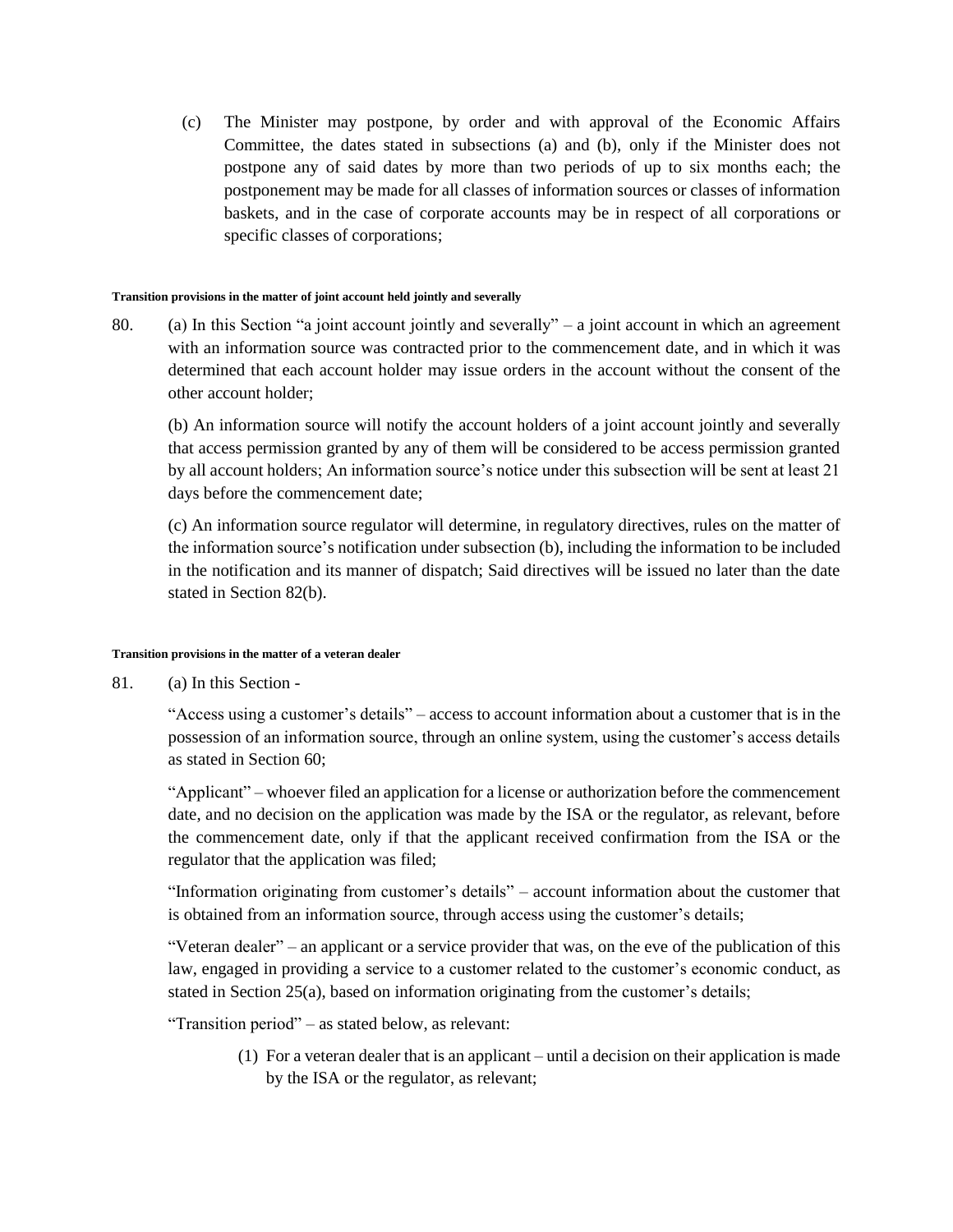- (2) For a veteran dealer that is a service provider until the elapse of one year from the commencement date of this law, according to Section 79(b); for corporate accounts administered by a bank or an auxiliary corporation as stated in Section 79(b)(1)(c) – or until the elapse of one year from the commencement date of this law with respect to the information basket listed in item (6) in Part A of the Third Addendum, as stated in Section  $79(b)(1)(b)$ , the later of those dates.
- (b) Notwithstanding the provisions of Section 60, if a veteran dealer received, on the eve of the publication of this law, account information from an information source through access granted based on a customer's details, that veteran dealer may, during the transition period, continue to access account information about its customers that is in the possession of that information source using the customer's details. With respect to information originating from a customer's details, said veteran dealer will be subject to the directives issued under this law that apply to a service provider regarding account information that is collected by the account information interface system, excluding the provisions of Chapters E to G, all with the necessary changes, and with the following changes:
	- (1) Section 25(c) will not apply;
	- (2) In the matter of Section 26
		- (a) The obligation to enter into an agreement as stated in that section will not apply with respect to a customer that entered into an agreement with the veteran dealer before the commencement date and within six months after the commencement date, all with respect to information originating from the customer's details;
		- (b) The obligation under subsection  $(a)(2)$  of that section to allow a customer, within an agreement, to select the information baskets to which the customer consents to give access to the service provider, will not apply with respect to information originating from the customer's details;
	- (3) In the matter of Section 28
		- (a) In subsection (a) of that section, the words "the information baskets" will not apply;
		- (b) In subsection (c), paragraph (2) will not apply.
		- (c) Subsection  $(d)$  will not apply.
- (c) Notwithstanding the provisions of subsection (b), the Minister will determine, with the consent of the Minister of Justice, that the provisions of chapters E through G, either in entirety or in specific sections as they determine, will apply with respect to a violation of the provisions of this law by a veteran dealer, and the Minister may determine that the provisions of said chapters will apply with certain conditions and modifications as determined.
- (d) A financial entity, representative, service provider, or other entity that, as determined under Section  $29(f)(2)(b)$  and (c), that obtains information from a veteran dealer, originating from customer's details, pursuant to the provisions of Section 29, as applied in subsection (b), will be subject to the provisions of said section in the matter of the said information as well.
- (e) An information source will not prevent, for unreasonable cause, from a veteran dealer to continue to obtain information originating in a customer's details, pursuant to the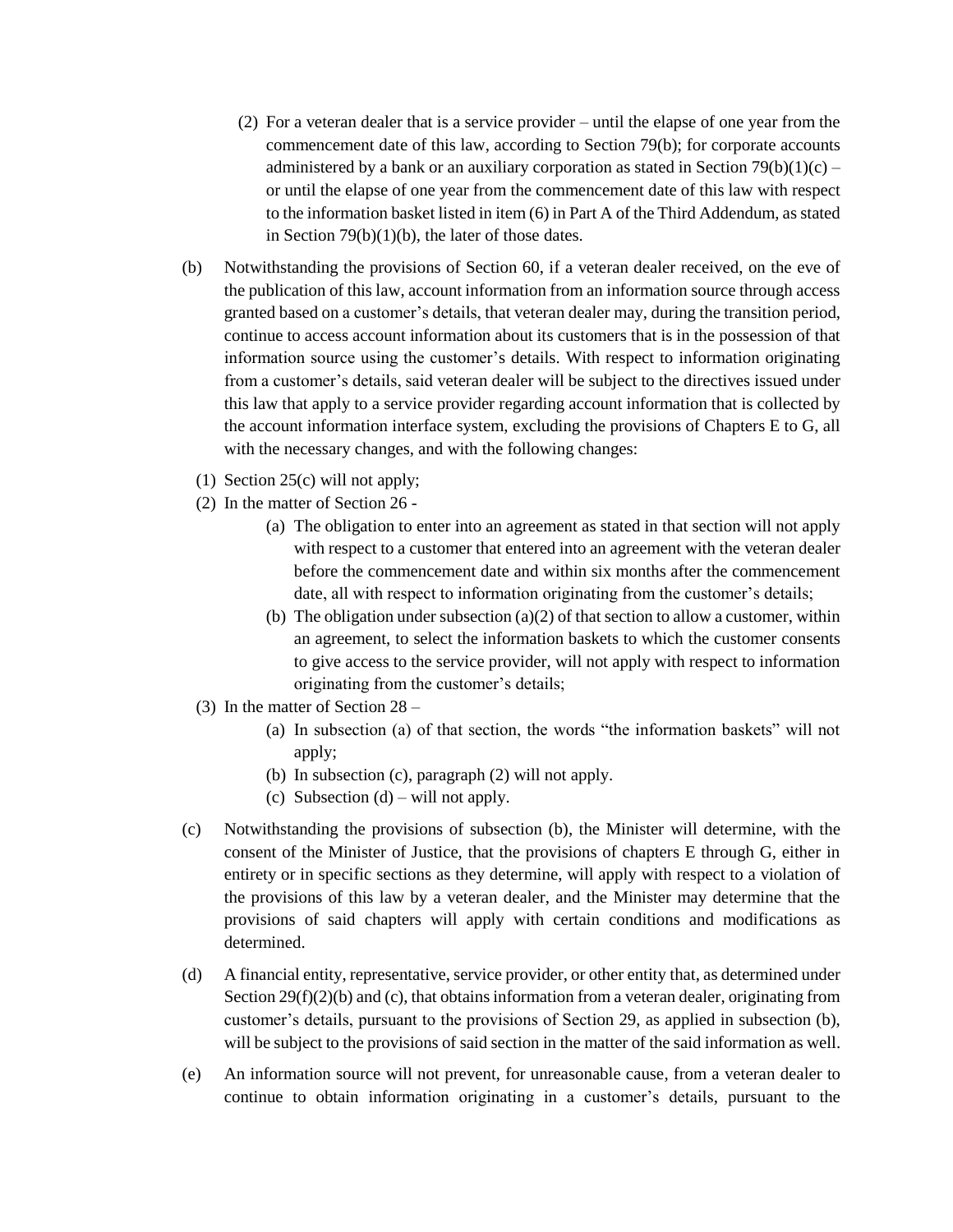provisions of subsection (b), during the transition period, through the technological means that were used before the publication date of this law, only if with respect to the veteran dealer that is an applicant – the veteran dealer presented to the information source a confirmation issued by the ISA or the regulator, as relevant, that its application for a license or authorization was filed.

#### **Initial regulatory directives**

- 82. (a) Initial regulatory directives of the service provider's regulator on the following matters will be issued at the latest on the dates appearing alongside them:
	- (1) Directives under Sections  $27(c)(1)$ ,  $35(b)$  and  $36(a)$  and  $(b)$  three months before the commencement date;
	- (2) Directives under Section  $29(g)$  two months before the commencement date;
	- (3) Directives under Section  $24(2)$  one month before the commencement date;
	- (4) Directives under Section 26(b) three months from the commencement date.
	- (b) The initial regulatory directives of the information source's regulator under Sections 41(a)(4), 48(a), and 80(c) will be issued at least three months before the commencement date of the law with respect to an information source under Section 79, as relevant.
	- (c) If the service provider's regulator or the information source's regulator failed to issue initial regulatory directives by the dates stated in subsections (a) and (b), the Minister, by the power vested in him in Section 71(b), will enact regulations on the matters in respect of which initial regulatory directives should have been issued under this section.

#### **Reporting to the Knesset – Temporary provision**

- 83. (a) The Minister will report to the Economic Affairs Committee once a year, beginning from 25 Sivan 5783 (June 14, 2023) and for five years from that date, on the implementation of the provisions of this law in the year preceding to the reporting date (in this subsection – the reporting period), including on the following:
	- (1) Changes that occurred in the reporting period, based on accepted competition benchmarks, with respect to the products and services included in the information baskets to which this law applies in the reporting period, and with respect to the scope of use of account information services.
	- (2) Changes in household expenditure on financial products and services with respect to the products and services included in the information baskets to which this law applies in the reporting period;
	- (3) The number of applications for a license or authorization to provide an account information service that were filed, the number of issues and authorizations that were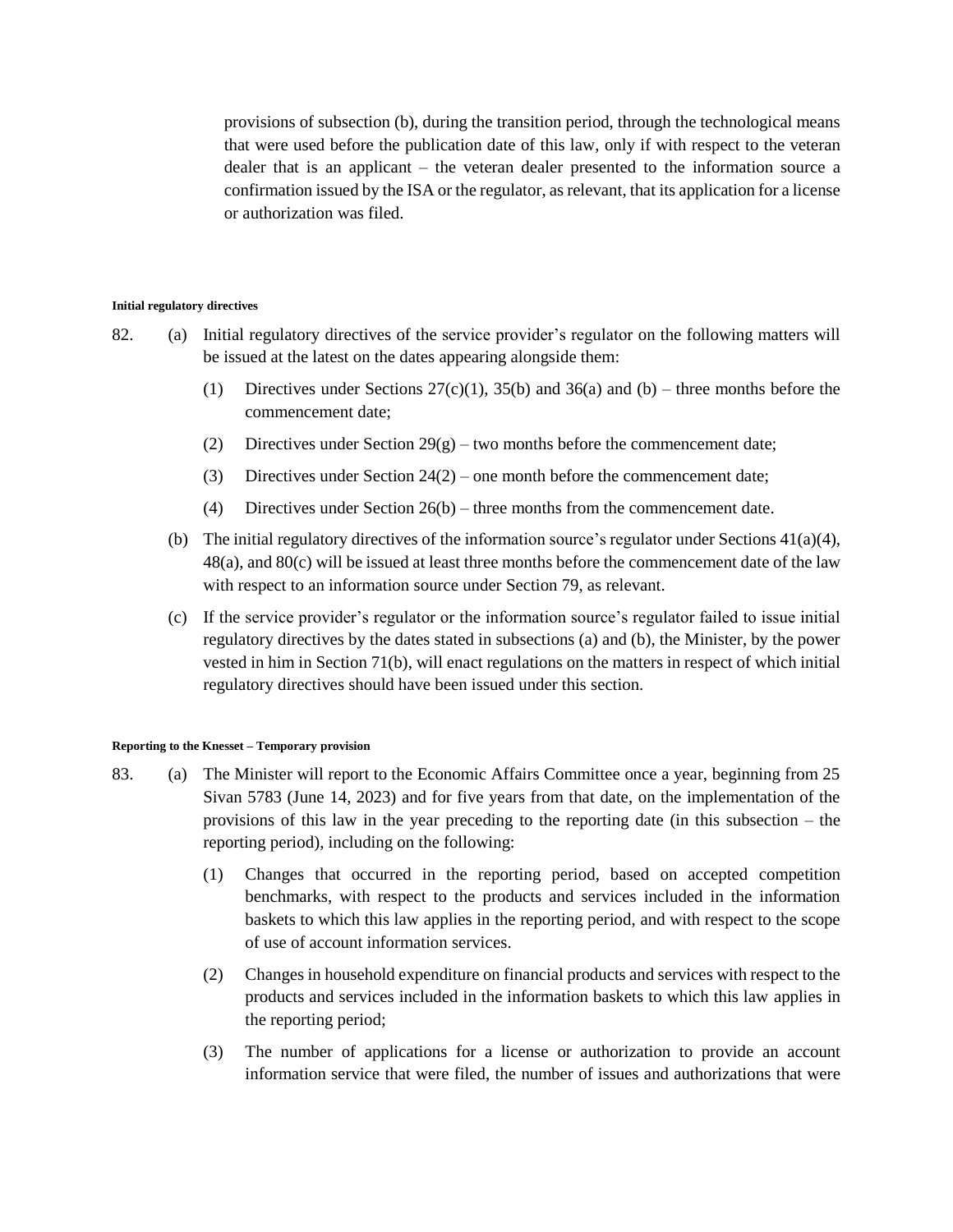issued, and the number of entities exempt from a licensing or authorization requirement under Section 3(b), in the reporting period;

- (4) The number of complaints that customers filed to the service provider's regulator in the reporting period and how improprieties that were discovered were handled, if discovered;
- (5) The regulators' compliance with the duty to issue initial regulatory directives under Section 82;
- (6) The supervisory and enforcement actions taken under this law, including the number of monetary fines imposed for a violation thereof, and the violations in respect of which the fines were imposed;
- (7) The fees that an information source charges a service provider in the reporting period for access to account information under Section 46.
- (b) Notwithstanding the provisions of subsection (a), the initial report under subsection (a) will include the information listed in paragraphs (3) to (7) of said subsection, as well as information on preparations made to implement the law.
- (c) Each regulator will submit to the Minister, no later than March 31 of each year in the reporting period, the information required for the report under this Section.

### **First Addendum**

(Definition of "regulatory directives" in Section 1)

Regulatory directives with respect to a regulator of an entity defined in regulations

## **Second Addendum**

(Definition of "account information interface system" in Section 1)

## **Features of an account information interface system**

- (1) Direct communication between an information source and a service provider that is conducted through an application programming interface (API) on a secured traffic layer.
- (2) The service provider's identity must be authenticated by the information source every time the service provider contacts the information service for access to the account information that is in the possession of the information source. Authentication is performed using a digitally signed certificate issued by the service provider's regulator for the purpose of obtaining said access.
- (3) The system components enable for a customer to grant access permission, cancel access permission, and grant continuous access to the customer's account information by the service provider according to the access permission.

## **Third Addendum**

(Definition of "information baskets" in Section 1)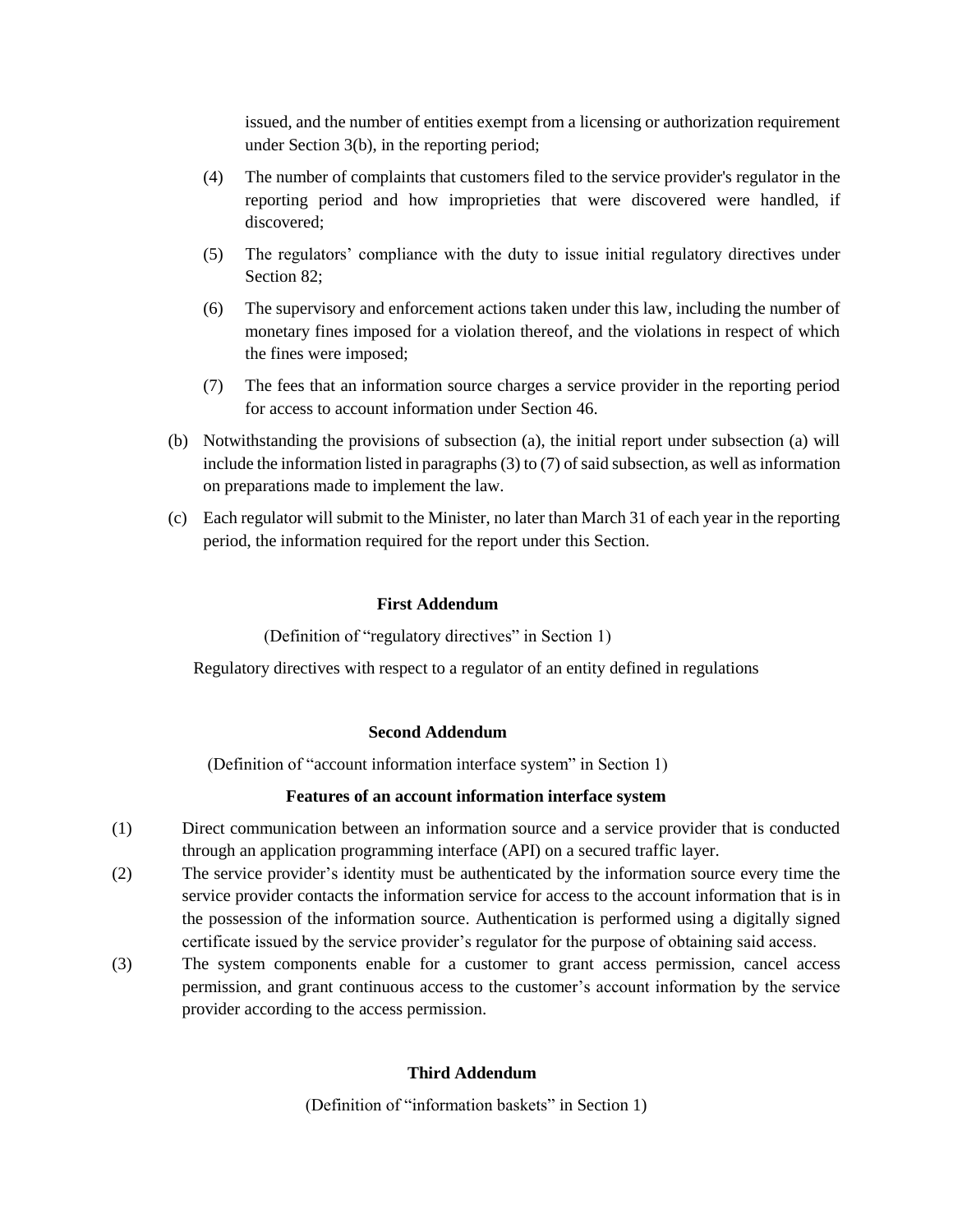### **Information baskets**

### **Part A**

## **Information baskets with respect to an information source that is a bank or an auxiliary corporation**

- (1) Information about a payment account, as defined in The Payment Services Law, in new Israeli shekels, including details of the account balances and details of all the debits and credits in the account;
- (2) Information about a payment account, as defined in The Payment Services Law, in a foreign currency, including details of the account balances and details of all the debits and credits in the account;
- (3) Information about a debit card, as defined in Section 11B of The Banking Law (Licensing), including details of the debits and credits through the card, and the fees for card use;
- (4) Information about credit including details of credit balances, interest, and fees agreed upon in connection to the credit, maturity dates, and pledges registered against the credit;
- (5) Information about savings including total savings, interest, linkage, and fees agreed upon in connection with the savings, permitted withdrawal dates, and end date;
- (6) Information about securities including classes of securities, activity involving securities, fees paid in connection with the securities portfolio; For this purpose, "securities" – as this term defined in Section 52 of The Securities Law, including financial assets as defined in The Investment Advice Law, excluding education funds.

### **Part B**

### **Information baskets with respect to an information source that is a clearing institution**

(1) Each of the information baskets listed in items (1) to (4) of Part A.

## **Part C**

# **Information baskets with respect to an information source that is a holder of a license to provide credit and deposit services**

(1) Each of the information baskets listed in items (1) to (6) of Part A.

### **Part D**

# **Information baskets with respect to an information source that is an institutional entity, a holder of a license to provide credit and deposit services, and a holder of a license to operate a credit intermediation system**

(1) The information basket listed in item (4) in Part A.

## **Fourth Addendum**

(Definition of "product or similar service" in Section  $25(d)(1)(b)$ )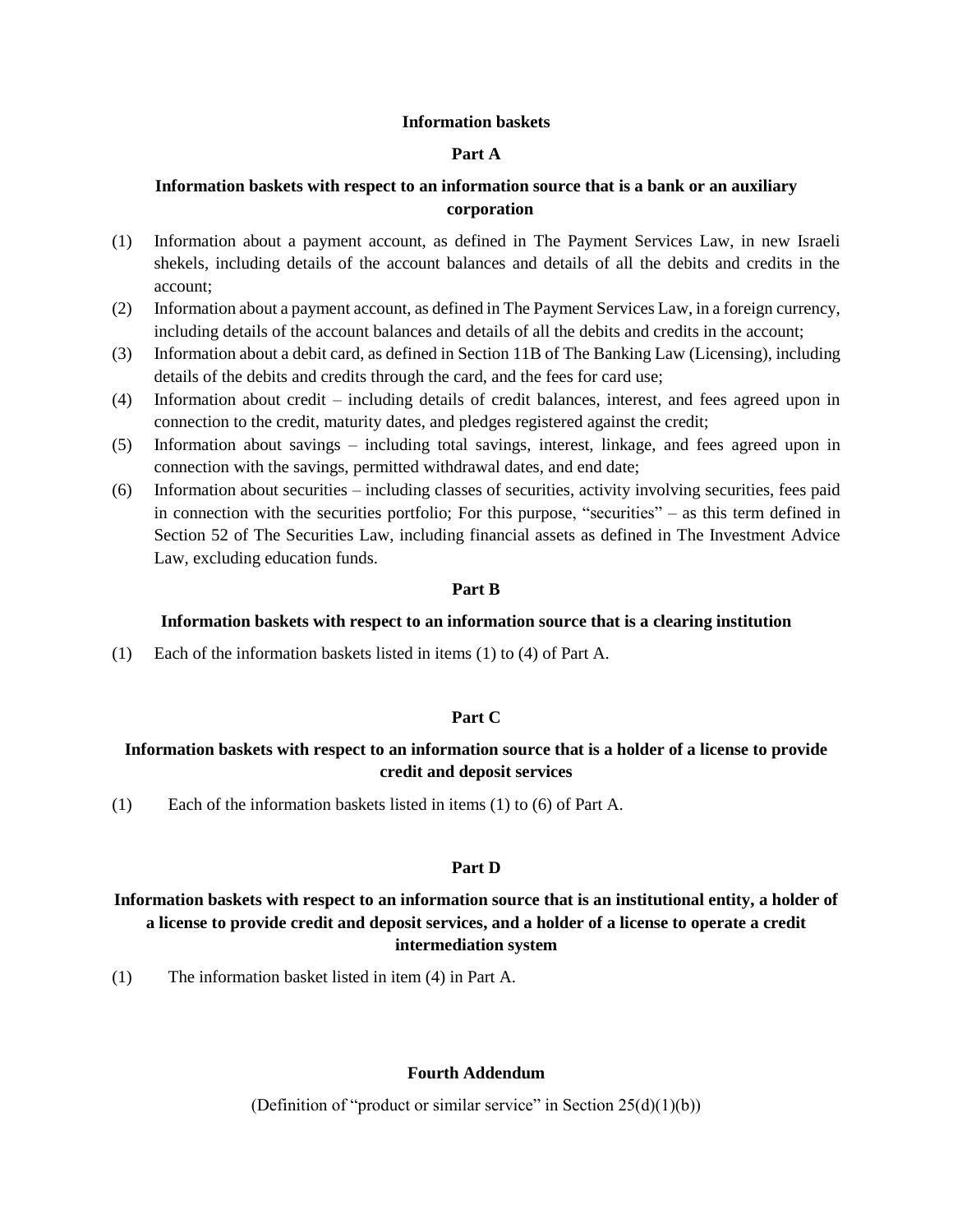### **Types of products or services**

(1) Savings and investment products – any financial product that may be used for short- and intermediate-term savings, including interest-bearing deposits, investment provident funds, education funds, securities as defined in Section 52 of The Securities Law, mutual funds, index products, and various types of savings plans.

## **Fifth Addendum**

## (Section 46)

## **Provisions in the matter of collecting a fee from a service provider by an information source**

- (1) An information source may collect a fee from a service provider for access to account information as stated in Section 46, beginning from the fifth request of a service provider to the information source in the same day and on the basis of all the access permissions that the customer gave the service provider; For this purpose –
	- (a) All the requests that a service provider submitted to an information source through the account information interface system, based on all the access permissions that a customer gave the service provider, within a 10-minute interval, will be considered a single request;
	- (b) A request by a service provider to an information source that is submitted while the customer is directly connected online to the service provider for the purpose of obtaining services from it that entail access to the information that is the subject of the request, will not be counted in the requests under this paragraph.

## **Sixth Addendum**

(Definition of "the base amount" in Section 49)

## **The Base Amount**

- (1) With respect to a license holder NIS 25,000;
- (2) With respect to a bank, an auxiliary corporation, or a clearing institution NIS 10,000;
- (3) With respect to an insurer NIS 100,000;
- (4) With respect to a managing company the amount stated below, based on the provident fund's total assets under management, as defined in the Supervision of Provident Funds Law:
	- (a) If the provident fund's assets under management are or less NIS 10 billion NIS 50,000;
	- (b) If the provident fund's assets under management are more than NIS 10 billion NIS 100,000.
- (5) With respect to a holder of license to provide credit and deposit services, a license to grant credit, or a license to operate a credit intermediation system – NIS 50,000;
- (6) With respect to a credit bureau and a dealers information bureau NIS 50,000;
- (7) With respect to a holder of a portfolio management license the amount stated below, based on its total asset value, as defined in the First Addendum A of The Investment Advice Law:
	- (a) If its total asset value is or less than NIS 1 billion NIS  $50,000$ ;
	- (b) If its total asset value is more than NIS 1 billion NIS 100,000.
- (8) With respect to a holder of a control permit NIS 6,000.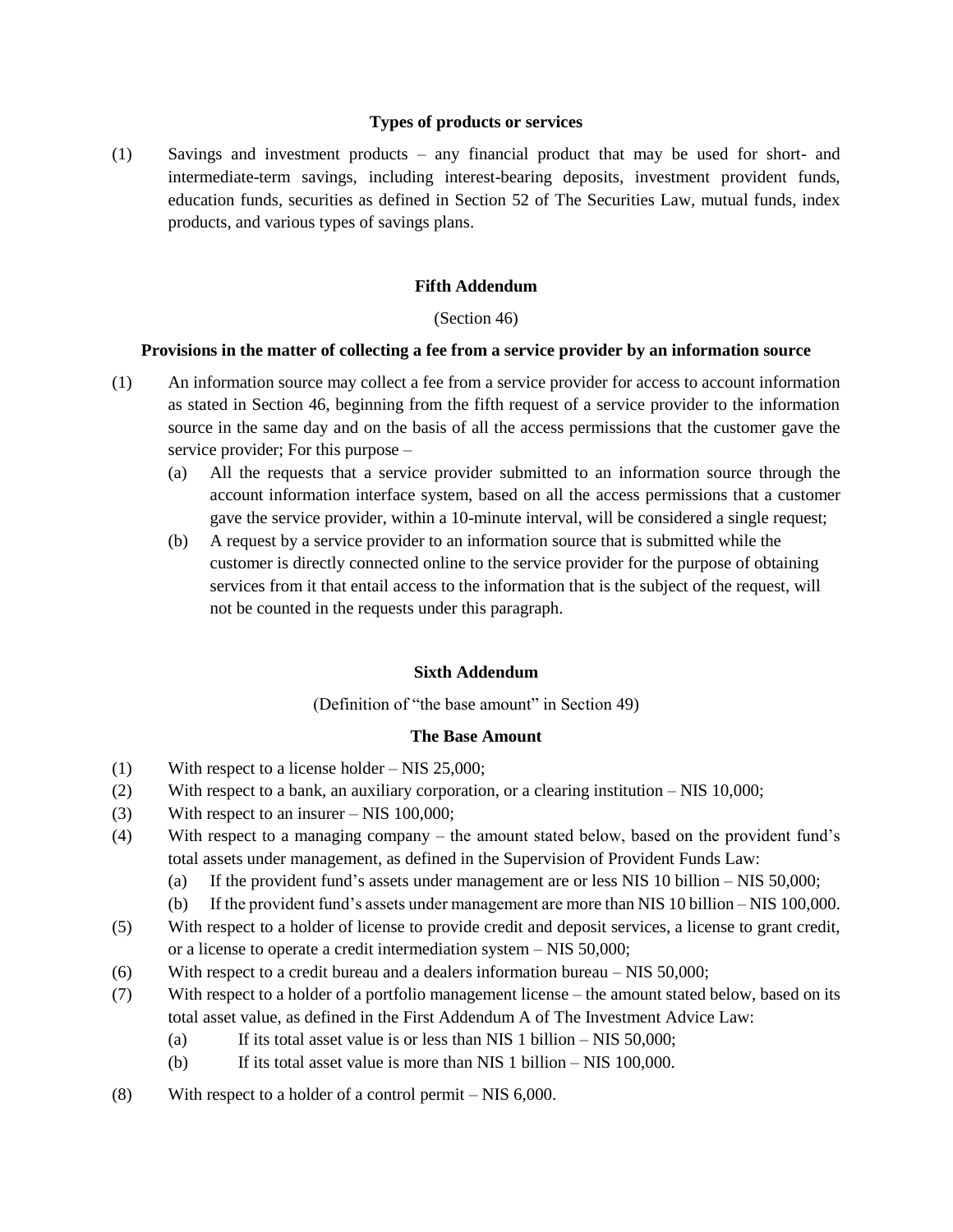### **Seventh Addendum**

#### (Section 50(b))

#### **Violations by a Service Provider**

### **Part A**

- (1) Failure to report to the ISA the existence of any circumstance listed in Section 27c(1) to (6) of The Investment Advice Law, with respect to the service provider or a senior officer thereof, in violation of the provisions of Section 20(a).
- (2) Failed to permit a customer to terminate their agreement with the service provider or limit its scope, at any time, in violation of the provisions of Section 28(a), or failed to permit a customer to terminate or reduce the scope of said agreement by giving online notice, in violation of the provisions of Section 28(b).
- (3) Failed to disclose to a customer the details listed in Section 33(1) to (4), in violation of the provisions of that section.
- (4) Failed to comply with the requirements related to insurance, minimum shareholders' capital, or other collateral, as the ISA determined in regulatory directives, in violation of the provisions of Section 36(a).
- (5) Violated directives issued by the service provider's regulator under Section 37.

#### **Part B**

- (1) Failed to maintain confidentiality of information about the customer, including documents that were conveyed to the service provider and their contents, or any other detail referring to actions that the service provider performed within the provision of their service to the customer, in violation of the provisions of Section 23.
- (2) Received, directly or indirectly, benefits in connection with services rendered, in violation of the provisions of Section 24.
- (3) Collected, received, or made use of account information other than for the purpose of providing services to a customer with respect to the customer's economic conduct, on the basis of said information, or without the customer's explicit consent in an agreement with the service provider, in violation of the provisions of Section 25(a), (b), or (d)(3).
- (4) Collected, received, or made use of account information in order to make an offer on its own behalf to contract with the customer with respect to a financial product or service that meets the conditions of Section  $25(d)(1)$ , in violation of the provisions of that section.
- (5) Made use of account information that it collected or received from another party for statistical purposes without having obtained the customer's explicit consent, in violation of the provisions of Section 25(d)(2).
- (6) Contracted with the customer to provide an account information service without a written agreement, or failed to allow the customer to select, within said agreement, the matters listed in paragraphs (1) to (3) of Section  $26(a)$ , in violation of the provisions of that section, or failed to draft the agreement according to regulatory directives issued under Section 26(d).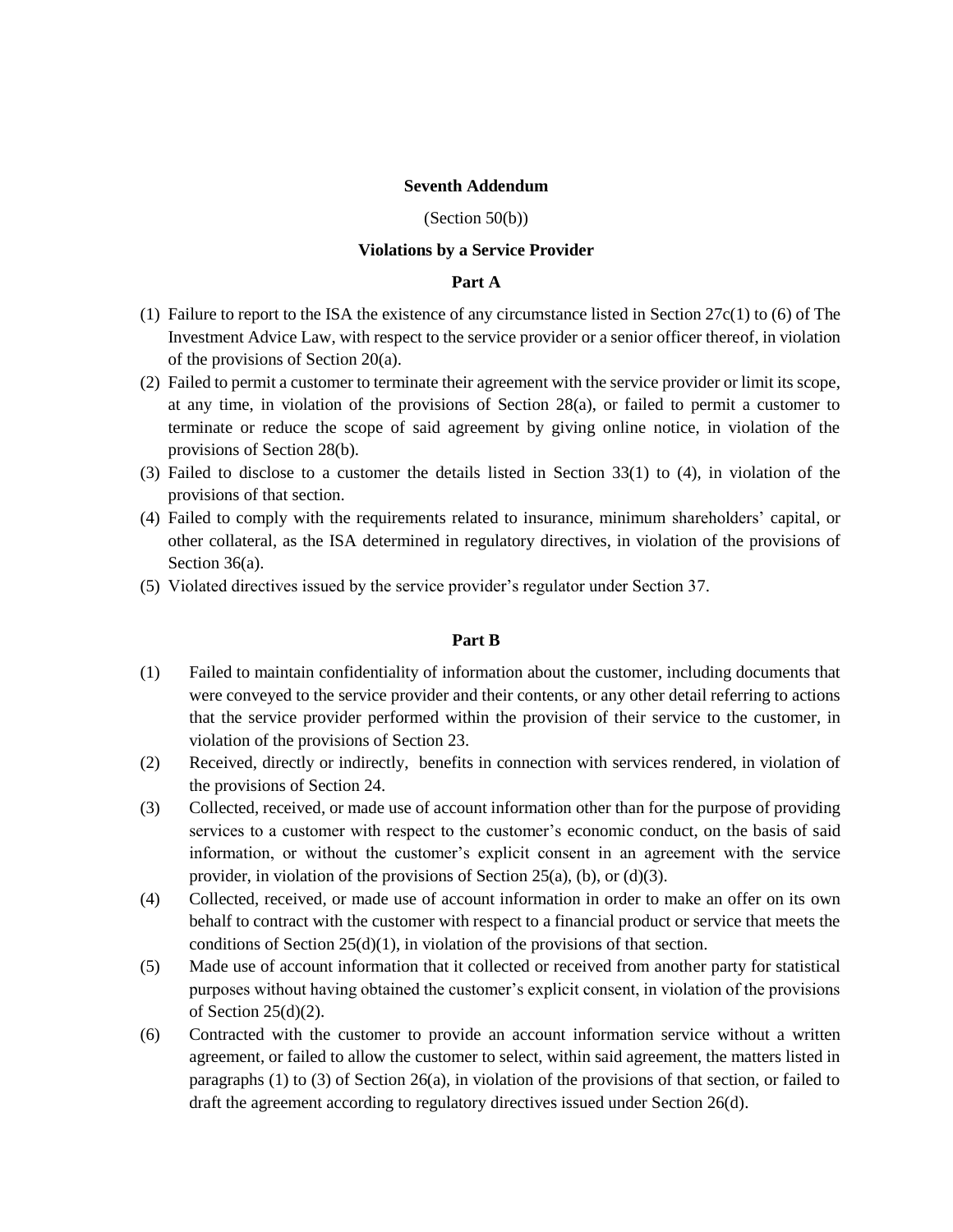- (7) Failed to take the necessary action to ensure that the customer is aware that the access permission is in effect pursuant to the customer's consent, in violation of regulatory directives issued under Section 26(b).
- (8) Retained account information about the customer for a period of more than three years, or a shorter period if one was determined under Section 27(a), without the customer's explicit written consent, or retained said information for a period of more than seven years, or a shorter period if one was determined under that section, all in violation of the provisions of that section.
- (9) Retain account information that was required by the service provider for a legal proceeding or an internal audit proceeding or statutory supervision, in violation of the provisions of Section  $27(c)(1)$  or to the rules that the service provider's regulator made under said section; made use of said information for purposes other than those listed in Section  $27(c)(2)$ ; or failed to ensure that access to the information would be as stated in Section  $27(c)(3)$ .
- (10) Failed to delete account information about the customer at the end of seven years from end of the service period, in violation of the provisions of Section  $27(c)(4)$ .
- (11) Failed to notify the information source of the termination of the agreement or the reduction of its scope within two days, in violation of the provisions of Section 28(c)(2).
- (12) Failed, in response to the customer's notice, to delete account information that is no longer needed to provide services to the customer, in violation of the provisions of Section  $28(c)(3)$ .
- (13) Transferred a customer's account information to another party that is not listed in Section 29(a) or defined in subsection  $(f)(2)(b)$  or (c) of said section, or transferred a customer's account information to such entity in violation of the conditions and the regulatory directives issued by the service provider's regulator under Section 29(a) and  $(f)(2)(b)$ ,  $(c)$ , or  $(g)$ .
- (14) Transferred account information to an entity listed in Section 29(a) without notifying it, in its agreement with it, that the information was received from the information source through the account information interface system, in violation of the provisions of Section 29(b).
- (15) Failed to immediately notify the service provider's regulator, the information source, the registrar as defined in Section 31(a), or another service provider, if it received information from it, of a severe security incident, in violation of the provisions of that section.
- (16) Acted under a conflict of interest as stated in the regulations issued under Section  $32(b)(1)$ , in violation of the provisions of Section 32(a), if such regulations provide that a monetary sanction may be imposed in respect of such action.
- (17) Provided a cost comparison service or an intermediation services with respect to a financial product or service as stated in sub-paragraphs (a) or (b) of Section 32(b)(2), in violation of the provisions of that section.
- (18) Performed an action that may mislead a customer on a material matter, in a transaction to provide an account information service, in violation of the provisions of Section 34.
- (19) Failed to ensure the existence of adequate information security, risk management, and cyberdefense mechanisms, in violation of regulatory directives issued by the service provider's regulator pursuant to the provisions of Section 35(b).
- (20) Failed to file a report or notification to the ISA, pursuant to directives issued by the ISA, in violation of the provisions of Section 36(b), or failed to give the ISA explanations, details, information, or documents related to the information included in said report or notification at the demand of the ISA or an ISA employee who is authorized for this matter, in violation of the provisions of Section 36(c).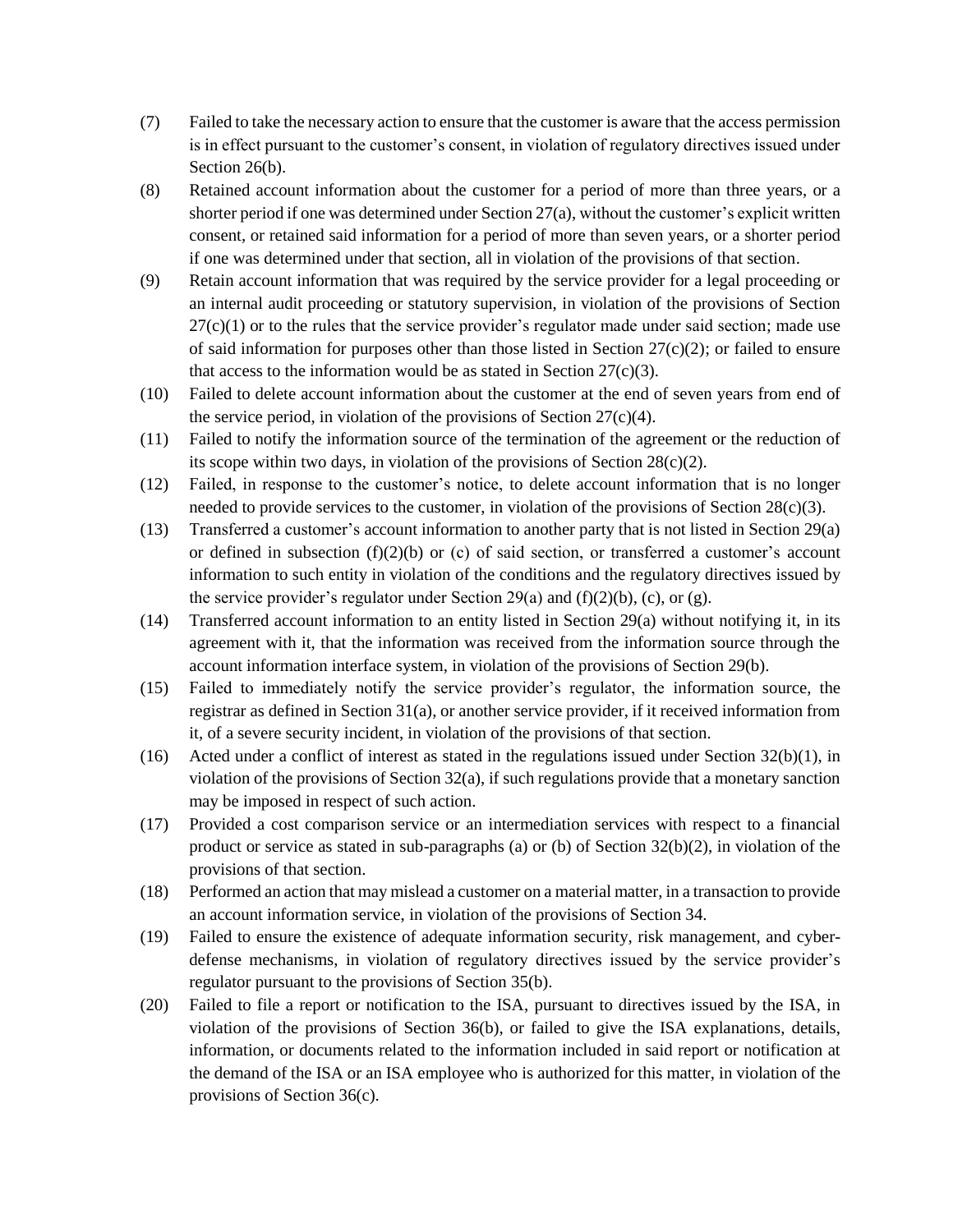- (21) Accessed, as a business practice, to account information about a customer, that is in the possession of an information source, through an online system, using the customer's access details that are designed for authenticating its identity with the information source, in order to provide services to the customer that are related to their economic conduct, in violation of the provisions of Section 60.
- (22) Failed to correct an information defect for which it is responsible, in violation of the provisions of Section 61(c).
- (23) Violated a directive that the ISA issued under Section 63(b).

## **Eighth Addendum**

## (Section  $50(c)$ )

## **Violations by an Information Source**

## **Part A**

- (1) Failed to notify the information source's regulator regarding a severe security incident after having received notice of the same, in violation of the provisions of Section 31(a).
- (2) Made access to account information about a customer in its possession conditional, through the account information interface system, and with the existence of an agreement between it and the service provider, in violation of the provisions of Section 39(b).
- (3) Failed to permit the customer to give access permission, or failed to permit the customer to include in an access permission the details listed in paragraphs  $(1)$  to  $(3)$  of Section 40 $(a)$ , in violation of the provisions of that section.
- (4) Failed to notify the service provider, as soon as possible, that it did not grant it access to account information, failed to notify the information source's regulator of the same, failed to document the failure to provide access and the reasons for it, or failed to retain the documentation, all in violation of the provisions of Section  $41(a)(2)$  or the regulatory directives that were issued on these matters under Section  $41(a)(4)$ .
- (5) Granted a service provider access through the account information interface system, without authenticating the service provider's identity pursuant to the directives issued by the information source's regulator, in violation of the provisions of Section 42.
- (6) Failed to notify all the holders of a joint account of access permission given by one of them, or their right to cancel the access permission, in violation of the provisions of Section 43(b).
- (7) Failed to notify the holders of a joint account jointly or severally, when signing an agreement with them, that access permission under this law by any one of them is considered access permission granted by all account holders, in violation of the provisions of Section 43(d).
- (8) Failed to permit an account holder of a corporate account to authorize a signatory at any time, or failed to propose to said account holder to authorize a signatory when the account was opened, in violation of the provisions of Section 44(a).
- (9) Presented a position or a warning to a customer about granting access to account information to the service provider or regarding the quality of service given by the service provider, as stated in Section 47(b), or performed an action that constitutes the exercise of unfair influence on the customer, as stated in the regulations issued under Section  $47(c)$ , if such regulations determine that a monetary fine can be imposed in respect thereof, all in violation of the provisions of Section  $47(a)$ .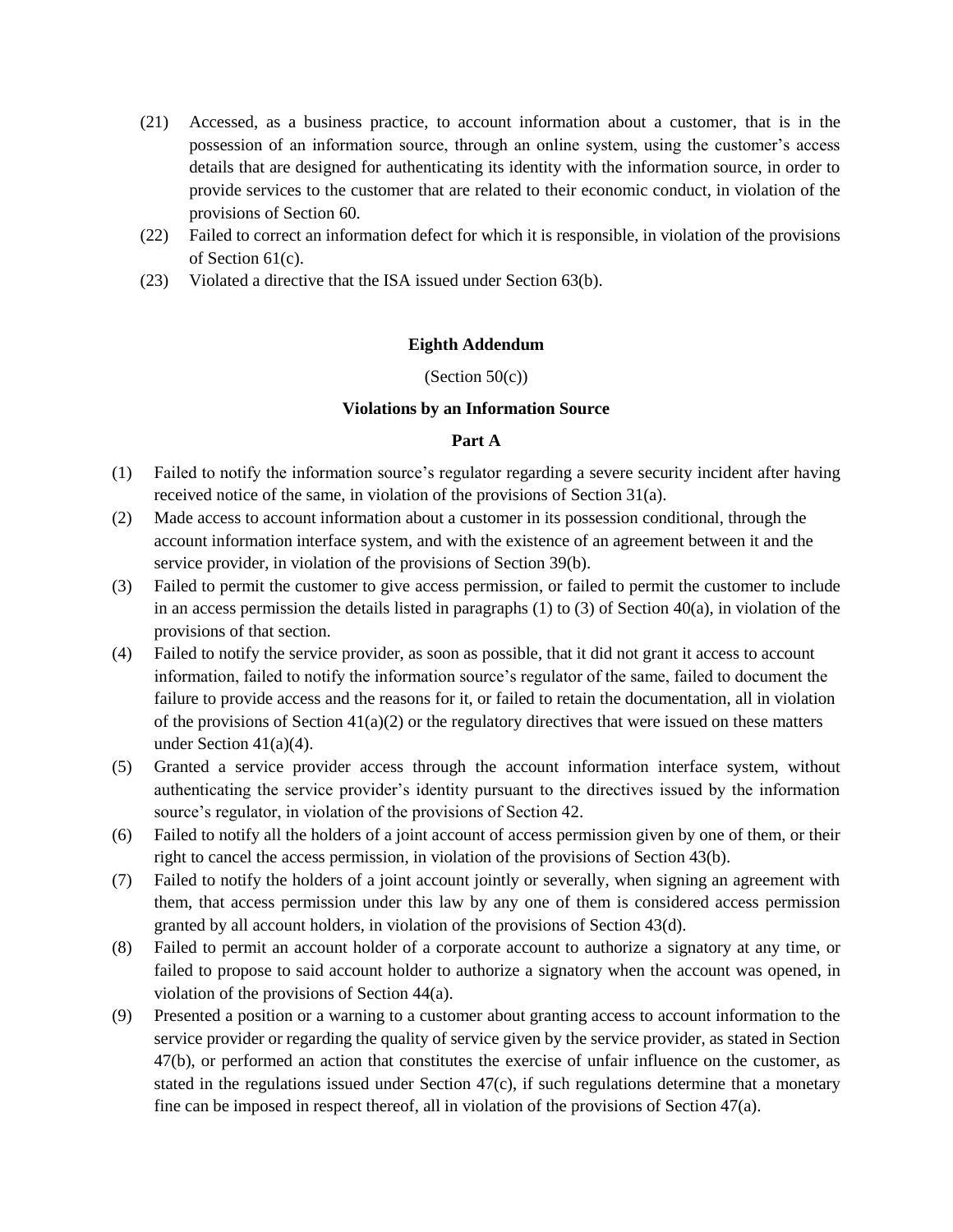(10) Violated directives issued by the information source's regulator in regulatory directives, under Section 48.

## **Part B**

- (1) Failed to give a service provider access to account information about a customer that is in its possession, through the account information interface system, even though the customer gave access permission, or otherwise gave a service provider such access in violation of the customer's access permission, all in violation of the provisions of Section 39(a).
- (2) Allow a service provider access to information about a joint account without access permission being granted by all account holders, in violation of the provisions of Section 43(a).
- (3) Failed to permit an entity listed in Section  $45(a)(1)$  to (3) to cancel the access permission that it granted, at any time, in violation of the provisions of that subsection, or failed to allow such entity to cancel the access permission that it gave by online notice, in violation of the provisions of Section 45(b).
- (4) Collected a fee from an account holder for granting or terminating access, or for granting access to the service provider according to the access permission, in violation of the provisions of Section 46(a).
- (5) Collected a fee from a service provider for granting access to account information that it possesses in violation of the provisions of the Fifth Addendum, or collected a fee from the service provider for granting or terminating access, in violation of the provisions of Section 46(b).

## **Ninth Addendum**

## $(Section 50(d))$

### **Violations by a Financial Entity**

- (1) Transferred to another party account information about a customer that it received from a service provider, in violation of the provisions of Section  $29(c)(1)$ ;
- (2) Made use of account information about a customer that it received from a service provider, for uses other than those determined under Section  $29(c)(2)$  or  $(f)(2)(a)$ .
- (3) Failed to retain account information about a customer that it received from a service provider, in a secure manner that prevents information leakage and unauthorized access, and in violation of the directives of the financial entity's regulator, in violation of the provisions of Section  $29(c)(3)$ :
- **(4)** Failed to delete the account information about a customer that it received from the service provider within 30 days of receiving said information, in violation of the provisions of Section  $29(c)(4)$ .

## **Tenth Addendum**

## (Section 51(7))

Identity of the regulator and provisions of the law that will apply to the imposition of a monetary fine on a violator that is a financial entity or an information source defined in regulations